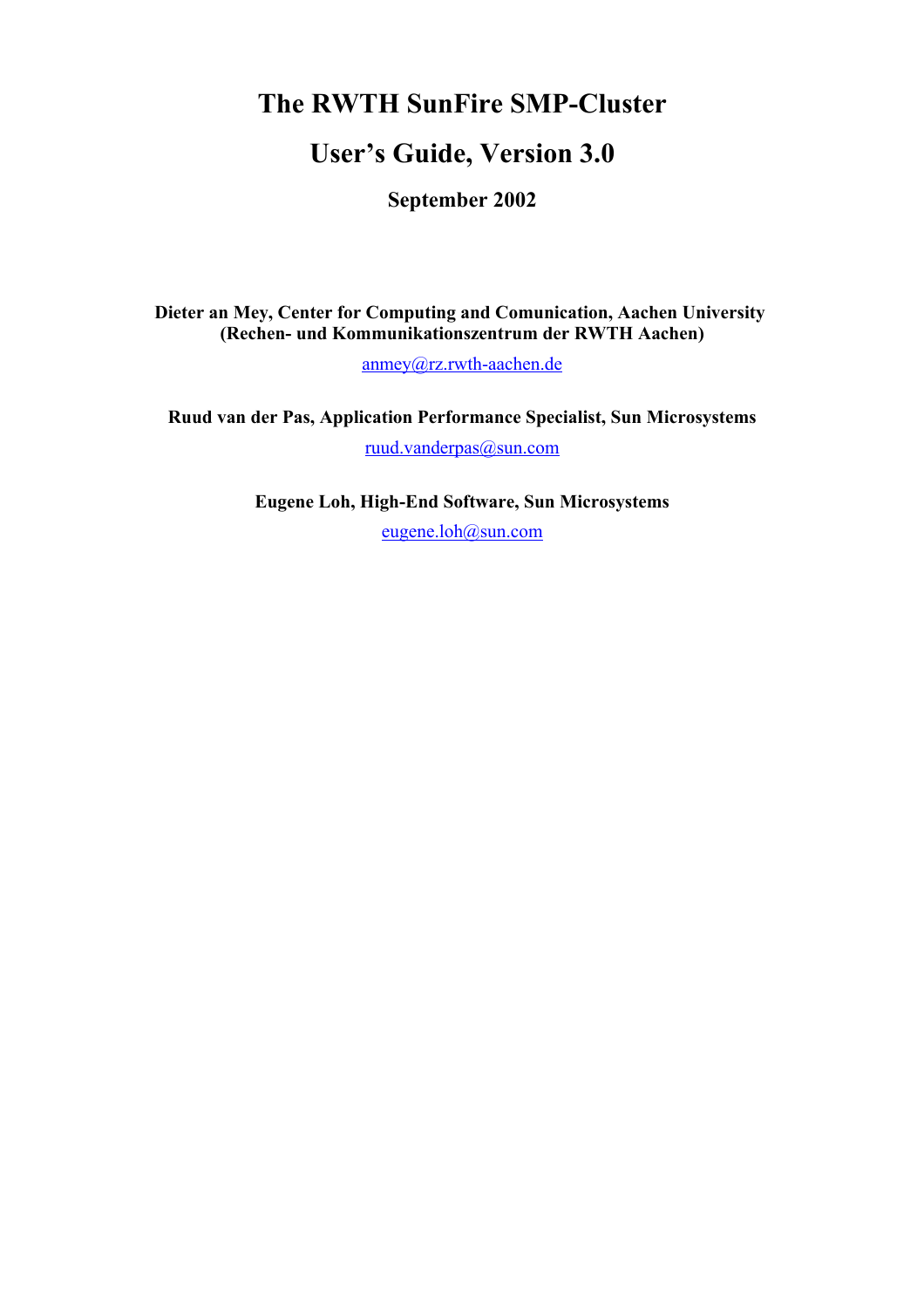# **Table of Contents**

| 5.2.3 Automatic shared memory parallelization of loops | .29 |
|--------------------------------------------------------|-----|
|                                                        |     |
|                                                        |     |
|                                                        |     |
|                                                        |     |
|                                                        |     |
|                                                        |     |
|                                                        |     |
|                                                        |     |
|                                                        |     |
|                                                        |     |
|                                                        |     |
|                                                        |     |
|                                                        |     |
|                                                        |     |
|                                                        |     |
|                                                        |     |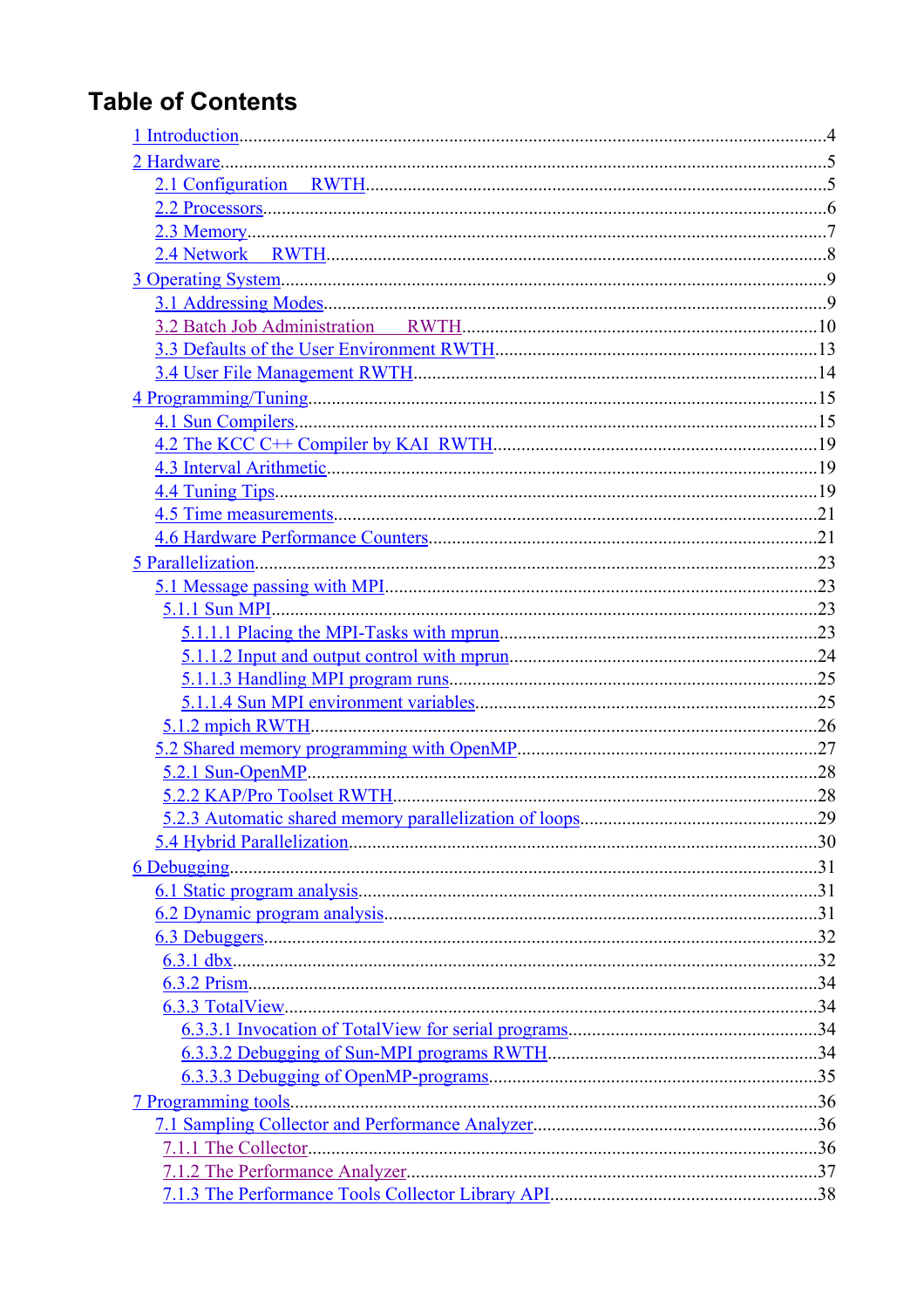| .38 |
|-----|
|     |
|     |
|     |
|     |
|     |
|     |
|     |
|     |
|     |
|     |
|     |
|     |
|     |
|     |
|     |
|     |
|     |
|     |
|     |
|     |
|     |
|     |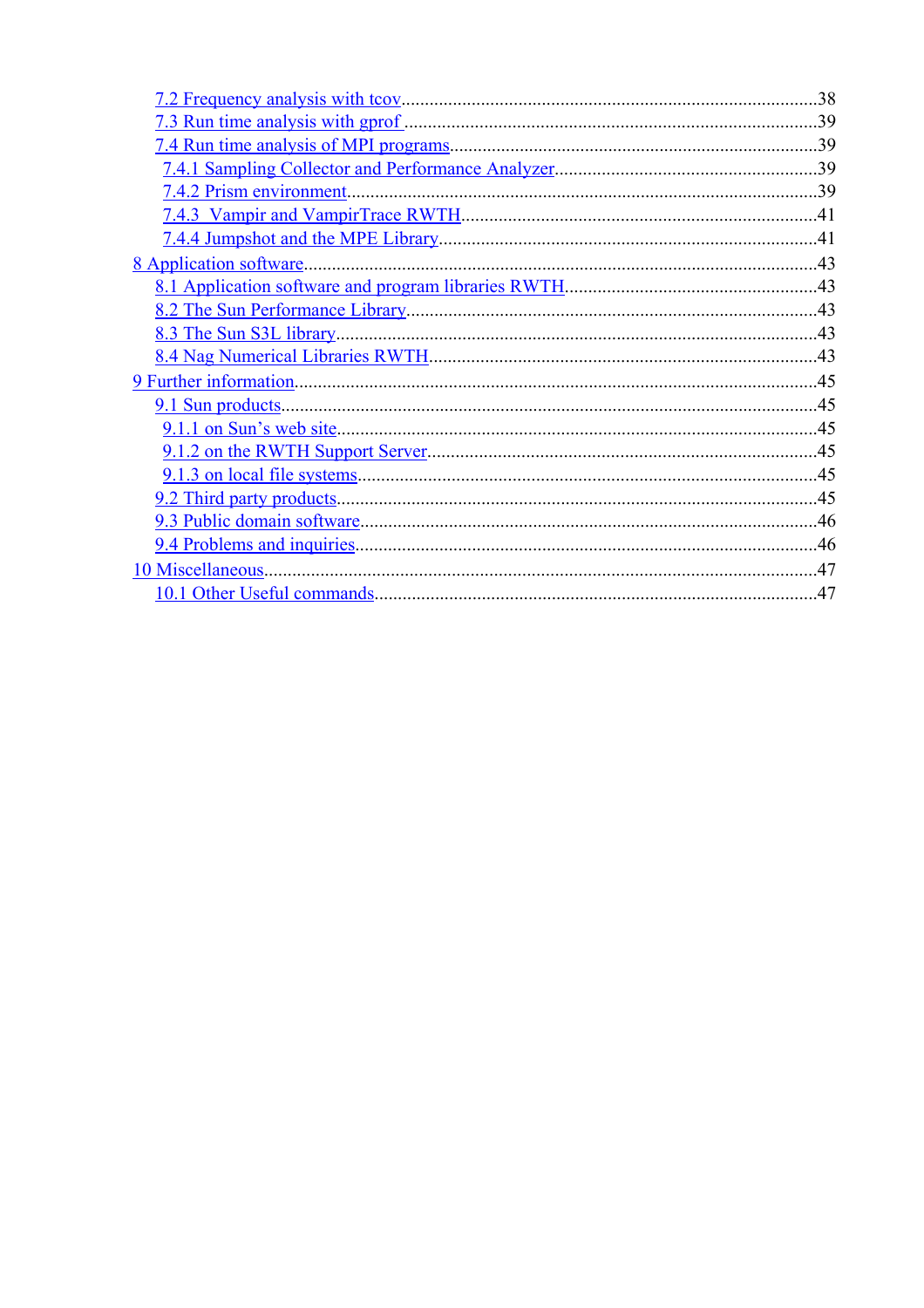# **1 Introduction**

This primer gives you a quick start in using the new Sun Fire SMP-Cluster at the Aachen University.

It describes the hardware architecture, selected aspects of the operating environment, a few software tools, and helpful references for further information. The software tools include:

• Sun ONE Studio 7, Compiler Collection, formerly called Forte Developer Version 7, Sun's latest compiler and programming environment (It will be the default compiler from Sept/Oct 2002 on *RWTH*)

- Sun HPC ClusterTools Version 4.0, Sun's MPI implementation and environment
- TotalView Version 5.0, Etnus' parallel debugger

• VampirTrace Version 2.0 and Vampir Version 2.5, Pallas' tools for runtime analysis of MPI programs

- KAP/Pro Toolset Version 4.0, KAI's OpenMP tools including
- the KCC  $C++$  Compiler Version 4.0

some details about the Solaris 9 operating system (It will successively be installed on the Sun Fire systems from 4Q 2002 on and particularly effects the runtime behaviour of the Sun Fire 15 K systems *RWTH* )

Site-specific sections are marked with *RWTH***.**

Please check our web pages for more up-to-date information and the latest version of this document:

#### **http://www.rz.rwth-aachen.de/hpc/sun**

For interactive access to the cluster, login to

#### **cluster-sun.rz.RWTH-Aachen.DE**

For acquiring access to the machines, fill out the registration form at

#### **http.//rz.rwth-aachen.de/hpc/org/antraege.html**

Please join the **rzcluster** mailing list, if you want to be informed on a regular basis:

## **http://MailMan.RWTH-Aachen.DE/mailman/listinfo/rzcluster**

Do not hesitate to send criticisms or suggestions to

#### **hpc@rz.rwth-aachen.de**

Have fun using the new Sun Fire SMP-Cluster!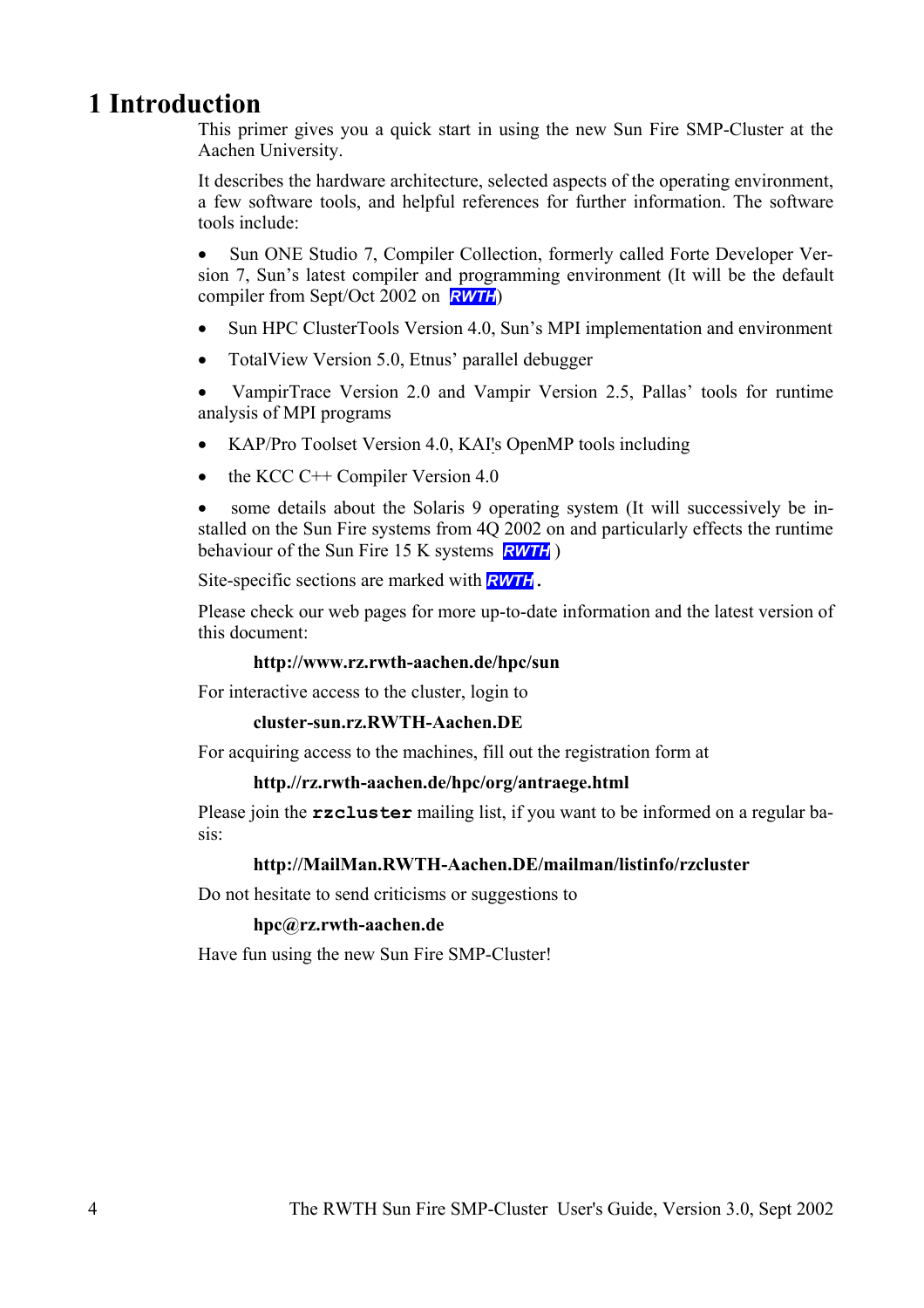# **2 Hardware**

# **2.1 Configuration** *RWTH*

The Sun SMP cluster currently consists of

16 Sun Fire 6800 nodes with 24 UltraSPARC-III Cu processors and 24 GB of shared memory each and of

4 Sun Fire 15K nodes with 72 UltraSPARC-III Cu processors and 144 GB of shared memory each.

All 672 CPUs have a 900 MHz clock cycles with an accumulated peak performance of 1,2 TFlop/s and a total main memory capacity of 906 GB.

All compute nodes are equipped with local scratch (**TMP**) and system file systems. They also have access to a common NFS file system for small long-term user data (**HOME**) and to another common file system for large medium-term work files (**WORK**).

In the future (4Q2002) all compute nodes will have direct access to all shared filesystems via a fast storage area network (SAN) using the QFS file system. High IO bandwidth will be achieved by striping multiple RAID systems.

The SMP compute nodes are connected to each other by Gigabit Ethernet. In 1Q2003 proprietary high-speed Fire Link networks will be installed to form three clusters: two clusters of 8 Sun Fire 6800 systems each and one cluster of 4 Sun Fire 15K systems.

| date | nodes | processors                                      | main memory | networks             |
|------|-------|-------------------------------------------------|-------------|----------------------|
|      |       | <b>2Q2001</b> 8 Sun Fire 6800 8 x 24 US-III 750 | 8 x 24 GB   | GE, Myr              |
|      |       | 4Q2001 8 Sun Fire 6800 8 x 24 US-III 750        | 8 x 24 GB   | GE, Myr              |
|      |       | 8 Sun Fire 6800 8 x 24 US-III 900               | 8 x 24 GB   | GE                   |
|      |       | <b>1H2002</b> 8 Sun Fire 6800 8 x 24 US-III 900 | 8 x 24 GB   | <b>GE</b>            |
|      |       | 8 Sun Fire 6800 8 x 24 US-III 900               | 8 x 24 GB   | <b>GE</b>            |
|      |       | 4 Sun Fire 15K 4 x 72 US-III 900                | 4 x 144 GB  | <b>GE</b>            |
|      |       | <b>2H2003</b> 8 Sun Fire 6800 8 x 24 US-IV 1500 | 8 x 24 GB   | <b>GE, Fire Link</b> |
|      |       | 8 Sun Fire 6800 8 x 24 US-IV 1500               | 8 x 24 GB   | <b>GE, Fire Link</b> |
|      |       | 4 Sun Fire 15K 4 x 72 US-IV 1500                | 4 x 144 GB  | GE, Fire Link        |

Finally all nodes will be upgraded with UltraSPARC-IV processors in 2H2003.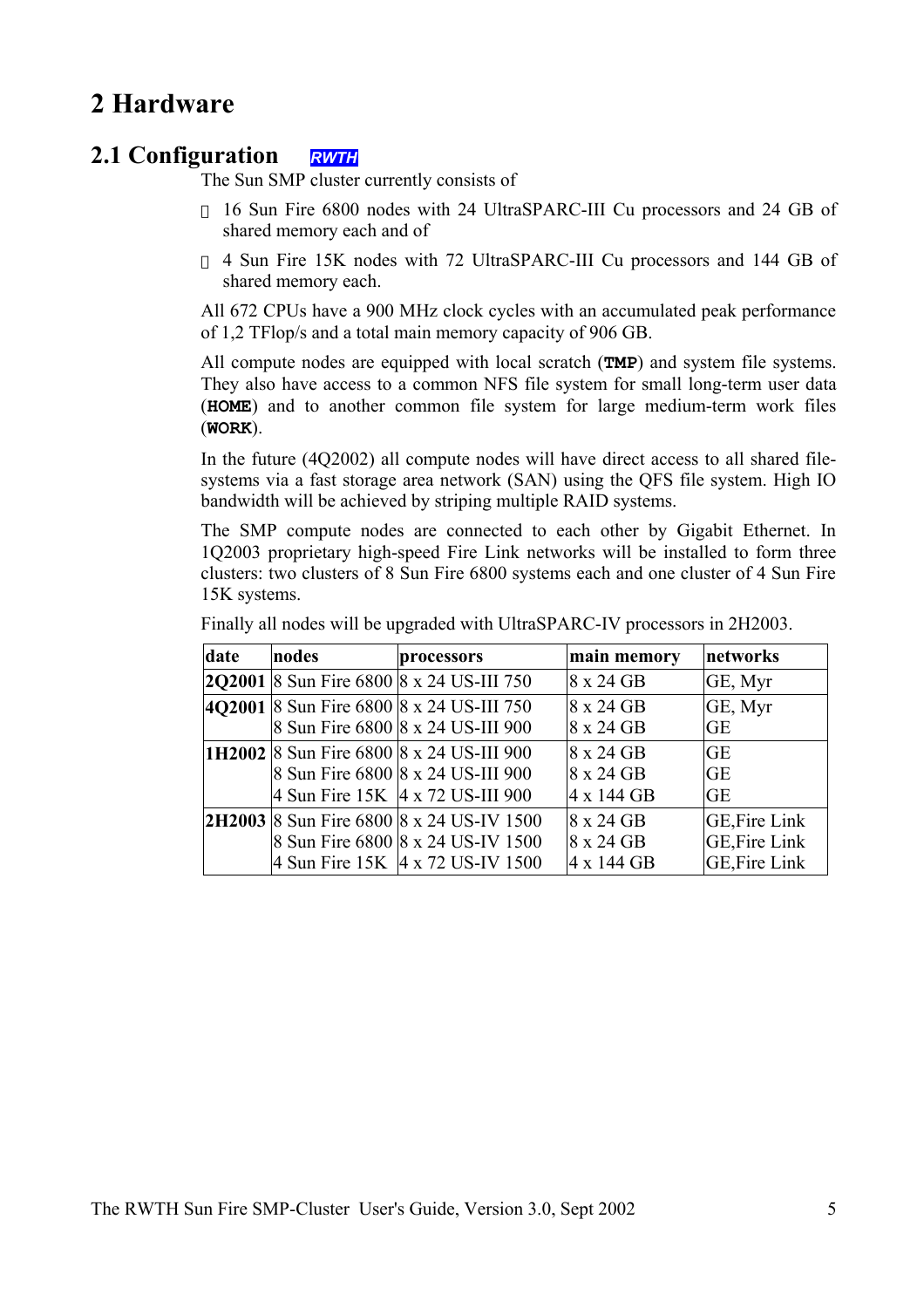# **2.2 Processors**

The UltraSPARC-III Cu processor (US-III Cu) is a superscalar 64-bit processor with two cache levels:

Level 1 (on chip):

- 64 KB for data and 32 KB for instructions (4-way associative, 32 byte cache-lines, write-through, no-write allocate, pseudo random replacement strategy, 2 clock cycles latency. Modified cache lines are written back immediately into the L2 cache and a cache line is not fetched before a write operation )
- 2 KB prefetch cache, for an accelerated load of floating point numbers (4-way associative, 64 byte cache lines, 32 byte subblocks, LRU replacement strategy)
- 2 KB write cache (4-way associative, 64 byte cache lines, 32 byte subblocks, LRU replacement strategy)

Level 2 (off chip):

• 8 MB for data and instructions

(2-way associative (900 MHz), 512 Byte cache lines with 64 byte subblocks, approx. 12 clock cycles latency, 6.4 GB/s bandwidth, write-back; write-allocate strategy . Modified cache lines are not written back until they are pushed out of the cache and before a write the whole subblock has to be fetched from memory.)



The most important information about the current processors can be acquired with the instruction

### **\$ fpversion**

Each clock period the processor can initiate 2 integer operations or an integer and a memory operation, one floating point addition and one floating point multiplication. Thus the peak performance in Mflop/s is twice the clock rate in MHz. In suitable computing kernels, like the well-known Linpack benchmark or a matrix multiplication, 70-90% of this rate will be actually attainable.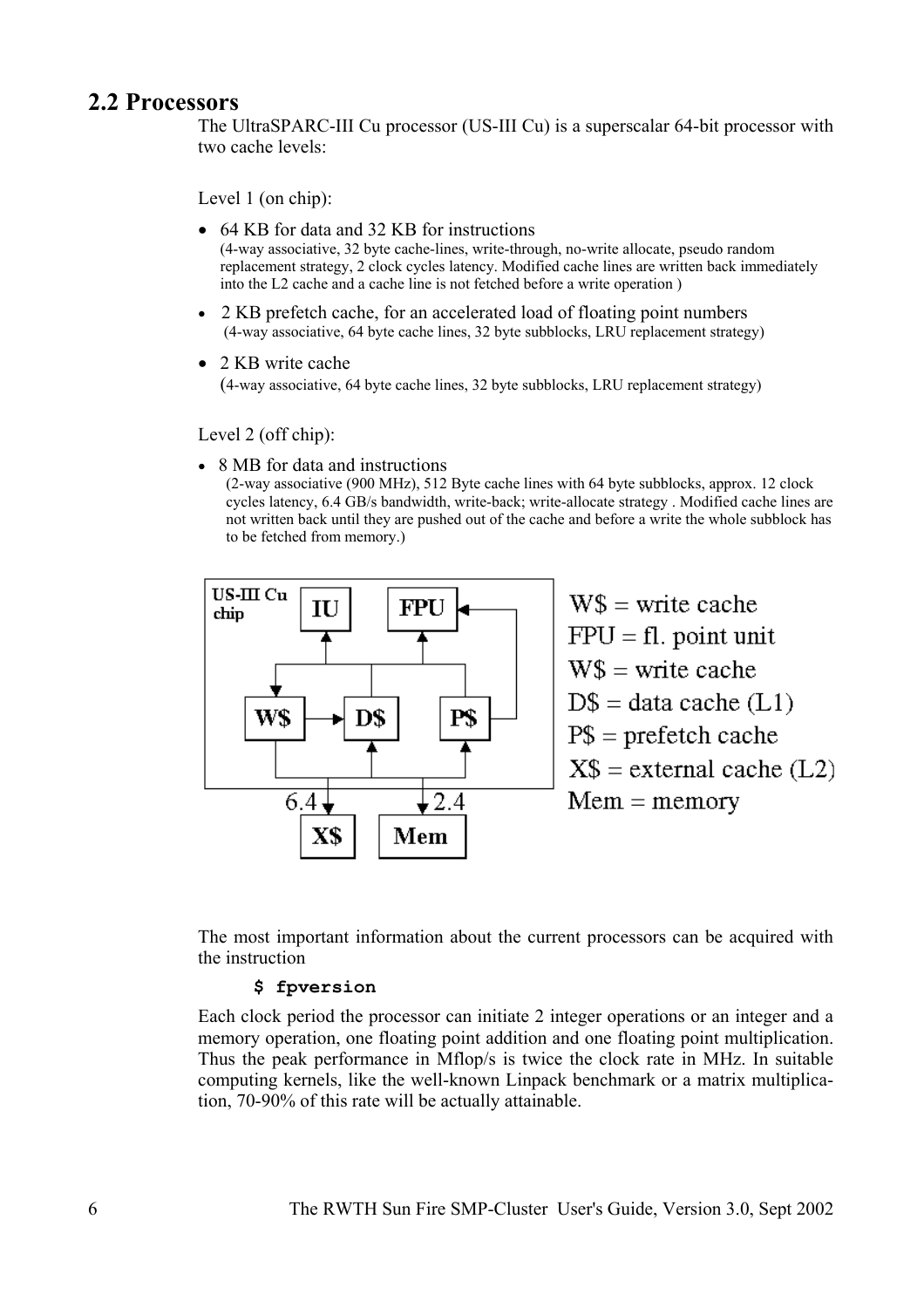# **2.3 Memory**

Each CPU board contains 4 processors and their external (L2) caches together with their local interleaved memory.

In the Sun Fire 6800, 6 of these boards are coupled with a crossbar. The memory bandwidth amounts to theoretically 2.4 GB/s for a single processor and -- due to snoop bus limitations -- 9.6 GB/s for all 24 processors of a SMP node.

In the Sun Fire 15K, 18 CPU boards are interconnected with a crossbar and the cache coherency is handled by a combination of snooping within each board and directory-based cache coherency between the boards.

From the programmer's point of view, the Fire 6800 thereby offers a " flat " memory system with a limited bandwidth (9.6 GB/s), i.e. all memory cells approximately have the same distance to each processor (latency about 270 ns), whereas data locality plays a more important role in the Fire 15K (cc-NUMA architecture).

The latency to get data from memory on the same board is approximately 270 ns. The Fire 15K's latency for fetching remote data will be at least 330 ns and in extreme cases, however, up to about 600 ns. Theoretically the total memory bandwidth will be between 43.2 GB/s (worst case) and 172.8 GB/s (only local accesses). Data locality will be supported by the upcoming version of the Solaris 9 operating system.

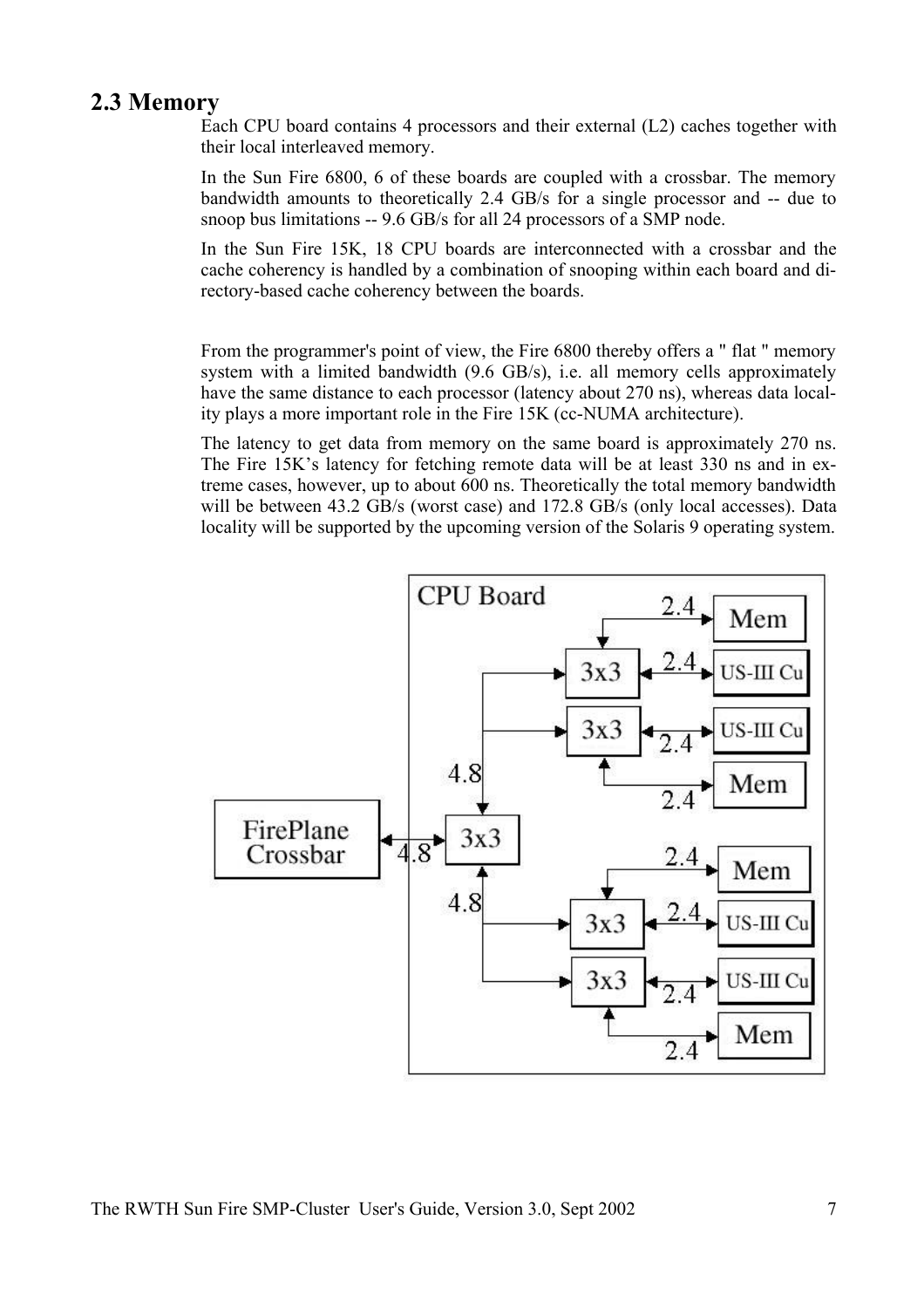# **2.4 Network** *RWTH*

Gigabit Ethernet will be used to interconnect SMP nodes. Further, two tightly coupled clusters of 8 Fire 6800 systems each and one cluster of 4 Fire 15K systems will be formed with a proprietary high-speed Fire Link network in 1H2003. With Sun's version of MPI, a latency of 4 micro seconds and a bandwidth of up to 2.7 GB/s can be obtained between nodes.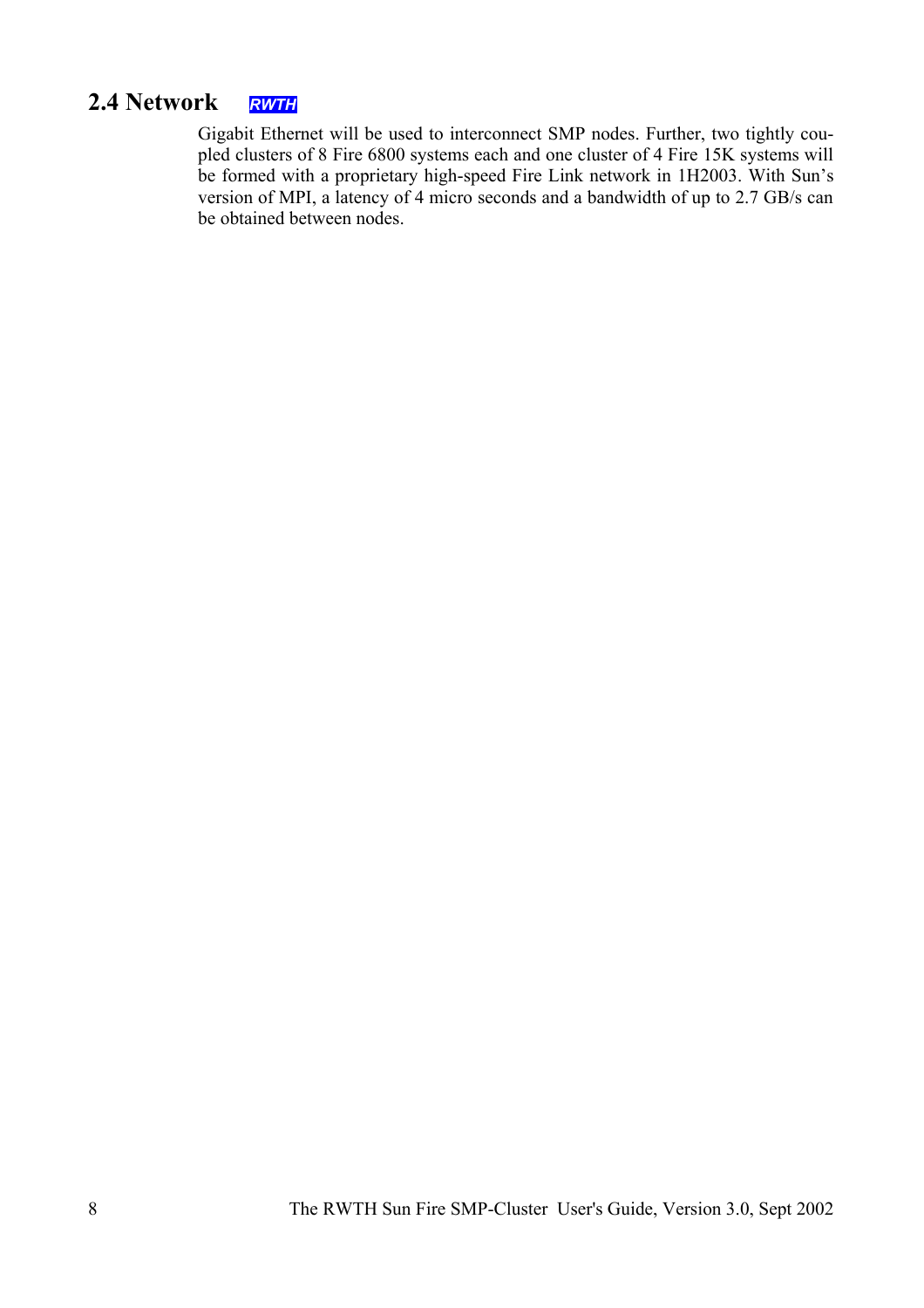# **3Operating System**

The Solaris Operating Environment is an operating system of the UNIX family.

The current version on all Sun Fire machines is Solaris8. In the 2002/2003 time frame we will migrate to Solaris 9. *RWTH*

The command

**\$ uname -r**

will print out the corresponding SunOS release level 5.8 or 5.9.

*NEW:* Solaris 9 will introduce the multiple page size support and the memory placement option (MPO) for the Sun Fire 15K systems.

By default Solaris organizes all data in pages of 8 KB. Programs with a large memory requirement and/or programs which access memory randomly or with non-unit strides might profit from using a large page size (reduction of TLB misses). This can be done by using the **ppgsz** command. Example:

```
$ man ppgsz # manual page
```
**\$ ppgsz -o heap=4M,stack=4M** *a.out* **# program start**

All dynamically or locally allocated data, as well as uninitialized Fortran COMMON Blocks will be allocated on large pages (4 MB in the above example), if enough consecutive memory is available. You may check the running program with the command

**\$ pmap -s** *pid* **# address space map of a process**

The Sun Fire 15K machines have a non uniform memory access (cc-NUMA) architecture. Thus processors have a quicker access to data on a memory chip on the same CPU board than to that residing on a different board. Whereas Solaris 8 allocates data uniformly on all boards, MPO in Solaris 9 tries to place data (pages) on the same board as the processor, which touches the data first (first touch policy)

# **3.1 Addressing Modes**

Solaris 7, 8 and 9 are 64-bit UNIX operating systems. Programs can be compiled and linked in 32-bit mode (default) or 64-bit mode. This affects memory addressing (usage of 32- or 64-bit pointers) and has no influence on the precision of floating point numbers (4- or 8-byte real numbers). Programs needing more than 4 GB memory, have to use the 64-bit addressing mode. The switches for UltraSPARC-III Cu specific compilation and linking are

| -xarch=v8plusb | 32-bit |
|----------------|--------|
| -xarch=v9b     | 64-bit |

**Note**: **long int** data and pointers in C programs are stored with 8 bytes when using 64-bit addressing mode.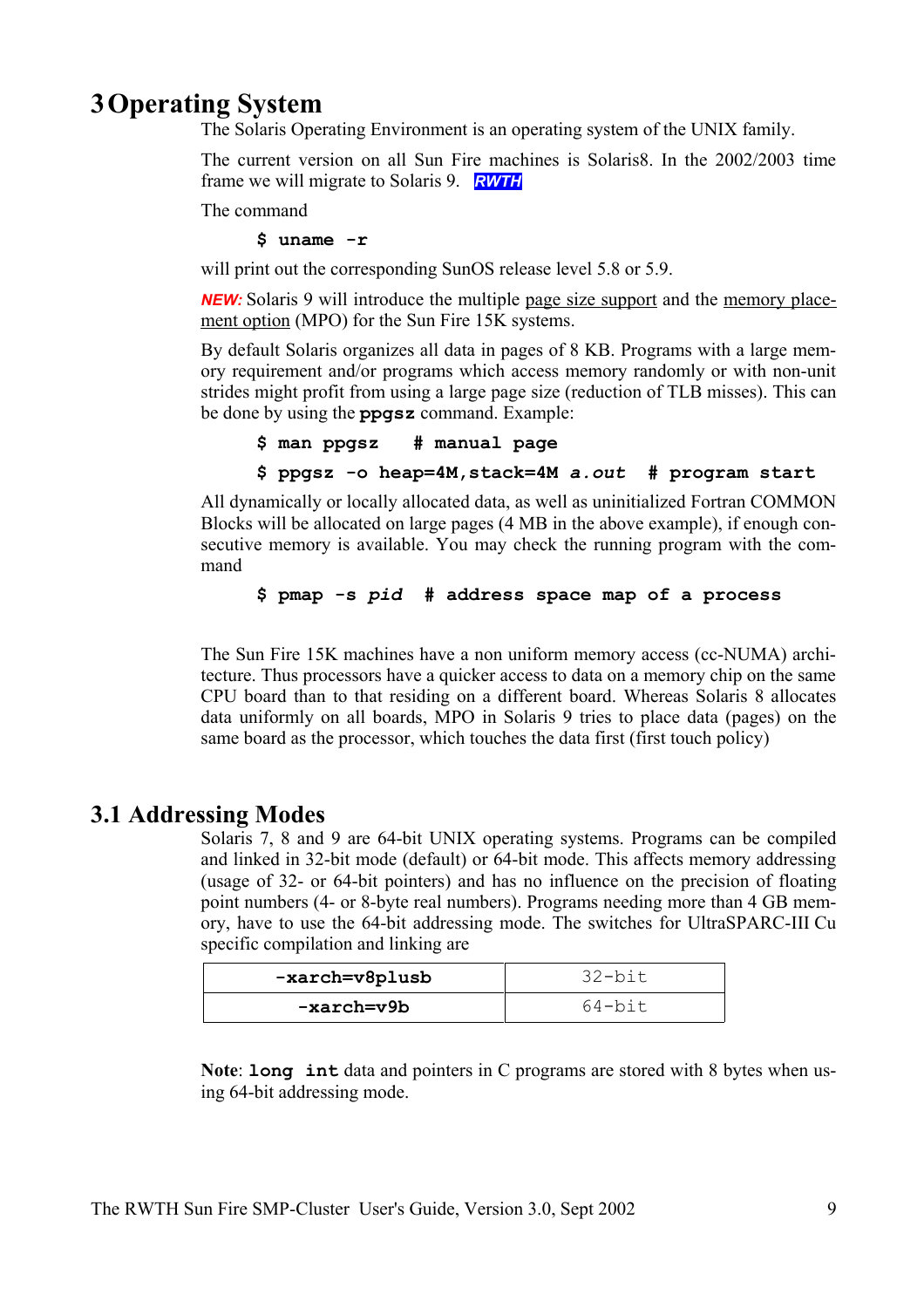# **3.2 Batch Job Administration** *RWTH*

Batchjobs are handled by the **Sun GridEngine** (formerly **Codine**).

Job scripts can be submitted to the batch system with the line command

```
$ qsub [options] [scriptfile | - [script_args] ]
```
or through the graphical user interface

**\$ qmon**

The attributes of queued jobs can be modified with

**qalter [options]**

Jobs can be deleted with

#### **\$ qdel** *job\_id*

Status information can be inquired with

## **\$ qstat -f | -j** *job\_id* **| -u** *user*

On overview of the current batch job load of the entire Sun Fire cluster can be obtained with the utility

**jobinfo** *RWTH*

The most important **parameters of qsub** are:

| <b>-o</b> [hostname:]path             | standard output file                                                                                                             |
|---------------------------------------|----------------------------------------------------------------------------------------------------------------------------------|
| <b>-e</b> [hostname:]path             | standard error file                                                                                                              |
| $-j$ y n                              | merge error outputs into standard<br>output                                                                                      |
| $-I$ resource=value,                  | specification of the necessary<br>resources (see below)                                                                          |
| $-N$ name                             | job name                                                                                                                         |
| <b>-pe</b> parallel environment ntask | processor count for the MPI<br>environment (see below)                                                                           |
| <b>-v</b> variable[=value]            | set environment variables                                                                                                        |
| $-WV$                                 | only check the job parameters, do<br>not submit (this does currently not<br>work in combination with the $\neg$ pe<br>parameter) |
| -r n                                  | no restart, in case of a system crash                                                                                            |
| -hold jid <i>job</i> id,              | start after the termination of the<br>indicated job                                                                              |
| -M mail address                       | notification mail address                                                                                                        |
| $-m b  e a  s n$                      | send notification mail at job begin<br>end   abort   suspend   send no mail                                                      |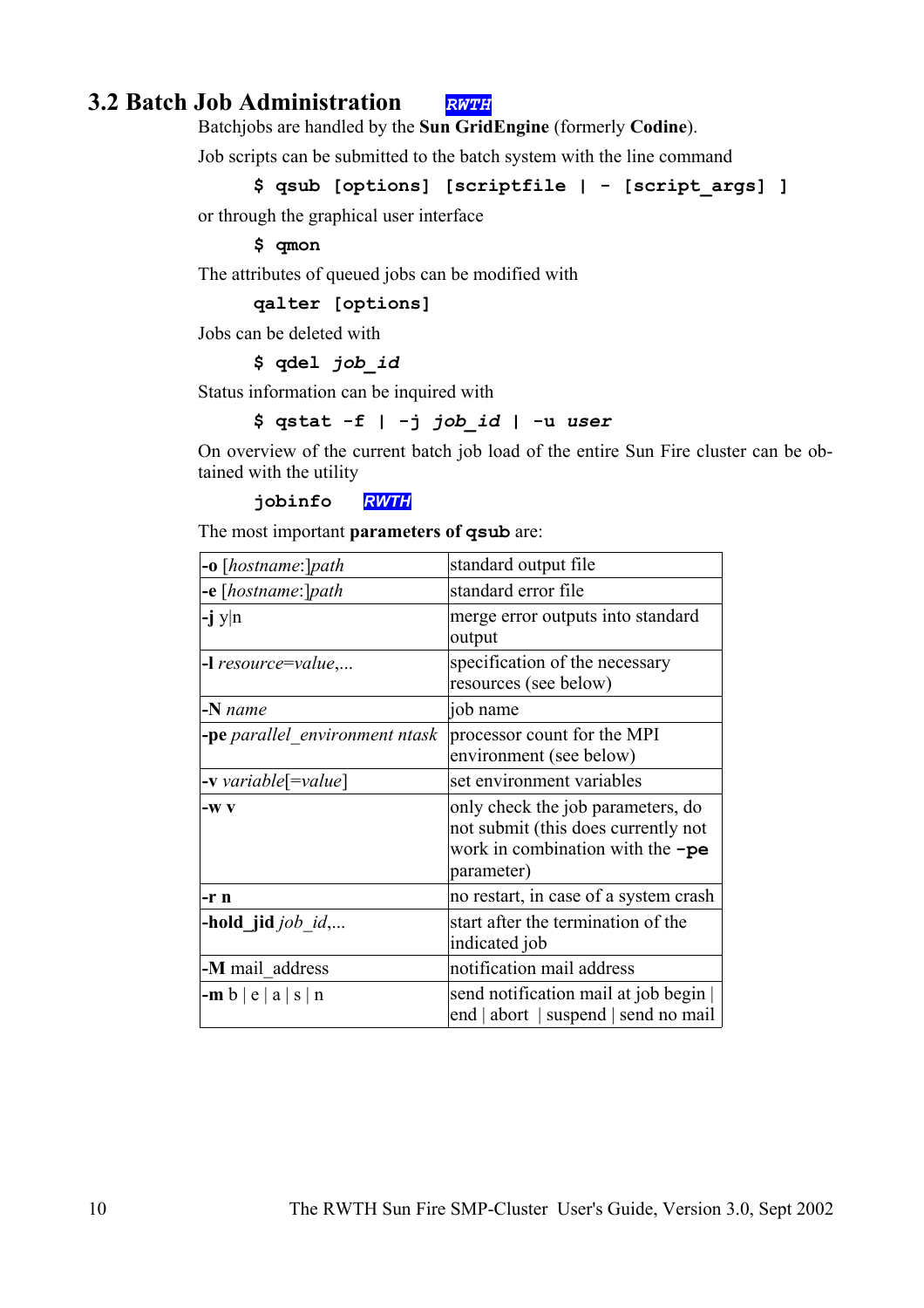| -I hostname=hostname                           | computer name. Normally the use of<br>this parameter is not recommended.                                                                                                                                                                          |
|------------------------------------------------|---------------------------------------------------------------------------------------------------------------------------------------------------------------------------------------------------------------------------------------------------|
| $-l \, h \, rt=hh:mm:ss$                       | required real time<br>[[hours:]minutes:]seconds<br>Default: 0:10:00<br>Maximum: 24:00:00                                                                                                                                                          |
| -I h vmem= $xxxX$                              | virtual memory<br>specification in bytes, KB, MB oder<br><b>GB</b><br>e.g. vmem= $10M$<br>default: vmem=1M                                                                                                                                        |
| -l num proc=nthread                            | in case of shared memory<br>parallelization: specification of the<br>number of threads                                                                                                                                                            |
| -l ostype=sunos                                | start on the SunFire compute nodes.                                                                                                                                                                                                               |
| -I solaris8<br>-l solaris9                     | during the migration period from<br>Solaris 8 to Solaris 9 these resource<br>parameters may be used. Normally<br>the use of these parameters is not<br>recommended.                                                                               |
| $-l$ march=sf-15 $k$<br>$-1$ march=sf-6800 $k$ | jobs can be directed to the Sun Fire<br>15K or to the Sun Fire 6800 nodes.<br>Normally the use of these<br>parameters is not recommended.                                                                                                         |
| -l software=# of licenses                      | the need for software licenses has to<br>be specified.<br>Currently the available licensed<br>packages are: abaqus, ansys, cfx4,<br>cfx5, gamess, gaussian, g98, linda,<br>marc, matlab, tascflow<br>The number of licenses normally<br>equals 1. |

The most important **resource parameters** are (see **qsub-**parameter -**l**):

MPI-Jobs have to be submitted into one of the following "**parallel environments**". The number of MPI processes has to be specified (*nproc*)

| -pe mpi sunos * nproc      | the MPI job will be started on any<br>of the Sun Fire machines                                                                         |
|----------------------------|----------------------------------------------------------------------------------------------------------------------------------------|
| -pe mpi sunos 6800 nproc   | the MPI job will be started on Sun<br>Fire 6800 nodes only                                                                             |
| -pe mpi sunos 15k nproc    | the MPI job will be started on Sun<br>Fire 15K nodes only                                                                              |
| -pe mpi sunos 1 host nproc | all processes of the MPI job will be<br>started on any one Sun Fire<br>node. All MPI communication will<br>use the common main memory. |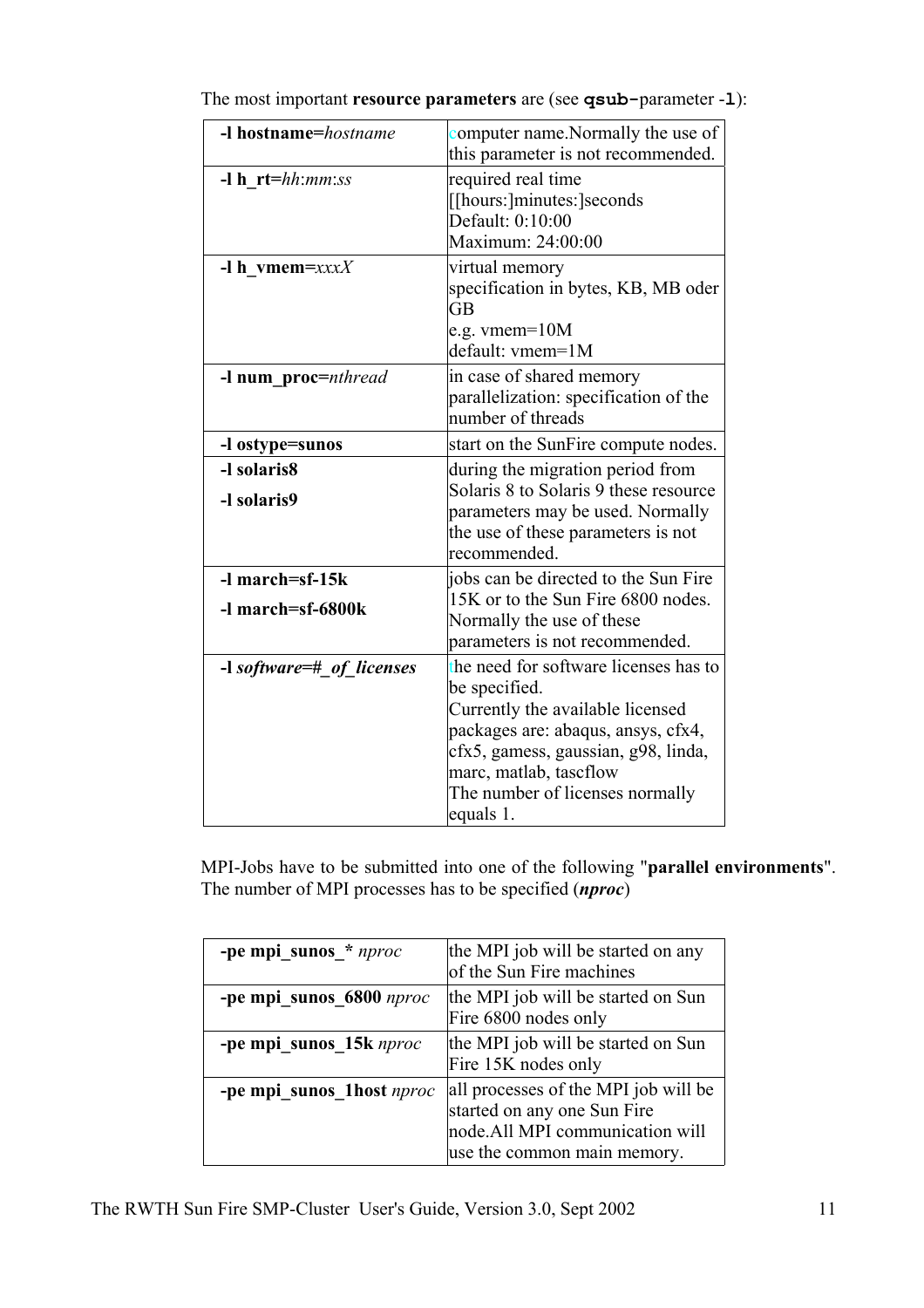The parameters can also be indicated as comment lines, starting with the characters "#\$", in the beginning of the job scripts. Command line parameters have higher precedence than the imbedded script flags.

Submitting a serial job:

```
$ qsub -o $HOME/aus.txt -j y -l ostype=sunos \
-l h_rt=00:15:00 -l h_vmem=500M scriptfile
```
This corresponds to

```
#!/usr/bin/ksh
#$ -o $HOME/aus.txt
#$ -j y
#$ -l h_rt=00:15:00
#$ -l h_vmem=500M
#$ -l ostype=sunos
cd workdir
program
```
Example of a batch job script for starting a Sun MPI program:

(The environment variable **MPRUN\_FLAGS** is predefined by the batch system in order to direct the MPI processes to the reserved machines. The limits are per process limits, so in total 5 times 500 MB will be reserved.)

```
#!/usr/bin/ksh
#$ -N MPI-Test-Job
#$ -l h_rt=00:15:00
#$ -l h_vmem=500M
#$ -pe mpi_sunos_* 5
#$ -l ostype=sunos
cd workdir
mprun program
```
Example of a batch job script starting an OpenMP or an autoparallel program:

(The environment variable **OMP\_NUM\_THREADS** is predefined by the batch system in order to start as many threads as processors have been reserved. 500 MB will be reserved on one node for all 5 threads.)

**#!/usr/bin/ksh #\$ -N OpenMP-Test-Job #\$ -l h\_rt=00:15:00 #\$ -l h\_vmem=500M #\$ -l num\_proc=6 #\$ -l ostype=sunos cd** *workdir program*

Hybrid Programs use a combination of MPI and OpenMP, where each MPI process is multi-threaded. Example of a batch job script starting a hybrid program:

(The environment variables **MPRUN\_FLAGS** and **OMP\_NUM\_THREADS** are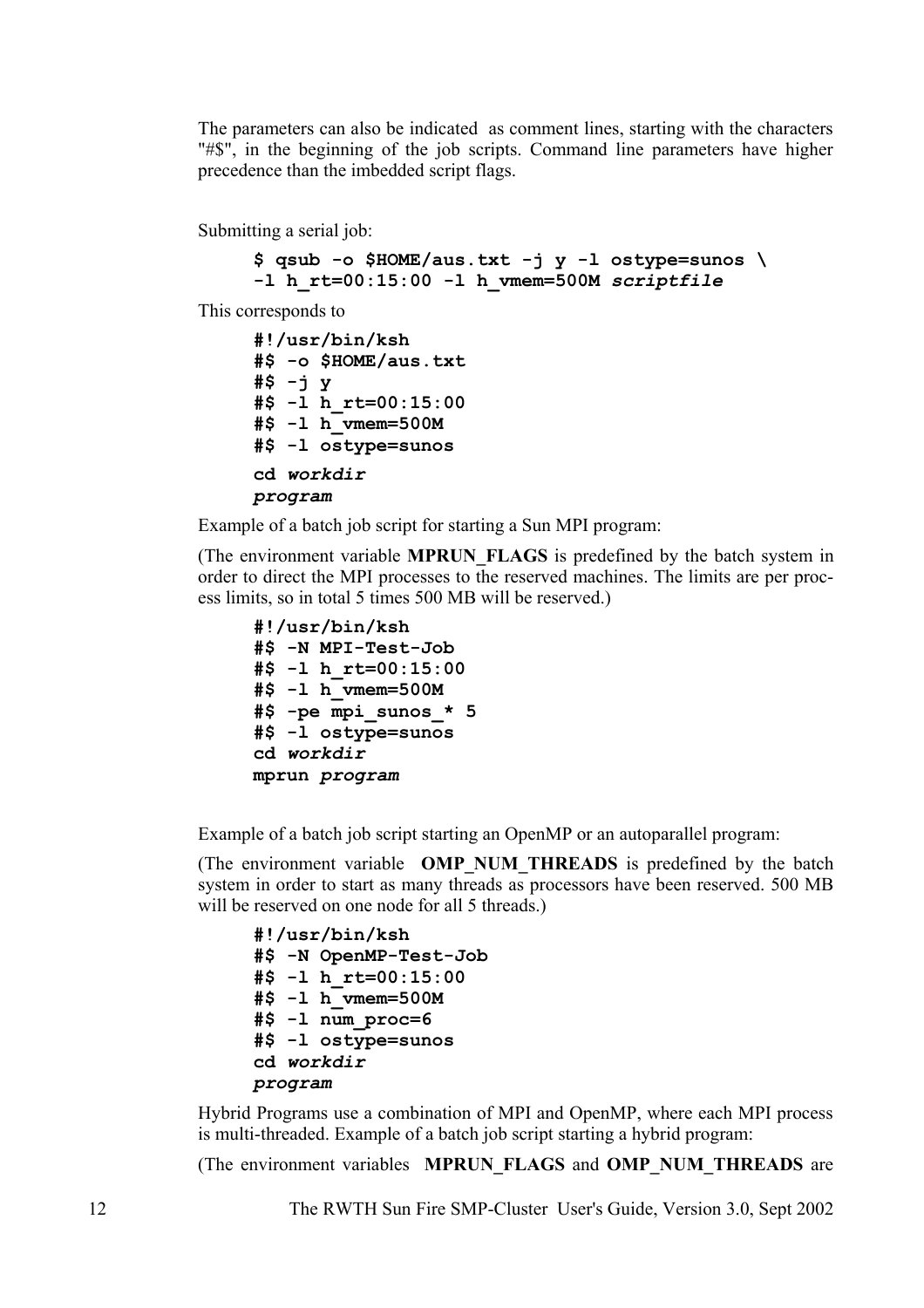predefined by the batch system. In this example 5 groups of 4 CPUs will be reserved.)

```
#!/usr/bin/ksh
#$ -N Hybrid-Test-Job
#$ -l h_rt=00:15:00
#$ -l h_vmem=500M
#$ -l num_proc=4
#$ -pe mpi_sunos_15k 5
#$ -l ostype=sunos
cd workdir
mprun program
```
# **3.3 Defaults of the User Environment** *RWTH*

The login shell is the korn shell (**ksh**). It's prompt is symbolized by the dollar sign. Accordingly numerous initialization scripts follow this syntax. They must be started with

```
$ . scriptfile
```
Environment variables are set with

```
$ export variable=value
```
This corresponds to the C shell command

```
% setenv variable value
```
If you prefer to use a different shell, start any necessary initialization scripts before you change to your preferred shell.

```
$ . init_script
$ exec csh
%
```
or insert the appropriate commands into the **.profile** file in your **HOME** directory. The Korn shell prompt is indicated with a dollar sign, and the C shell prompt is indicated with an "percentage" symbol.

For the use of the Sun ONE Studio Compiler Collection environment and HPC ClusterTools, the environment variables **PATH** and **MANPATH** are already adapted in the user profile:

```
$ export PATH=${PATH}:\
    /opt/SUNWspro/bin:/optSUNWhpc/bin
$ export MANPATH=${MANPATH}:\
    /opt/SUNWspro/man:/optSUNWhpc/man
```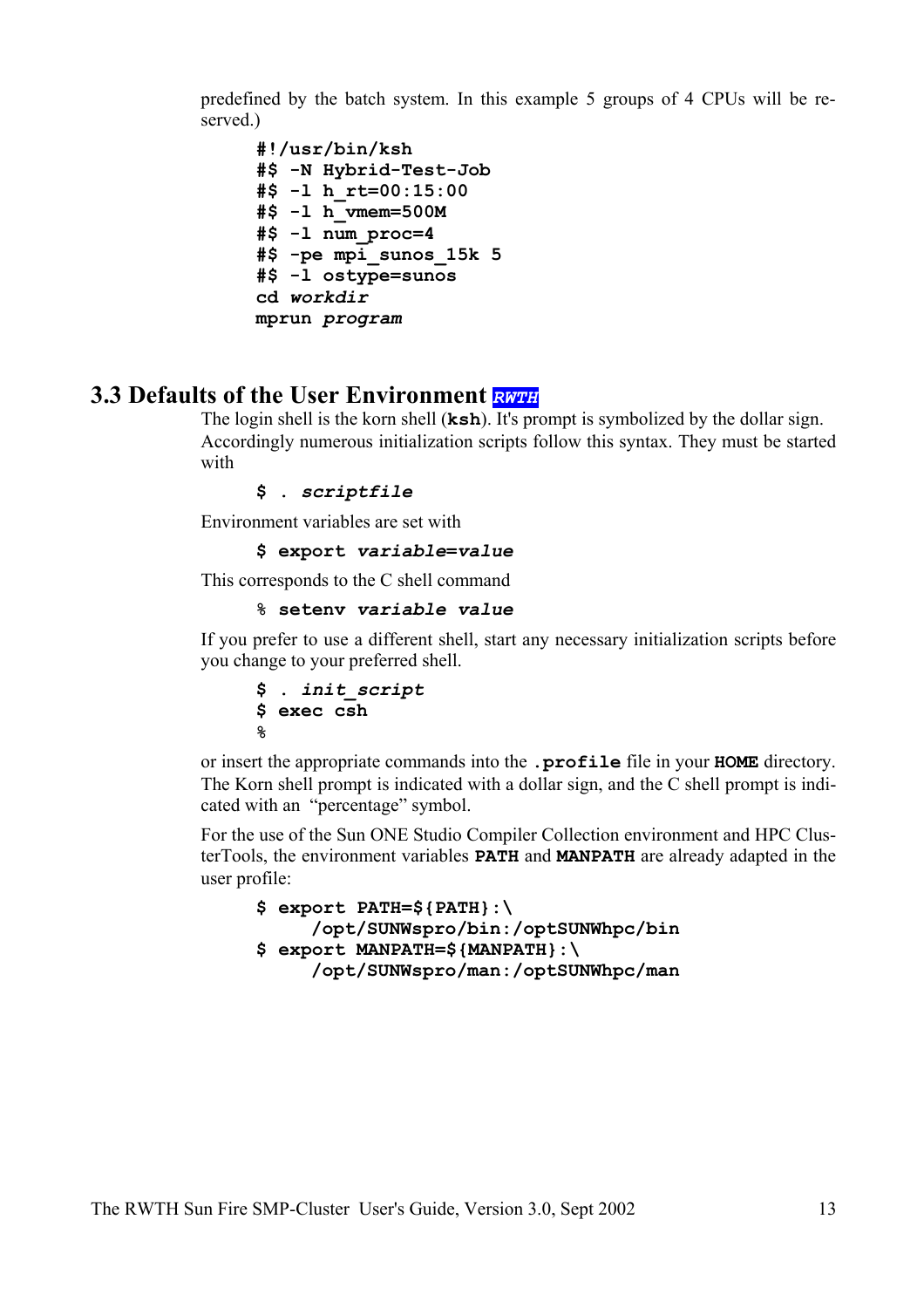# **3.4 User File Management** *RWTH*

Every user owns directories on shared file systems for small, long-term user files (**\$HOME=/home/***username*) and for large, medium-term workfiles (**\$WORK=/work/***username*). The **\$HOME** data will be saved regularly.

A directory for local scratch files (**\$TMP=/tmp/***username***/***login\_pid*) is accessible only on the respective node and will be automatically created before and deleted after the terminal session or the batch job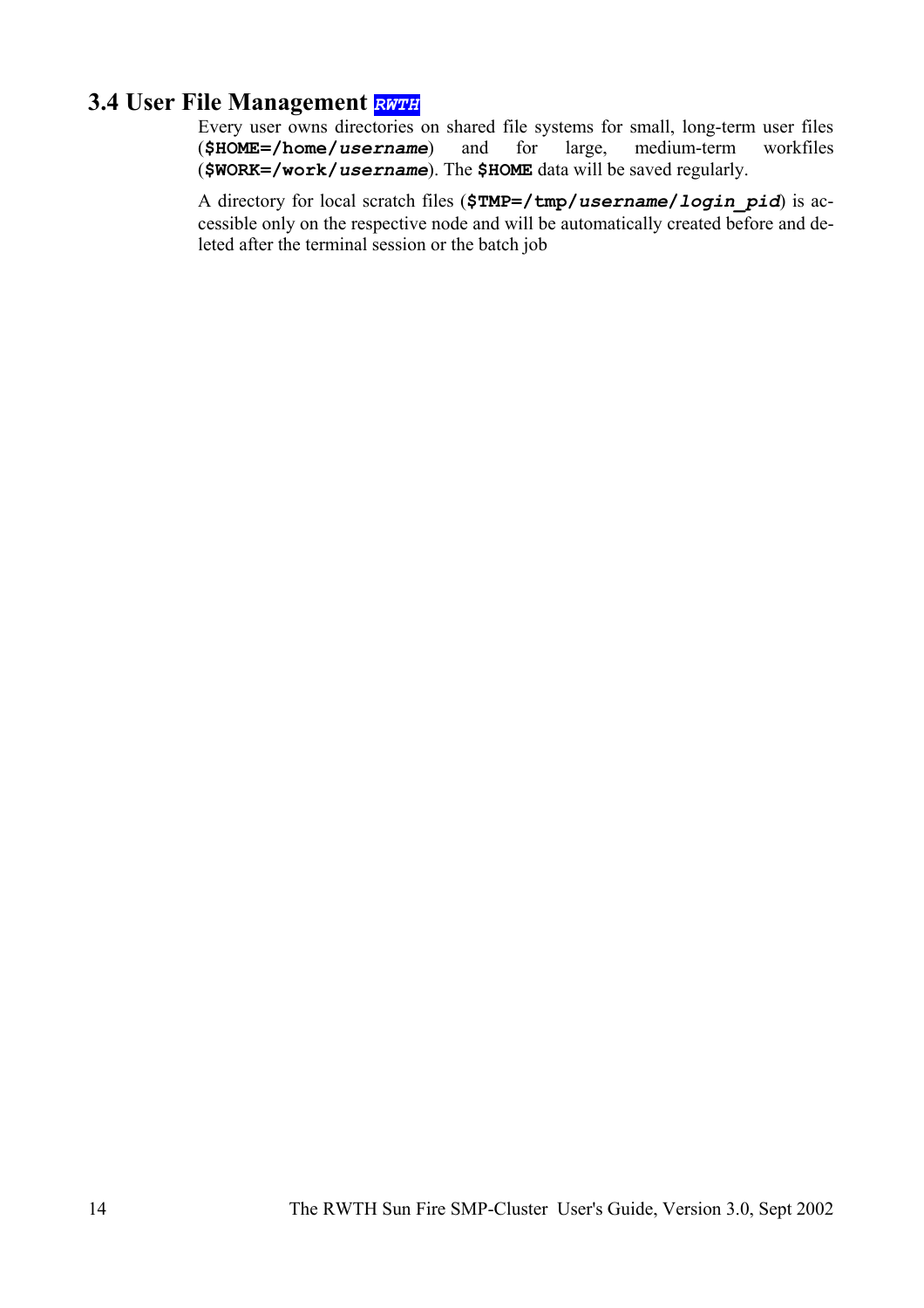# **4 Programming/Tuning**

# **4.1 Sun Compilers**

Before long we will switch production from the current Forte Developer 6 Update 2 Compiler suite (Sun Fortran, C and C++ compilers) to the new **Sun ONE Studio 7 Compiler Collection**. You can choose the compiler version by modification of the search path with one of the following commands *RWTH*

|  | $$$ . Forte $61$ . init |
|--|-------------------------|
|  | $$$ . Forte $62$ . init |
|  | $$$ . Forte $70$ . init |

We recommend that you always recompile your code with the latest compiler for performance reasons and bug fixes.

Check the compiler version which you are currently using with the option

 $-V$ 

or with the command

### **\$ dumpstabs** *object\_file*

Online information in addition to the manual pages can be found by directing your browser to the local file

 **file:///opt/SUNWspro/docs/index.html**

or to the website

**http://docs.sun.com**

The compilers are invoked with the commands

**\$ cc, c89, f90, f95, CC** 

The appropriate manual pages are available. You can get an overview of the available compiler flags with the option

### **-flags**

It is in general recommended to use the same flags for compiling and for linking.

The latest compiler release (7.0) does no longer contain a separate FORTRAN77 Compiler. Instead the Fortran95 compiler has a new flag, which might be used to compile legacy Fortran codes.

### **f95 -f77 -ftrap=%none**

In general we do not recommend to switch off all error trapping (-ftrap=%none). If your program compiles and runs fine with the above compatibility flag, we suggest you repeat this without the -ftrap=%none option.

For further information check the f77(1) manual page.

Compute intensive program parts can be translated and linked with the optimization options (US-III Cu)

**-fast –xarch=v9b** (64 bit addressing) or

**-fast –xarch=v8plusb** (32 bit addressing)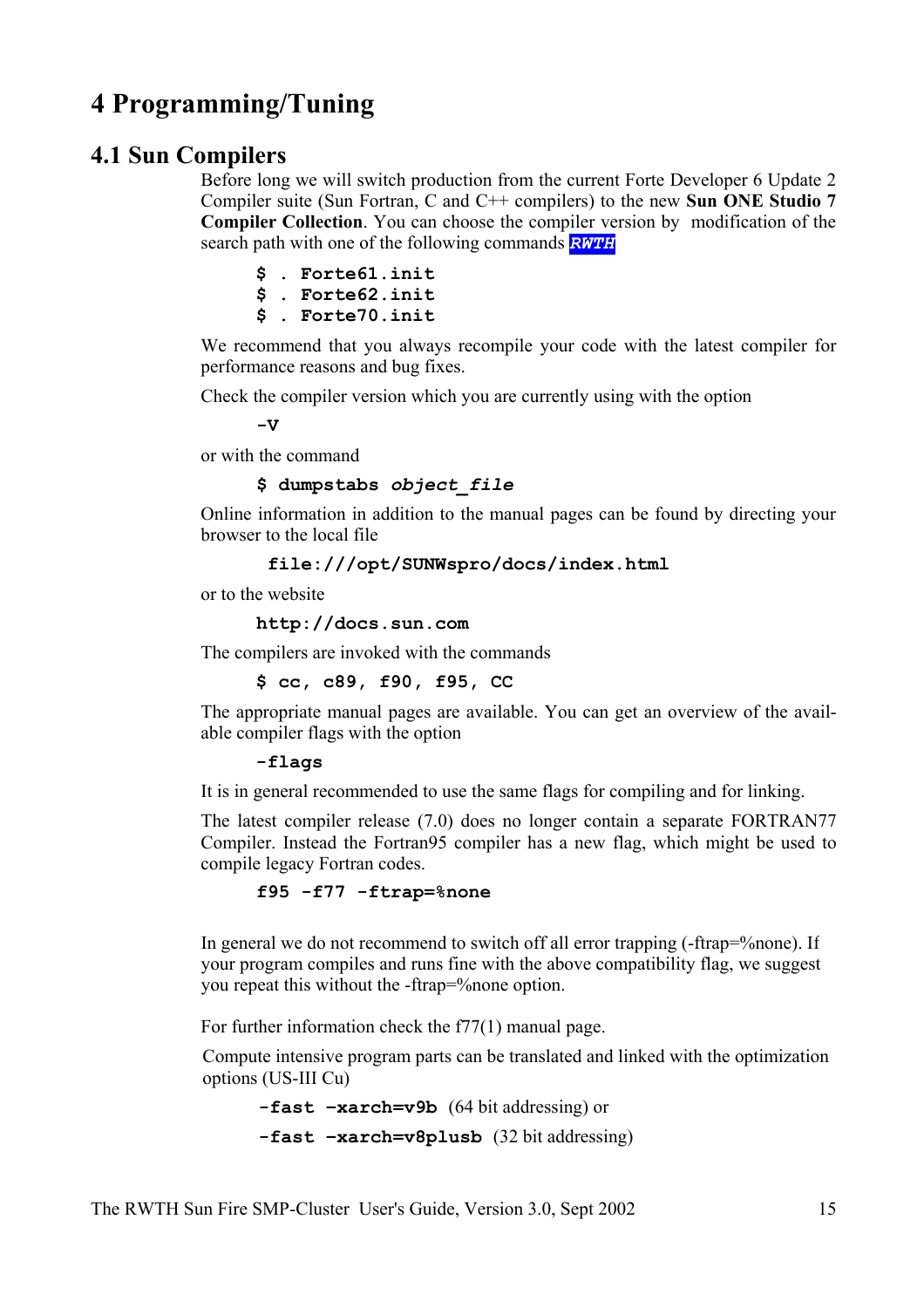**-fast** is a macro expanding to several individual options, which are meant to give you the best performance with one single compile and link (!) option. Note however that the expansion of **-fast** might be different across the various compilers and can change between different compiler releases.

At present (version 7.0) **-fast** with the Fortran 95 compiler corresponds to the following list (see *manual page*):

```
-O5 -xarch=native –pad=local –xvector=yes 
-xprefetch=yes -xprefetch_level=2 –f –fsimple=2
–fns –ftrap=common –libmil –dalign –xlibmopt 
-depend
```
with the C compiler:

```
-dalign -fns –fsimple=2 –ftrap=%none
-xalias_level=basic -xarch –xbuiltin=%all -xdepend
–xlibmil -xmemalign=8s -xprefetch=auto,explicit
-xO5 -xtarget=native
```
and with the C++ compiler:

```
-dalign -fns –fsimple=2 –ftrap=%none -nofstore
-xarch –xlibmil -xlibmopt -xmemalign -xO5
-xtarget=native –xbuiltin=%all
```
For further optimization by the C-compiler the following options can be added:

```
–xvector –xspfconst
```
and for further optimization by the C++-compiler the following options can be added:

```
-xalias_level –xvector –xspfconst
-xprefetch=auto,explicit
```
The generated code can be specifically tuned for the 900 Mhz-UltraSPARC-III Cu processor (US-III Cu) by specifying

```
-xchip=ultra3cu -xcache=64/32/4:8192/512/2 \
      -xarch=v8plusb (32-bit addressing mode)
-xchip=ultra3cu -xcache=64/32/4:8192/512/2 \
      -xarch=v9b (64-bit addressing mode)
```
(Use **-xchip=ultra** or **-xchip=ultraplus** with the version 6.1 resp. 6.2 compilers)

In general it is recommended to specify the precise architecture flags for linkage as well (**-xarch=v8plusb / v9b** for the UltraSPARC-III Cu processor), so that the optimal run time libraries are used.

You can get a survey of the compiler flags used by adding the option

```
–v (Fortran and C++)
-# (C)
```
The compiler supports inlining of function and subroutine calls. With optimization level -xO4 and above, this is attempted for functions/subroutines within the same source file. The programmer can also specify which functions/subroutines should be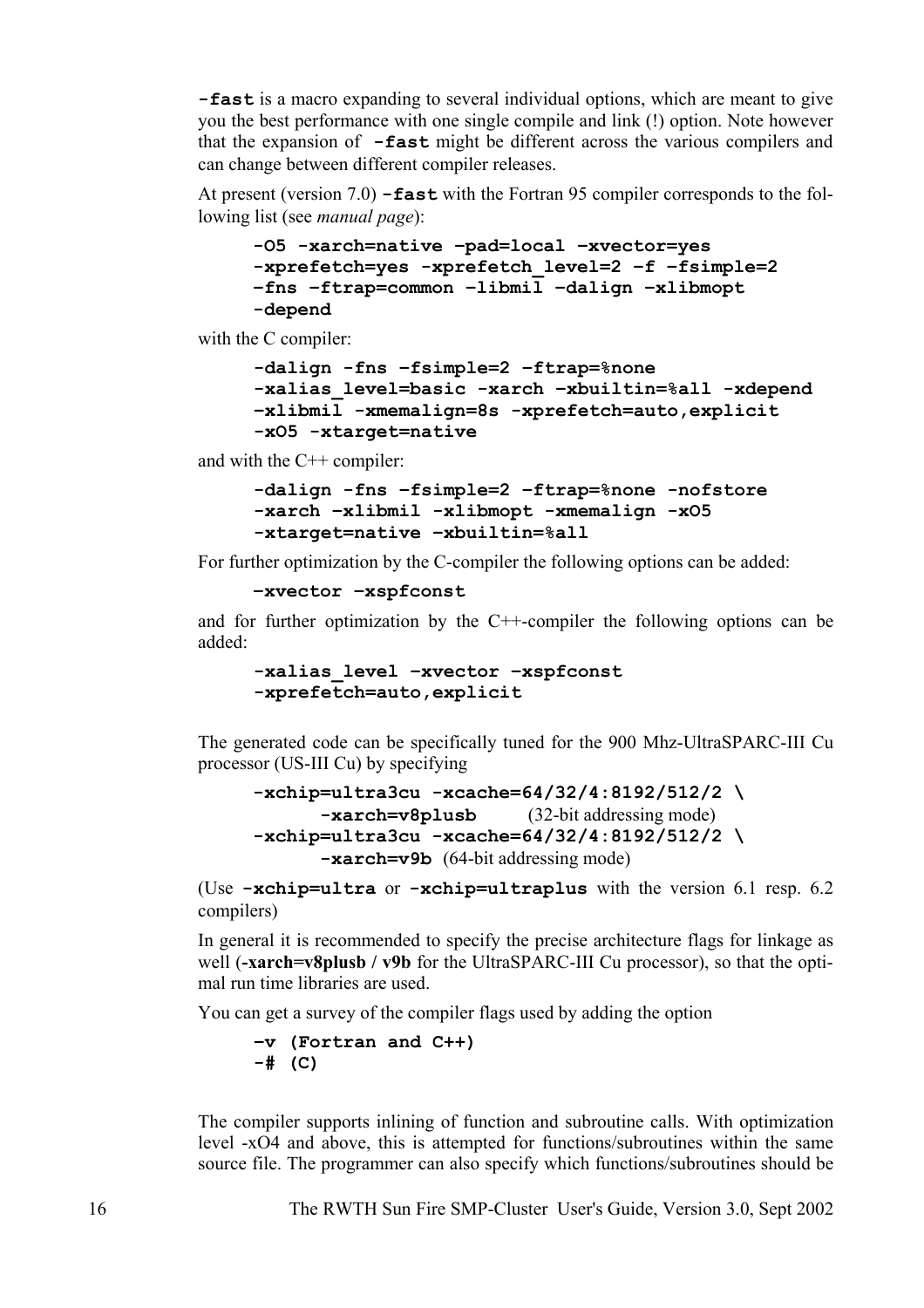inlined, by specifying these with the following option

```
-xinline=routine_list
```
Note however that in this case, automatic inlining is disabled. It can be restored through the %auto option. We therefore recommend the following:

```
-xinline=%auto,routine_list
```
If one wishes to have the compiler perform inlining across various source files, the -xipo option can be used. This is a compile and link option. With the 7.0 release, -xipo=2 is also supported. This adds memory related optimizations to the interprocedural analysis.

Program kernels with numerous branches can be further optimized with the profile feedback method. This two step method starts with a compile using this option added to the regular optimization options:

```
–xprofile=collect:a.out
```
Then the program should be run for one or more data sets. During these runs, runtime characteristics will be gathered.

The second phase consists of a re-compile, using the run-time statistics:

**–xprofile=use:***a.out*

This will then hopefully give a better optimized executable, but keep in mind this is of benefit for specific scenario's only.

**NOTE :** High optimization can have an influence on floating points results due to different **rounding errors**. In order not to change the order of the arithmetic operations by the optimization, a further option can be added, which reduces the execution speed however:

```
-fast –fsimple=0 –xnolibmopt (Fortran)
```
The option

**–g** 

produces **debugging information**. This is also useful for run-time analysis with the Performance Analyzer, which can use the debugging information to attribute time spent to particular lines of the source code. Use of **-g** does not substantially impact optimizations performed by the new Sun compilers. Meanwhile, the correspondence between the binary program and the source code is weakened by optimization, making debugging more difficult.

The Fortran compiler prints a lot of information (compiler messages, cross reference list, etc.) about the program in a separate **listing file** when compiling with the option

**\$ f90 -Xlist ...** *program***.f \$ cat** *program***.lst** 

The **default data mappings** of the Fortran compiler can be adjusted with the **-typemap** option. The normal setting is

```
-typemap=real:32,double:64,integer:32 ...
```
For example with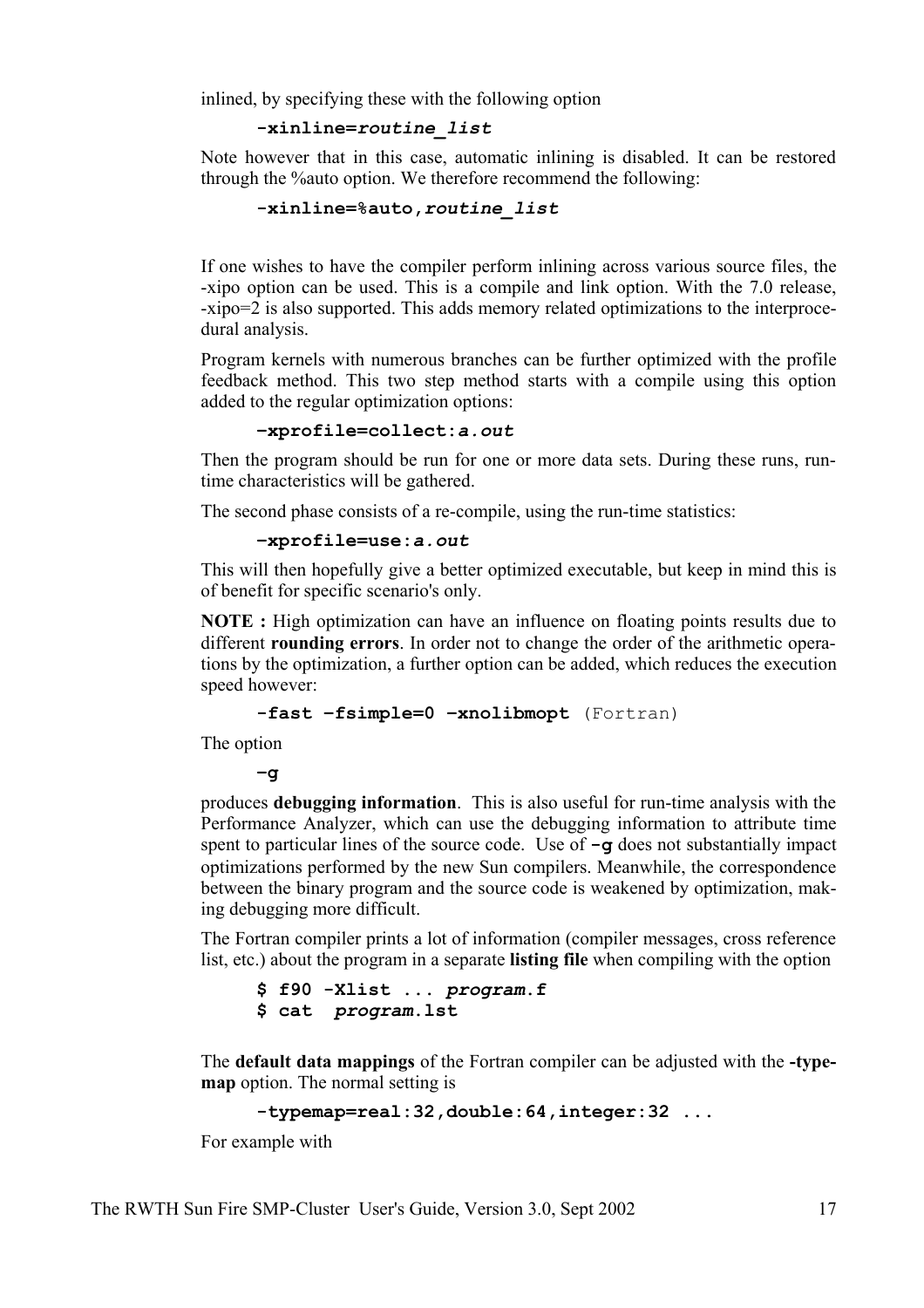### **\$ f90 -typemap=real:64,double:64,integer:32 ...**

the REAL type can be mapped to 8 bytes.

When using the **-g** option, the latest Sun compilers introduce comments about loop optimizations into the object files, which can be output by the command

### **\$ er\_src** *progname***.o**

A comment like

### **Loop below pipelined with steady-state cycle count..**

indicates that modulo scheduling (aka software pipelining) has been applied, which in general gives better performance.

An expert of the chip architecture will be able to judge by the additional information, if further optimizations are possible.

With the help of the er\_src command a successful subroutine inlining can also be easily verified:

### **er\_src \*.o | grep inline**

**NOTE**: The compiler options are interpreted from left to the right. In the case of contradictory options the right most dominates.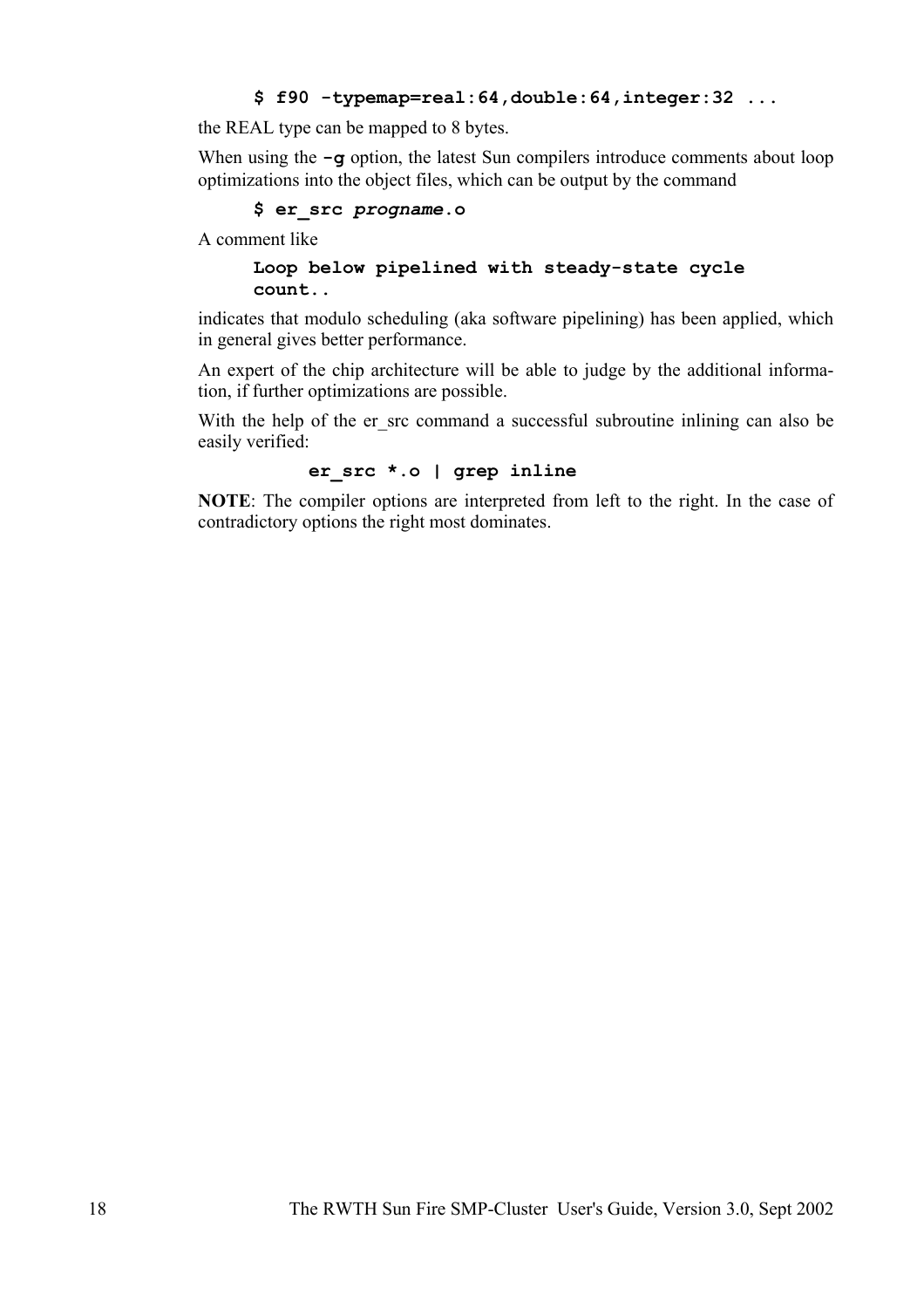# **4.2 The KCC C++ Compiler by KAI** *RWTH*

KCC is an excellent C++ compiler by Kuck & Associates. KCC translates C++ programs to an intermediate C code, which then can be compiled by a native C compiler. KCC is imbedded in the **guidec++** OpenMP compiler.

The most important KCC flags are

| $+K3$                                 | maximum optimization                                                                                                                                     |  |
|---------------------------------------|----------------------------------------------------------------------------------------------------------------------------------------------------------|--|
| $-0$ <n> resp. <math>-fast</math></n> | optimization level of the back-end C compiler (will<br>be passed through)                                                                                |  |
| -k or -keep gen c                     | do not delete the generated intermediate C code.<br>The C code stored into <filename>.int.c<br/>might be interesting, but it is hard to read.</filename> |  |
| $-\mathbf{v}$                         | verbose mode                                                                                                                                             |  |
| --backend                             | pass the following option to the back end compiler                                                                                                       |  |
| $-c, -o$                              | will be passed through as well.                                                                                                                          |  |

# **4.3 Interval Arithmetic**

The Sun Fortran and C++ compilers support interval arithmetic by an intrinsic **IN-TERVAL** data type and the UltraSPARC-III Cu processor supports fast switching of the rounding mode of floating point operations.

The use of interval arithmetic requires the use of appropriate numeric procedures.

## **4.4 Tuning Tips**

Compiler options, compiler directives, programming techniques and last but not least the Sun performance library with highly optimized routines can be used for accelerating programs.

Recently an excellent book covering this topic particularly on UltraSPARC computers has been published:

**Rajat Garg and Ilya SharapovTechniques for Optimizing Applications: High Performance Computing,ISBN:0-13-093476-3, published by Prentice-Hall PTR/Sun Press.**

Contiguous memory access is critical for reducing cache and TLB misses. This has a direct impact on the addressing of multidimensional fields or structures. Therefore Fortran arrays should be processed in columns and C and  $C_{++}$  arrays in rows. When using structures, all structure components should be processed in quick succession. Frequently this can be achieved by the technique of the *loop interchange*.

The limited memory bandwidth of RISC processors like the UltraSPARC III is a severe bottleneck for many scientific applications. With *prefetching* data can be loaded in advance from the memory into the cache and into the registers. This can be supported automatically by hard- and software but also by explicitly adding prefetch directives resp. calls.

The re-use of cache contents is very important, in order to reduce the number of memory accesses. If possible block algorithms should be used e.g. from the optimized Sun performance library described below.

Cache behavior of programs can be improved frequently by the techniques of *loop*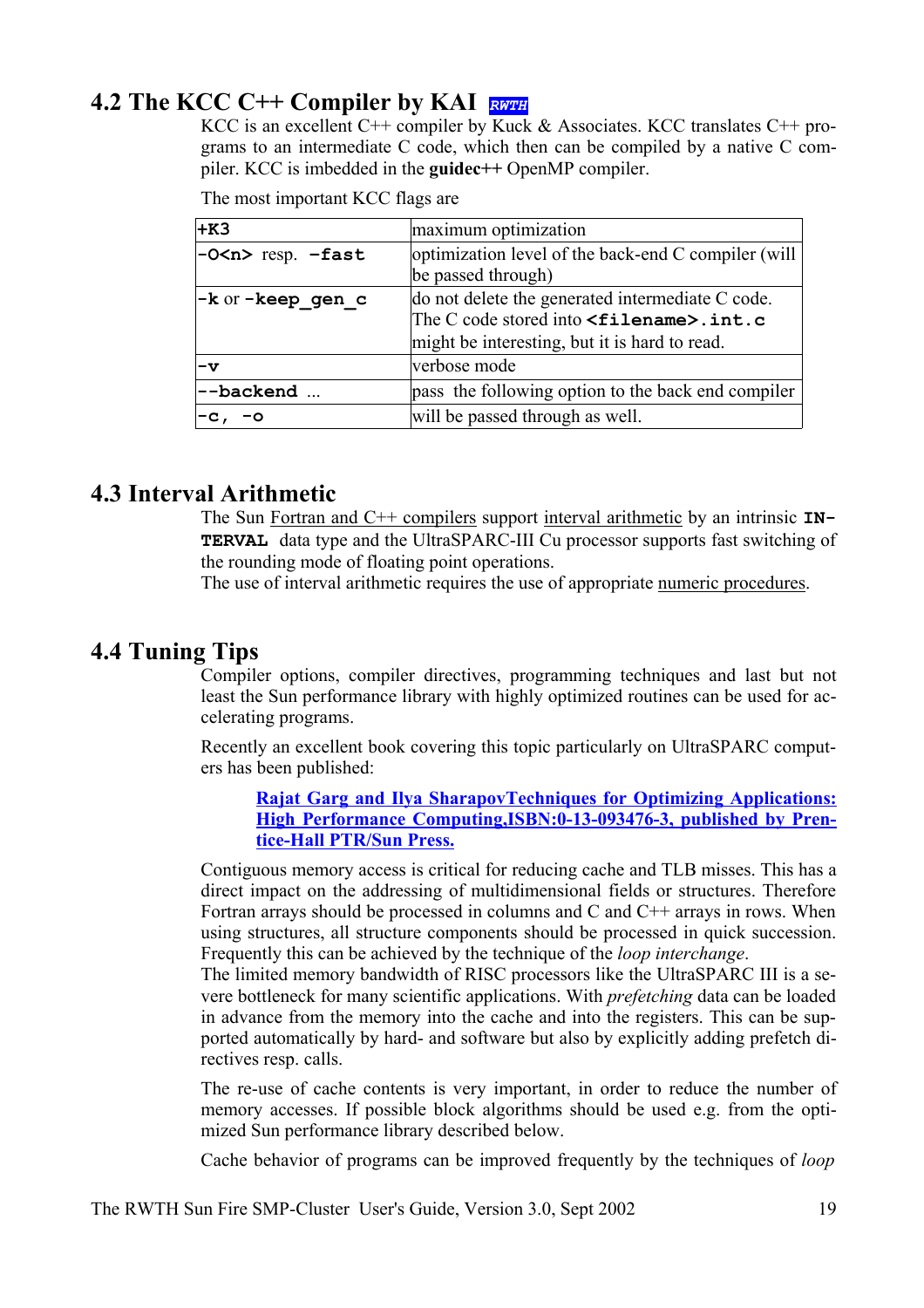*fission* (=*loop splitting*), by *loop fusion* (=*loop collapsing*), by *loop unrolling* (see option **xunroll=n**), by loop blocking, the strip mining and by combinations of these methods. Conflicts caused by the mapping of storage addresses to cache addresses can be eased by the creation of buffer areas (*padding*) (see compiler option **–pad**).

With the option  $-dalign$  the memory access on 64 bit data can be accelerated. This alignment permits the compiler to use single 64 bit load and store instructions. Otherwise, the program must use more than one instruction for each memory access. However this option must be applied to each routine.

With this option, the compiler will assume that double precision data has been aligned on an 8-byte boundary. If the application violates this rule, the run-time behaviour is undetermined, but typically the program will crash.

On well-behaved programs, this should not be an issue, but care should be taken for those applications that perform their own memory management, switching the interpretation of a chunk of memory while the program executes. A classical example can be found in some (older) Fortran programs. A large INTEGER COMMON -block is allocated, but later on this is declared to be a DOUBLE PRECISION COMMON -block of half the size. Under such circumstances, a misalignment of data can easily happen.

**NOTE**: The -**dalign** options is actually *required* for Fortran MPI programs and for programs linked to other libraries like the Sun Performance Library and the NAG libraries.

The compiler optimization can be improved by integrating frequently called small subroutines into the calling subroutines (*inlining*). The expense for the subroutine call will be avoided thereby.

```
-xinline=routine1,routine2,...
```
(*Inlining* of routines from the same source file)

```
-xO4 –xcrossfile
```
(*Inlining* of routines from other files in the same compiler call)

**-xipo** 

(*Inlining* of routines from other files in different compiler calls)

In C and C++ programs the use of pointers frequently obstructs the possibility for optimization by the compiler. Through compiler options

```
–xrestrict and –xalias_level=...
```
it is possible to give additional information to the C-compiler.

With the directive

### **#pragma pipeloop(0)**

in front of a **for** loop it can be indicated to the C-compiler that there is no data dependency present in the loop.

Word of caution. These options and the pragma make certain assumption. When using these mechanisms incorrectly, the behaviour of the program becomes undefined.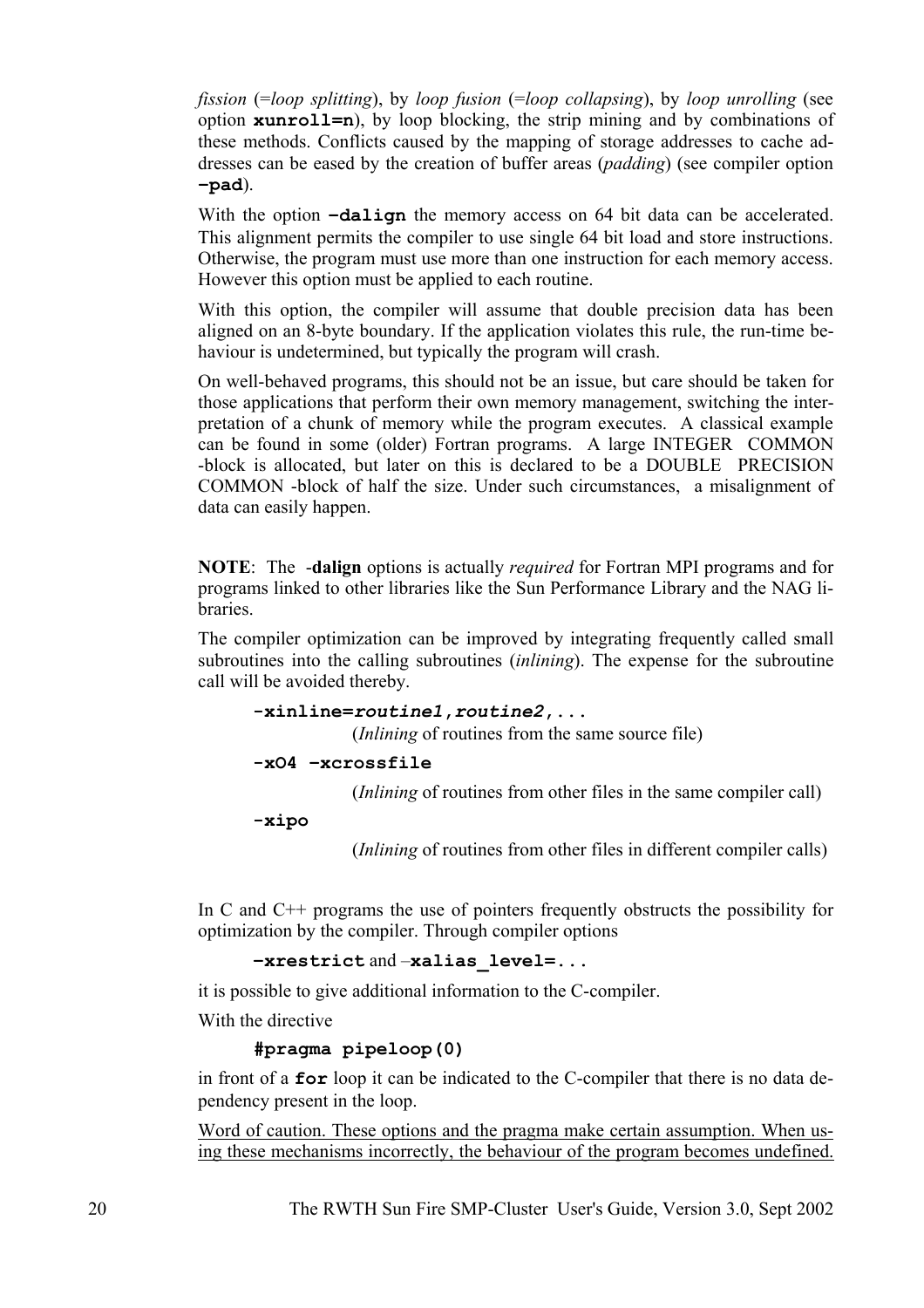# **4.5 Time measurements**

For real time measurements a high-resolution timer is available. However, the measurements can supply reliable, reproducible results only on an (almost) empty machine. At least the number of runnable processes (use **uptime** command) plus the number of processors needed for the measurement has to be by far less than the number of processors available on the compute node.

Example in C

**#include <sys/time.h> /\* Real time in nanoseconds as long long int \*/ double second; second = (double) gethrtime() \* 1.0E-9;**

and in Fortran

**INTEGER\*8 gethrtime REAL\*8 second**  $second = 1.d-9 * qethrtime()$ 

CPU time measurements have a smaller precision and are more time costly. For measuring large time intervals they are quite suitable.

In case of parallel programs, real time measurements should by made anyway!

After linking a library supplied by the computing center:

**-L/usr/local\_rwth/lib –lr\_lib** *RWTH*

the functions **r** rtime and **r** ctime are available. They return the real time and the CPU time, respectively, as double floating point numbers.

# **4.6 Hardware Performance Counters**

The UltraSPARC-III Cu Chip offers 2 programmable 32-bit performance counters for counting various hardware events.

The **cputrack** command (see **man cputrack**), the **cpc-library** (see **man cpc**), the portable PCL-library or the Performance **Analyzer** (see chapter 7) can be used to access these counters.

The command

**\$ cputrack –h**

lists the names of the countable events. A simple application can be seen in the shell script

**/usr/local\_rwth/bin/mflops** *RWTH*

Just call

```
$ /usr/local_rwth/bin/mflops a.out RWTH
```
to count the number of floating points instructions during the execution of **a.out** in MFlop/s.

**\$ man cpc\_bind\_event**

displays an example program using the cpc library.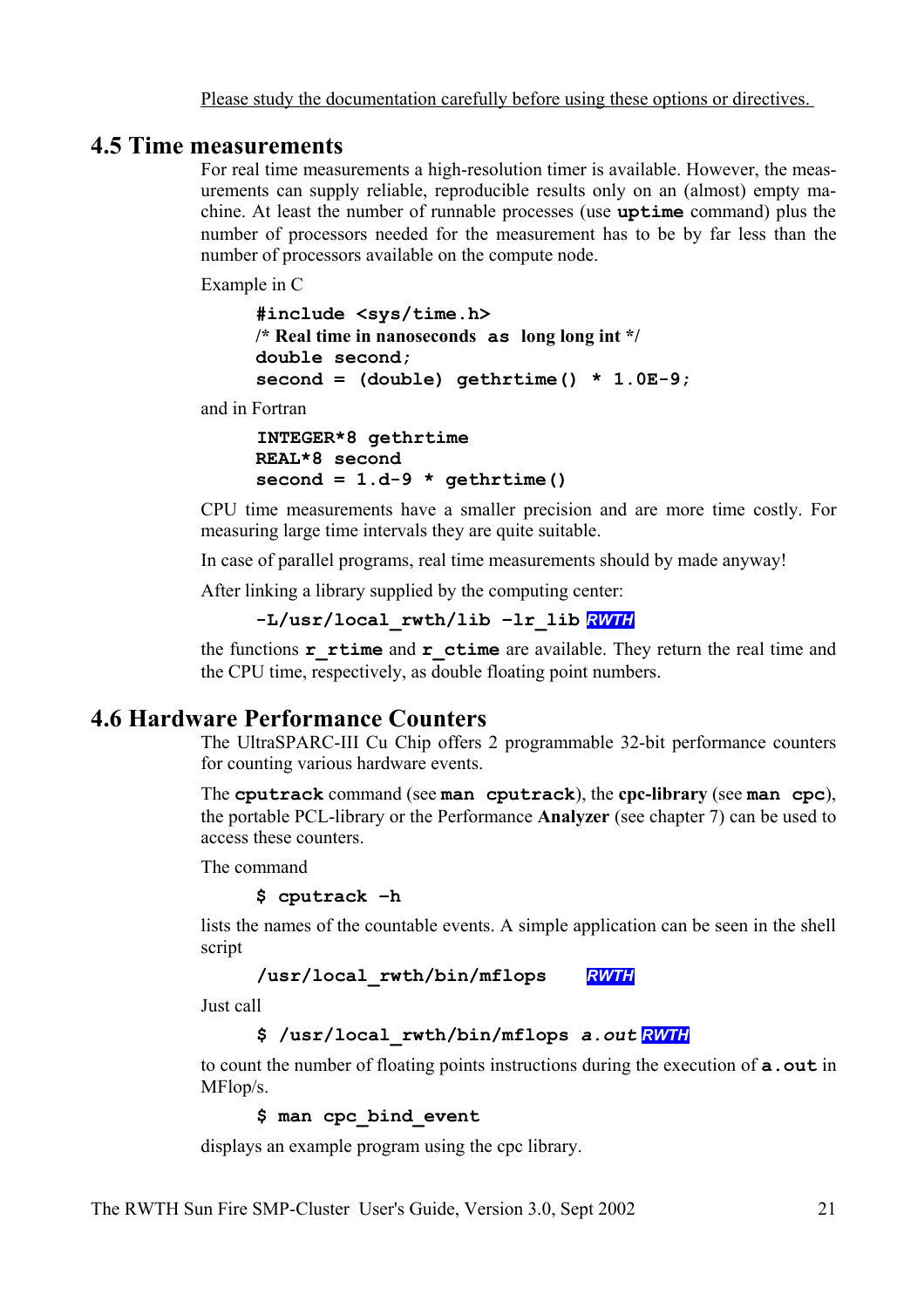The portable performance counter library (PCL) profits from the cpc library. It can be linked by

# **\$ f90 –L/usr/local\_rwth/lib –lpcl –lcpc ...**

A more elegant way of obtaining performance information is the use of the **collect** command and the **er** print utility or the **analyzer** GUI (see chapter 7)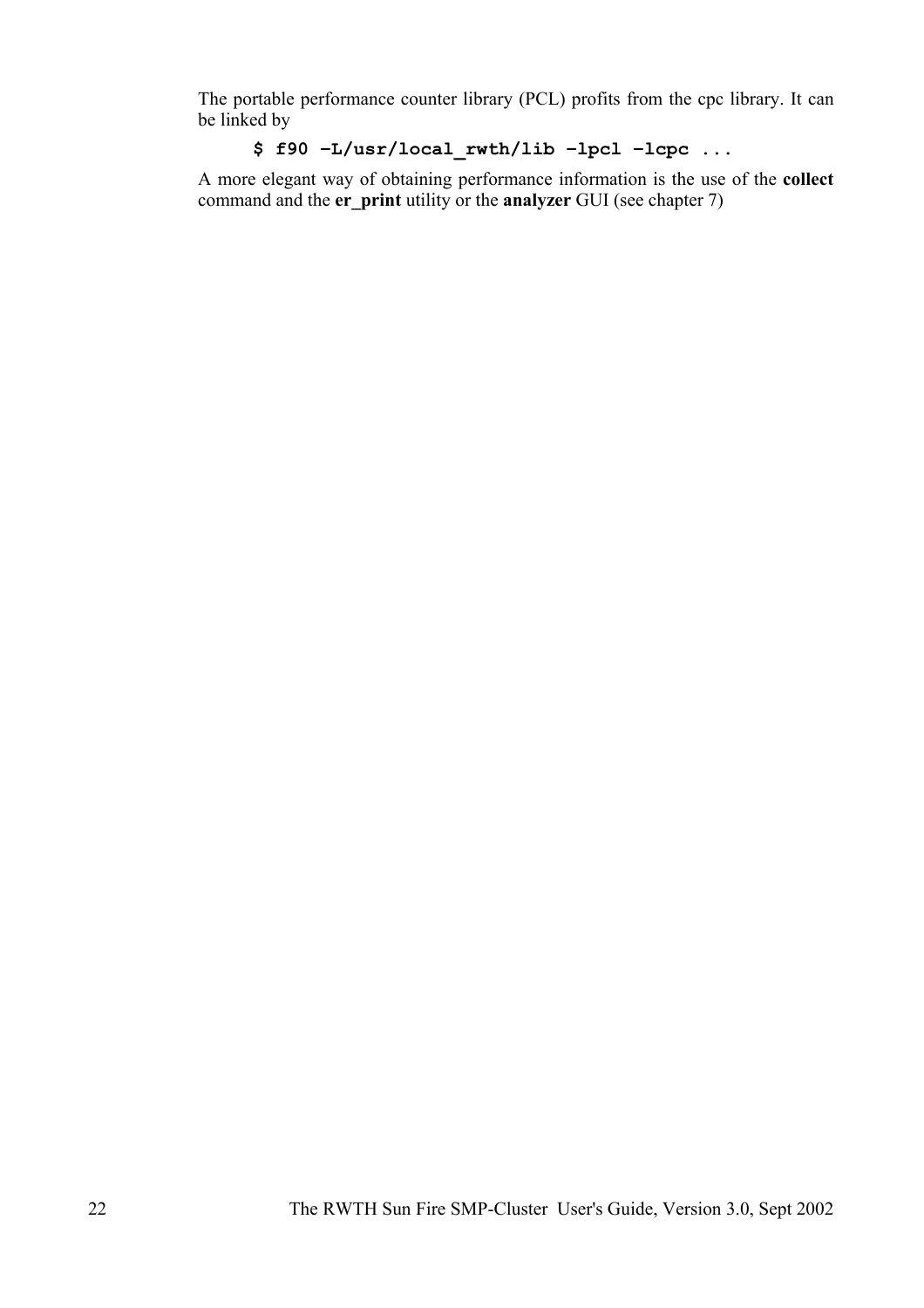# **5 Parallelization**

Parallelization for computers with shared memory (SM) means either the automatic distribution of loop iterations on several processors or the explicit distribution of work on the processors by compiler directives and function calls (OpenMP) or a combination of both.

Parallelism for computers with distributed memory (DM) is done via the explicit distribution of work and data on the processors and their coordination with the exchange of messages (Message Passing with MPI).

MPI programs run on shared memory computers as well, whereas OpenMP programs (normally) do not run on computers with distributed memory. As a consequence MPI programs can use all available processors of the SMP cluster, whereas OpenMP programs can use up to 24 processors of a Sun Fire 6800 node, or up to 72 Processors of a Sun Fire 15K node.

For large applications the hybrid parallelization approach, a combination of coarsegrained parallelism with MPI and underlying fine-grained parallelism with OpenMP, might be an attractive possibility, in order to use as many processors efficiently as possible.

# **5.1 Message passing with MPI**

# **5.1.1 Sun MPI**

Sun MPI is the Sun implementation of the MPI standard and is part of the Sun HPC ClusterTools software suite. At present, ClusterTools 4.0 is installed.

The compiler drivers **mpf77**, **mpf90** , **mpcc** and **mpCC** and the instruction for starting an MPI application **mprun** are in the directory **/opt/SUNWhpc/bin**. The necessary include directory **/opt/SUNWhpc/include** and the library directory **/opt/SUNWhpc/lib** are picked up automatically by these compiler drivers.

Example (recommendation):

**\$ mpf90 –c -dalign ... \*.f90 \$ mpf90 –o a.out \*.o -lmpi \$ mprun –np 4 a.out**

Example (only for explanation):

```
$ f90 –I /opt/SUNWhpc/include –c -dalign ... *.f90
$ f90 –o a.out *.o –L/opt/SUNWhpc/lib –lmpi
$ /opt/SUNWhpc/bin/mprun –np 4 a.out
```
MPI programs can be started with the command

**\$ mprun [***options***]** *program*

The command **mprun** has numerous flags for placing the MPI tasks on the compute nodes and for input and output control (see also **man mprun** and **mprun -h** ).

## **5.1.1.1 Placing the MPI-Tasks with mprun**

The following table contains the most important parameters of **mprun** for the distribution of the MPI tasks on the involved machines.

Please note however, that large computing jobs should not be started interactively,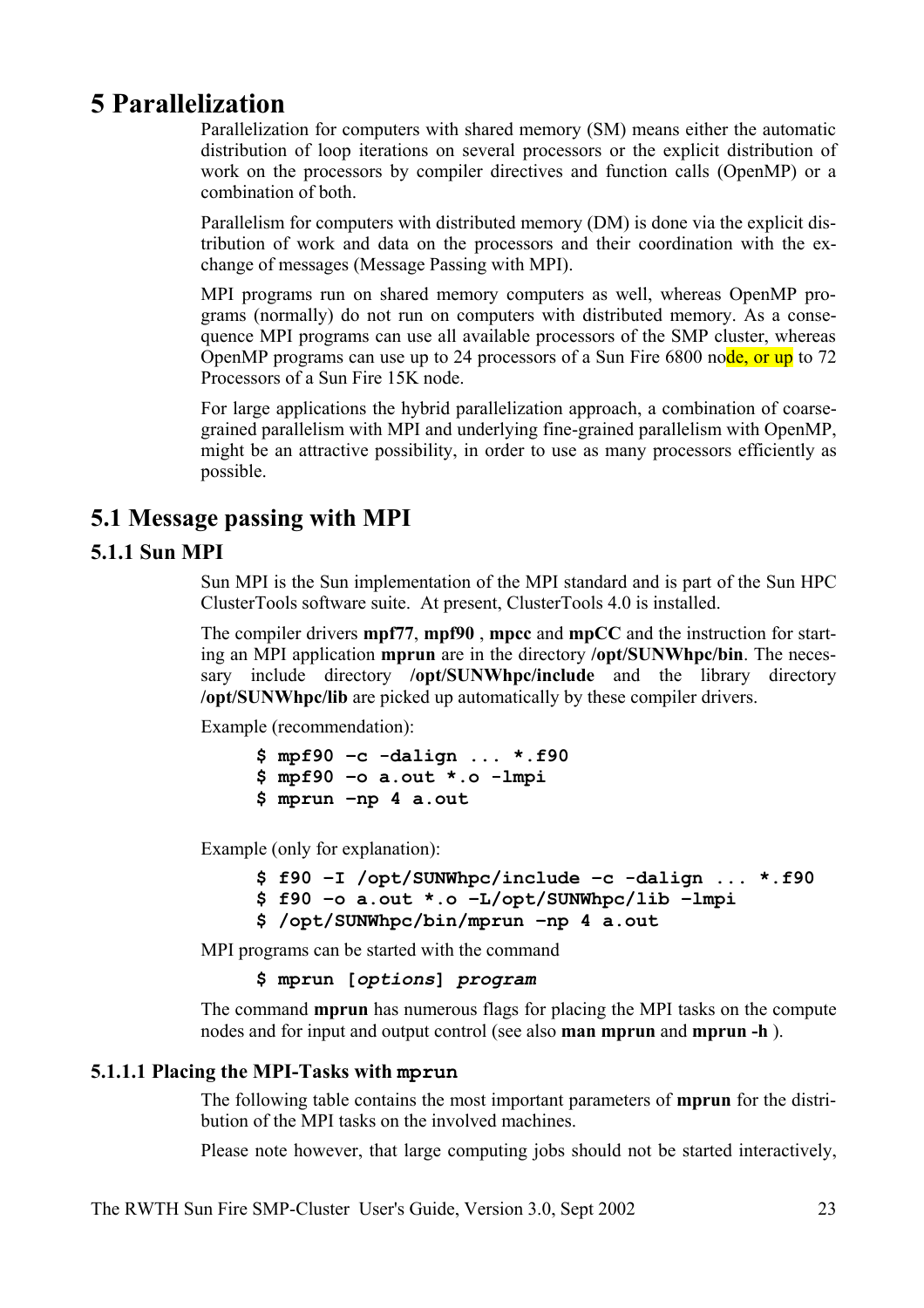and that with use of batch jobs (see chapter 3), the GridEngine batch system determines the distribution of the MPI tasks on the machines to a large extent.

Small MPI test jobs can be started on the interactive node, where you use to logged in by just specifying

```
mprun -np n program
```
because the environment variable MPRUN\_FLAGS is predefined in the user profile such that all MPI processes will be started on the current machine.

| -J                           | Prints the job identification number                                                                                                                     |
|------------------------------|----------------------------------------------------------------------------------------------------------------------------------------------------------|
| $-np$ n                      | Start of exactly n MPI tasks                                                                                                                             |
| -np 0                        | Start of exactly one MPI task for each<br>processor                                                                                                      |
| -S -np n                     | Start n MPI tasks, but settle for one<br>process per CPU if not enough CPUs<br>are available.                                                            |
| $-W$ -np $n$                 | Cyclic distribution of the MPI tasks<br>on the processors, if the number of<br>MPI tasks is larger than the number of<br>the processors of the SMP node. |
| $-np$ $n-1$                  | Explicit distributing of the $n$ MPI                                                                                                                     |
| "sunc01.rz.RWTH-Aachen.DE 2, | tasks to the indicated SMP nodes.                                                                                                                        |
| sunc02.rz.RWTH-Aachen.DE 3"  | <b>Note:</b> capitalization is relevant                                                                                                                  |
| -np n -m rankmapfile         | Explicit distribution of the $n$ MPI<br>tasks on SMP nodes listed in a file.                                                                             |
| $-np$ $n$ $-Ns$              | Start of exactly one MPI task on each<br>of $n$ SMP nodes.                                                                                               |
| $-Zt$ m $-np$ n              | Start of $n$ MPI tasks in groups of $m$ on<br>each of the involved nodes.                                                                                |
| $-Z$ m $-np$ n               | Start of $n$ MPI tasks in groups of $m$ .<br>Several groups on a sufficiently large<br>SMP node are allowed.                                             |

## **5.1.1.2 Input and output control with mprun**

Under normal conditions standard input (**stdin**) is passed to all MPI tasks by the **mprun**, command. Standard output (**stdout**) as well as standard error output (**stderr**) of all tasks are passed to the standard output of **mprun**.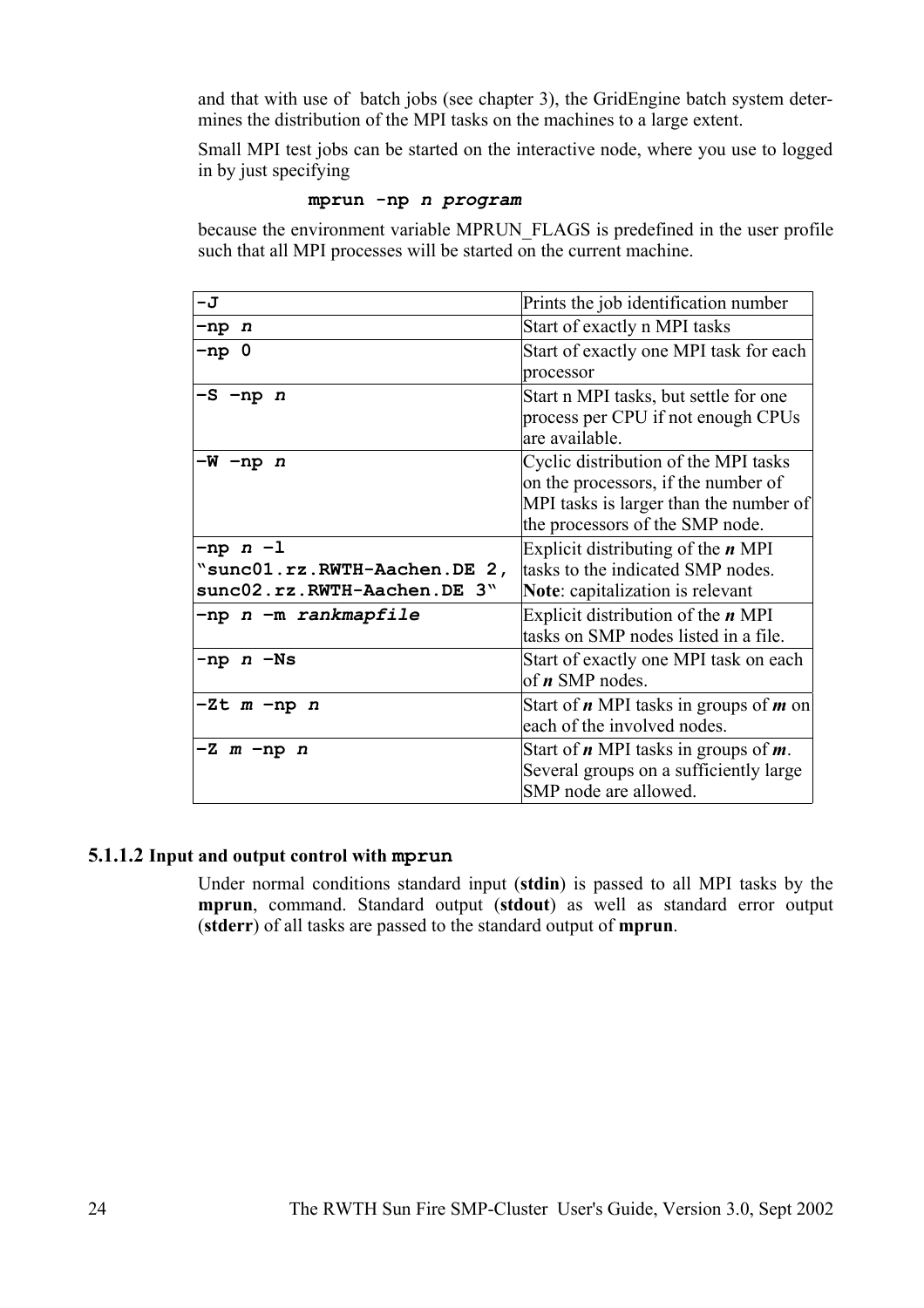| -D                                                                                  | The error outputs of the tasks are passed to the<br>error output of the <b>mprun</b> command.                                                                                                                                                              |
|-------------------------------------------------------------------------------------|------------------------------------------------------------------------------------------------------------------------------------------------------------------------------------------------------------------------------------------------------------|
| -N                                                                                  | All standard input and output is turned off.                                                                                                                                                                                                               |
| -n                                                                                  | <b>dev/null</b> is passed to the standard input. That<br>can be useful for MPI jobs, which run in the<br>background (e.g. as a batch job), so that they<br>do not block, if they wait unintentionally for an<br>input. In this case they will read an EOF. |
| -B                                                                                  | The output of the tasks is written to files<br>named out.jid.rank.                                                                                                                                                                                         |
| -٥                                                                                  | The output is buffered line by line and the rank<br>of the respective process is written on the<br>beginning of each line.                                                                                                                                 |
| $-1$ , $0r$ , $1wl$ , $2wl$                                                         | more precise controlling of the input and<br>output. Only complete lines will be written.                                                                                                                                                                  |
| $-T$ , $0r$ , 1wt, 2wt"                                                             | Only complete lines are output and all lines<br>have the task rank placed in front.                                                                                                                                                                        |
| $-T$ , $0r=$ input, $\setminus$<br>$1$ wt=out. $6J. 6R$ ,<br>$2w=err.$ $6J.$ $6R''$ | All tasks read the same input file, but write in<br>separate output and error output files                                                                                                                                                                 |

By further options of the command **mprun** this behavior can be modified:

## **5.1.1.3 Handling MPI program runs**

You can terminate a MPI job with the job identification number *jid* (see: **mprun –J**) by:

### **\$ mpkill** *jid*

The command **mpps** gives a list of the processes, that run under the control of the MPI run time system (**CRE=cluster run time environment**).

### **\$ mpps –pef**

The command **mpinfo** gives an overview of the configuration of all nodes attached to the CRE. Example:

#### **mpinfo –N**

### **5.1.1.4 Sun MPI environment variables**

Numerous environment variables can govern the behavior of an MPI program. Occasionally performance can be improved by increasing internal buffering with

**\$ export MPI\_SHM\_SBPOOLSIZE=8000000 \$ export MPI\_SHM\_NUMPOSTBOX=256**

Another environment variable should be set in combination to this. The value depends on the number of address bits. With 32 bit addressing, the command is

```
$ export MPI_SHM_CYCLESTART=0x7fffffff
```
and with 64 bit addressing

```
$ export MPI SHM CYCLESTART=0x7ffffffffffffffff
```
should be set.

The RWTH Sun Fire SMP-Cluster User's Guide, Version 3.0, Sept 2002 25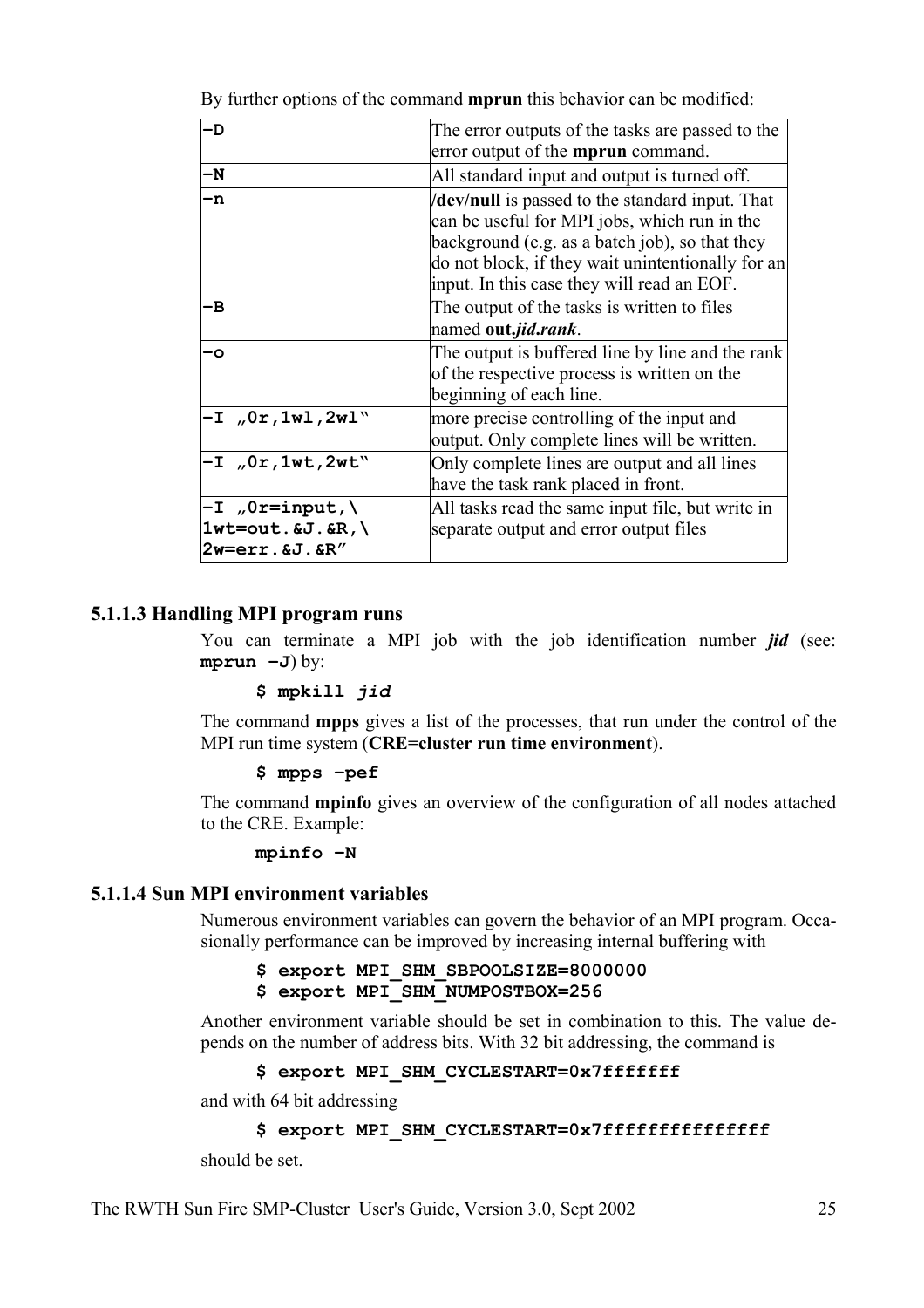It is typically safe and helps performance when one decouples processes by suppressing "cyclic" message passing. This is done for 32-bit addressing with

### **\$ export MPI\_SHM\_CYCLESTART=0x7fffffff**

and for 64-bit addressing with

#### **export MPI\_SHM\_CYCLESTART=0x7fffffffffffffff**

In the case of exclusive use of the involved SMP nodes, in particular if one processor in each node is kept free for system processes, it's possible to accelerate a program with:

### **\$ export MPI\_SPIN=1**

The MPI tasks wait then actively (busy waiting, spinning) for messages and keep their processor busy thereby.

In some cases (e.g. pingpong tests)

**\$ export MPI\_POLLALL=0**

accelerates the application (do not poll).

In case of problems more run time messages can be printed through

|  |  | \$ export MPI SHOW INTERFACES=3 |
|--|--|---------------------------------|
|  |  | \$ export MPI SHOW ERRORS=1     |
|  |  | \$ export MPI CHECK ARGS=1      |

The current values of all MPI related environment variables will be listed at the program start with:

#### **\$ export MPI\_PRINTENV=1**

Appendix A of the Sun HPC ClusterTools Performance Guide sums up tips for the tuning of MPI applications.

### **5.1.2 mpich** *RWTH*

Alternatively to the described use of the Sun MPI, which is optimised for the Sun computer architecture, also the public domain version **mpich 1.2.4** can be used (at present only with 32 bit addressing). The instruction

**\$ . mpich.init**

initializes the environment.

Example (recommendation):

**\$ . mpich.init \$ mpif90 –o a.out ... \*.f90 –lmpich \$ mpirun –np 4 a.out**

Example (for explanation):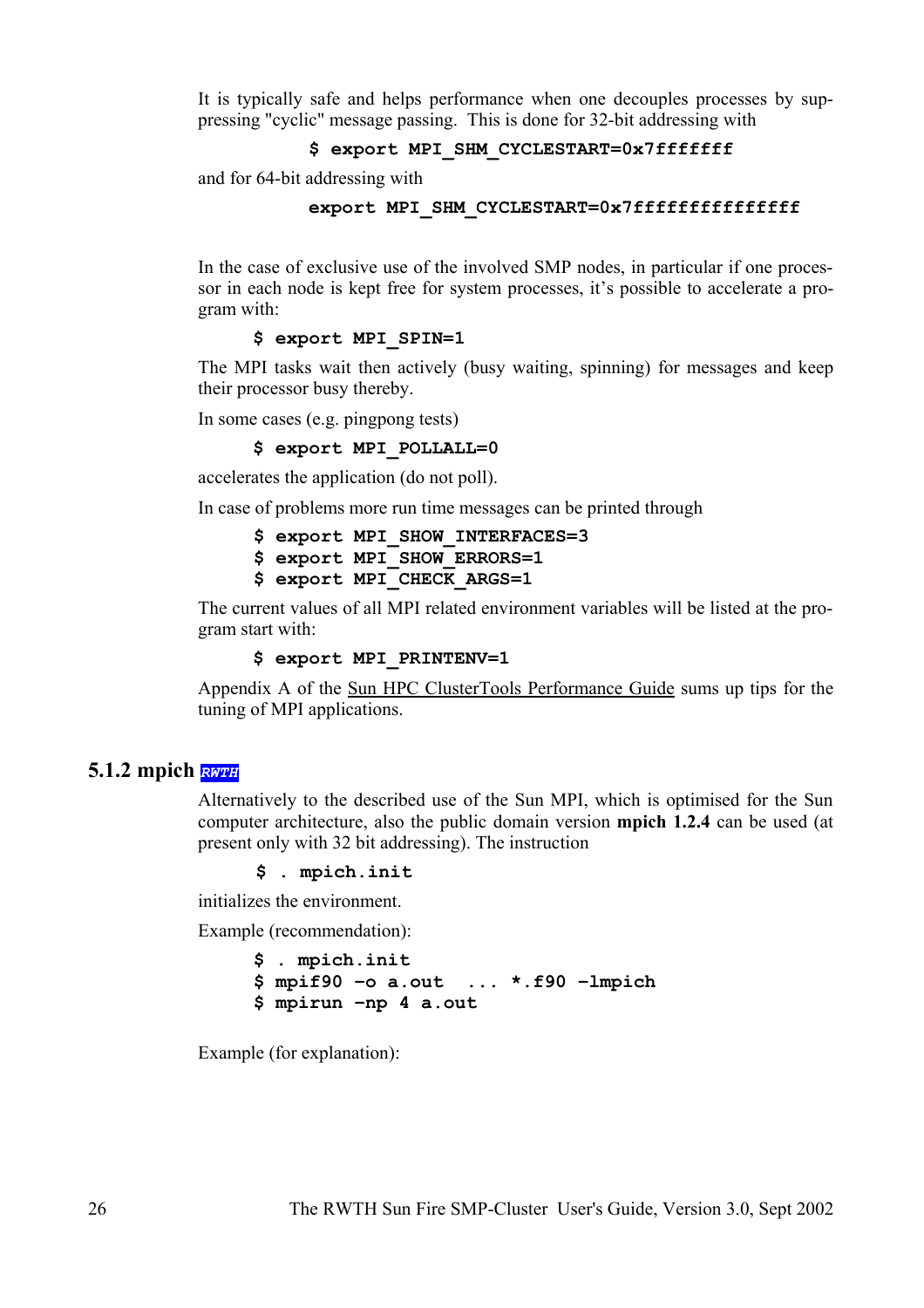```
$ export MPICH_ROOT=/rwthfs/rz/SW/MPI/\
    mpich-1.2.4/solaris/ch_p4
$ f90 –I ${MPICH_ROOT }/include –c ... *.f90
$ f90 –o a.out *.o –L${MPICH_ROOT }/lib \
    –lmpich –lthread –lsocket –lnsl -laio
$ ${MPICH_ROOT }/mpirun –np 4 a.out
```
**Note**: The Sun MPI and mpich include files are not compatible. If mpif77 or mpif90 are aborted prematurely, then they leave links to **mpif.h** in the current directory, which might cause interesting errors, if one uses Sun MPI afterwards.

Usually Sun MPI should be preferred on the Sun Fire cluster.

# **5.2 Shared memory programming with OpenMP**

For shared memory programming OpenMP is becoming the de facto standard. The OpenMP API is defined for FORTRAN, C and  $C_{++}$  and consists of compiler directives, run time routines and environment variables.

In the *parallel regions* of a program several *threads* are started, that execute the contained program segment redundantly, until they hit a *worksharing construct*. Within this construct, the contained work (usually **do**- or **for**-loops) is distributed among the threads. Under normal conditions all threads have access to all data (*shared* data). But pay attention: if data, accessed by several threads, is modified, then the access to this data must be protected in *critical regions*.

Also *private* data areas can be used, where the individual threads hold their temporary data. All local data of subroutines, which are called within parallel regions, are put on the stack, and thus don't keep their contents from one call to the next!

Therefore, Fortran programs must be translated with the option **–stackvar**. **COM-MON** blocks, data in modules or **SAVE** statements must be used with caution (*thread safety*).

**Attention!** In many cases, the stack area for the slave threads must be increased by changing the environment variable **STACKSIZE,** or the stack area for the master thread must be increased with the (Korn shell) command **ulimit** (specification in KB). It is recommended to use the new compiler option (version 7.0)

### **-xcheck=stkovf**

in order to detect stack overflow at runtime.

**Hint**: In a loop, which is to be parallelized, the results must not depend on the order of the loop iterations! Try to run the loop backwards in serial mode. The results should be the same. (This is a necessary, but not a sufficient condition!)

The number of the threads to use is indicated by the environment variable **OMP\_NUM\_THREADS**.

**Notes**: If **OMP\_NUM\_THREADS** is not set, then Sun OpenMP starts only 1 thread (as opposed to the Guide compiler from the KAP/Pro Toolset which starts as many threads as there are processors available).

On a loaded system fewer threads may be employed than specified by this environment variable, because the dynamic mode is used by default (as opposed to the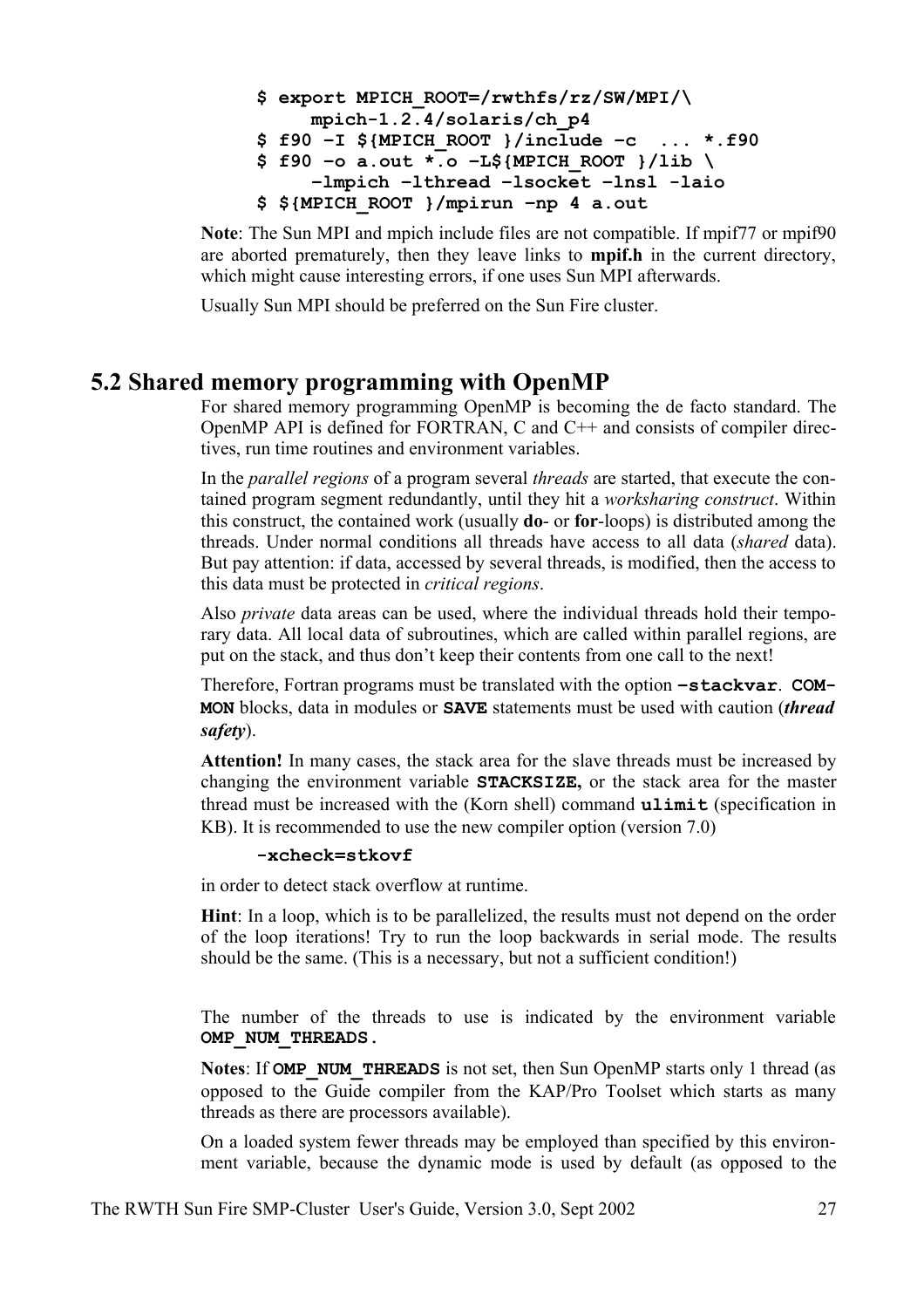Guide compiler). Use the environment variable **OMP\_DYNAMIC** to change this behaviour.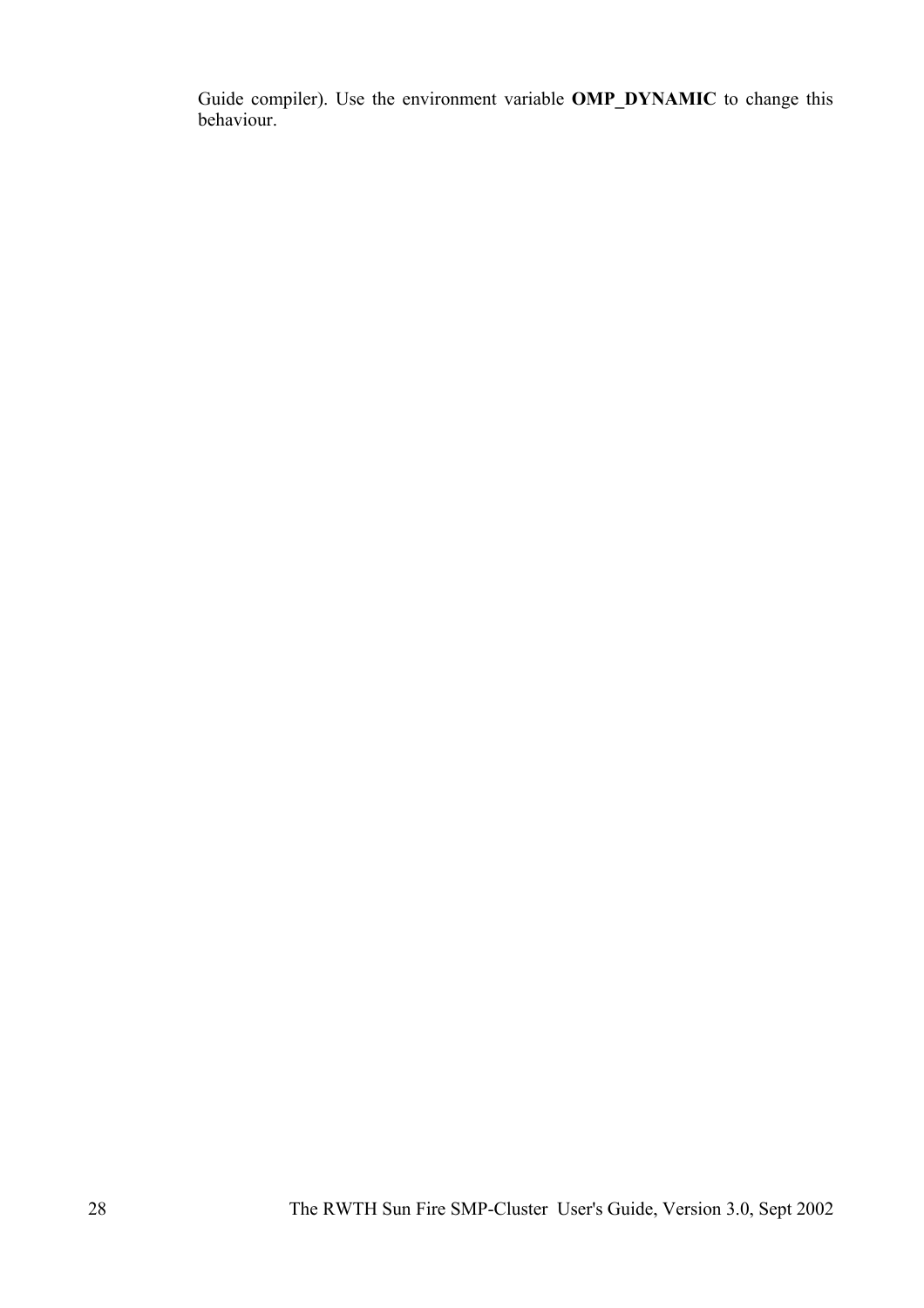## **5.2.1 Sun-OpenMP**

By adding the option

### **-xopenmp**

the OpenMP directives (according to the latest OpenMP 2.0 specifications) are interpreted by the Fortran95 compiler. This option is an abbreviation for

### **–mp=openmp –explicitpar –stackvar –D\_OPENMP –O3**

Fortunately, the explicit parallelization can be combined with the automatic parallelization of the Fortran compiler. Loops within parallel OpenMP regions are no longer subject to automatic parallelization. Nested parallelization is not (yet) supported.

The C- and C++-compilers support OpenMP as well after adding the option

### **-xopenmp**

Though the OpenMP features of the C++-compiler (version 7.0) are still quite limited.

Between parallel regions the slave threads go to sleep. How they are woken up is controlled by the environment variable **SUMW\_MP\_THR\_IDLE**. The possible values are:

## **\$ export SUNW\_MP\_THR\_IDLE=spin | sleep |** *n***s |** *n***ms**

The slave threads wait either actively (busy waiting, by default) and thereby consume CPU time or passively (idle waiting) and must then be woken up by the system or in a combination of these methods they wait first actively and fall asleep *n* seconds or *n* milliseconds later. With fine-grained parallelization active waiting and with coarse-grained parallelization passive waiting is recommended. Idle waiting might be advantageous on an overloaded system.

Setting

## **export SUNW\_MP\_WARN=TRUE**

enables additional warning messages of the OpenMP run time system.

Use the new Fortran compiler option

### **-XlistMP**

to receive additional OpenMP related messages in the listing files (**\*.lst**)

## **5.2.2 KAP/Pro Toolset** *RWTH*

The KAP/Pro Toolset from the Kuck & Assoc. Inc. (KAI) contains OpenMP compilers and tools.

The Guide compilers interpret OpenMP directives in Fortran, C and C++ programs and generate intermediate programs with calls to the pthread library.

By just replacing the compiler and linker calls to

```
$ guidef77 | guidef90 | guidec | guidec++
```
appropriate compiler drivers are used.

By adding the

The RWTH Sun Fire SMP-Cluster User's Guide, Version 3.0, Sept 2002 29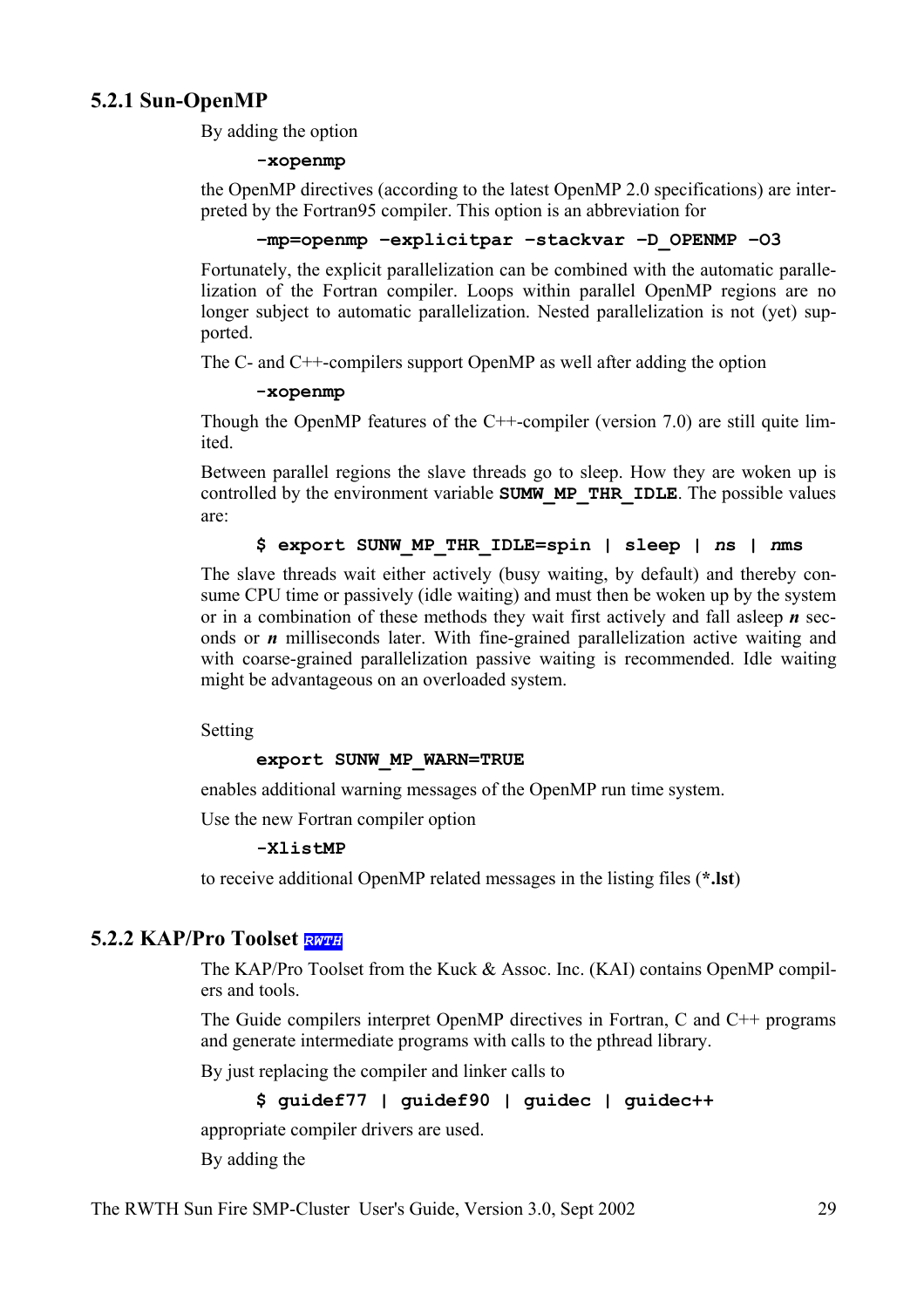#### **–WGkeep**

flag the intermediate programs are kept. By linking with the option

**–WGstats**

a statistics file is written during program execution, which can be nicely visualized with

### **\$ guideview.**

A remarkable tool for the verification of the correctness of OpenMP programs is **Assure**. Replacing the compiler and linker calls by

### **\$ assuref77|assuref90|assurec**|**assurec++ \ -WGpname=***project*

the program is instrumented, such that during the program execution every memory access is traced in order to detect possible data races.

The results of this analysis can be displayed with the GUI

#### **\$ assureview –pname=***project*

or printed out in line mode by

**\$ assureview –txt –pname** *project*

The instrumented program will take about 10 times more CPU time and 10 times more memory!

### **Recommendation: Never put an OpenMP code into production, before using Assure!**

## **5.2.3 Automatic shared memory parallelization of loops**

The Sun Fortran- and C-compilers are able to parallelize loops automatically.

Success or failure to do so depends on the compiler's ability to be able to prove it is safe to parallelize a (nested) loop. This is often application area specific (e.g. finite differences versus finite elements), language dependent (pointers may make the analysis hard) and coding style.

The respective option is

-**xautopar**

The **-autopar** option is an abbreviation for

```
–xautopar –depend –xO3
```
The combination of explicit parallelism by directives and automatic parallelism is accessible by the option

**-xparallel**

as an abbreviation for

#### **-xautopar –xexplicitpar –depend –xO3**

Not only OpenMP directives are interpreted, but also proprietary parallelization directives of Sun and Cray, which, since OpenMP becomes more and more a standard, should not be used anymore. Adding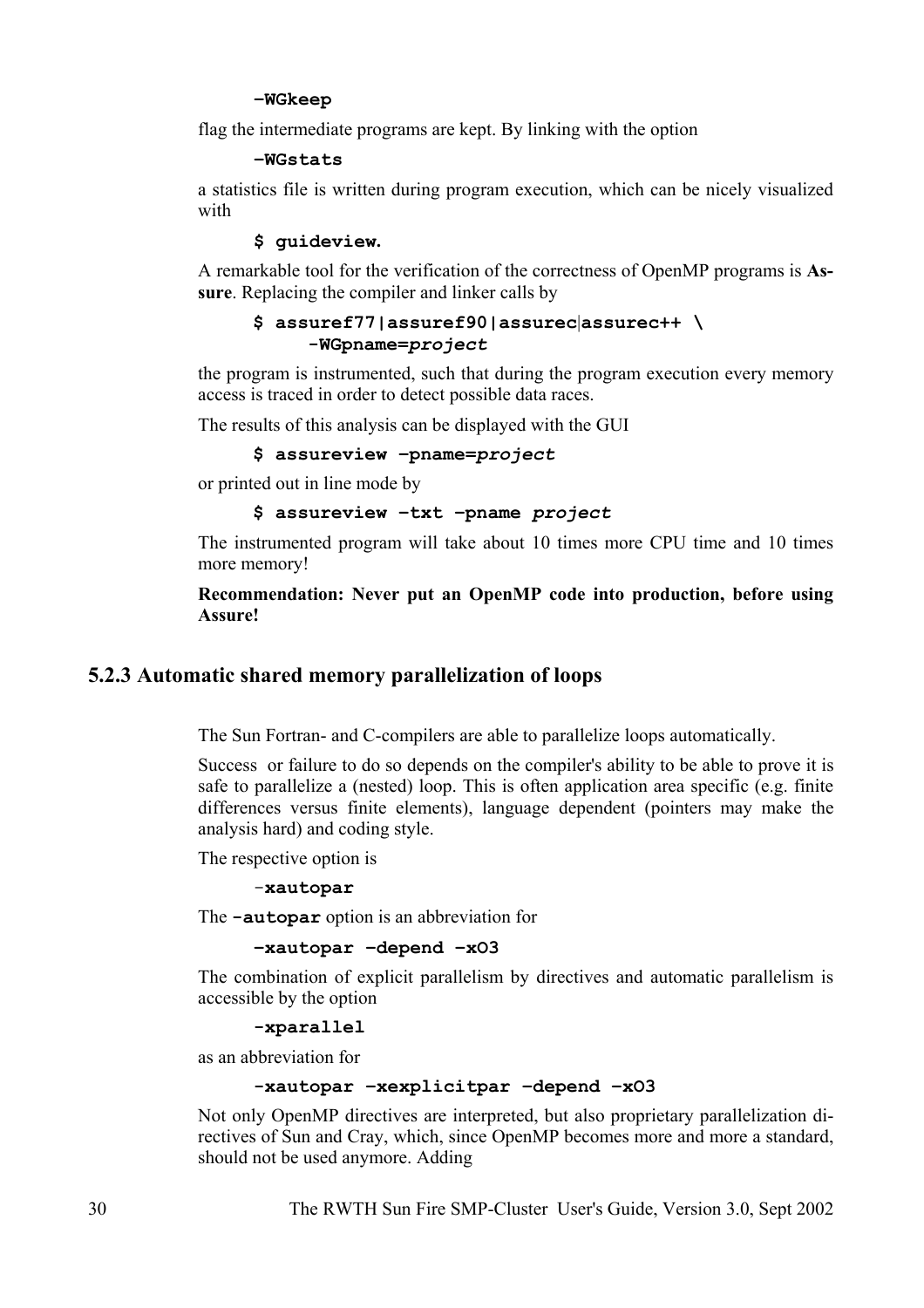#### **-mp=openmp**

limits the compiler to OpenMP directives, if for historical reasons also different directives should be still contained in the program.

#### With the option

#### **-xreduction**

automatic parallelization of reductions is also permitted, e.g. accumulations, dot products etc., whereby the modification of the sequence of the arithmetic operation can cause different rounding error accumulations.

Compiling with the option

#### **-xloopinfo**

supplies information about the parallelization.

If the number of loop iterations is unknown during compile time, then code is produced, which decides at run-time whether a parallel execution of the loop is more efficient or not (*alternate coding*).

Also with automatic parallelization, the number of the used threads can be specified by the environment variable **OMP\_NUM\_THREADS**.

# **5.4 Hybrid Parallelization**

The combination of MPI and OpenMP and/or autoparallelization is called hybrid parallelization. Each MPI process is multi-threaded. It is important to link the thread-save version of the MPI library:

```
$ mpf90 -openmp -fast -c program.f90
$ mpf90 -openmp -fast -o a.out program.o -lmpi_mt
$ export OMP_NUM_THREADS=n
$ mprun -np m a.out
```
KAI's guide preprocessors can be used as well:

```
$ guidef90 -Wgcompiler=mpf90 -openmp -fast -c \ 
    program.f90
$ guidef90 -Wgcompiler=mpf90 -openmp -fast \
     -o a.out program.o -lmpi_mt
$ export OMP_NUM_THREADS=n
$ mprun -np m a.out
```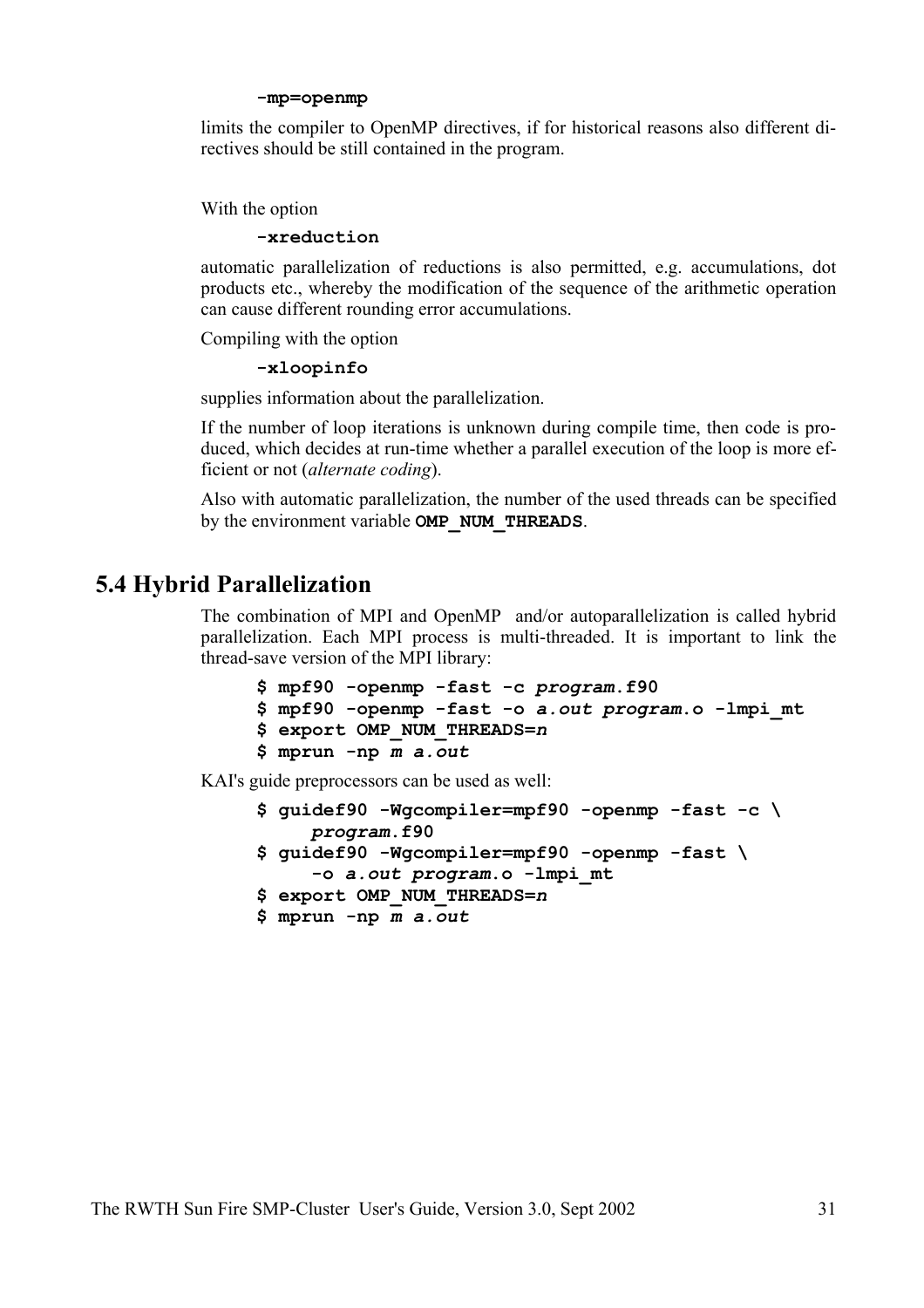# **6 Debugging**

If your program is causing problems, it might be good opportunity to lean back and think for a while.

Take a step back:

What were the last changes that you made? (A source code revision system (RCS, CVS) might help.)

Reduce the number of CPUs in a parallel program, try a serial program run if possible.

Reduce the optimization level of your compilation,

Chose a smaller data set. Try to build a specific test case for your problem.

Look for compiler messages and warnings. Use tools for a static program analysis (see chapter 6.1)

Try a dynamic analysis with appropriate compiler options (see chapter 6.2). In case of an OpenMP program, use Assure (see chapter 5.2.2)

Use a debugger. Use the smallest case which shows the error. (see chapter 6.3)

## **6.1 Static program analysis**

First, an exact static analysis of the program is recommended for error detection. The Fortran compiler offers an **-Xlist** option which generates warning and error messages into additional listing files (file extension **.lst**). For OpenMP programs there is a new option **-XlistMP**. Furthermore the following tools can be used for static analysis:

| $cc - v$       | stricter semantic checks of C programs by the compiler                                             |  |
|----------------|----------------------------------------------------------------------------------------------------|--|
| lint           | more accurate syntax check of C programs                                                           |  |
| ftnchek        | more accurate syntax check of Fortran77 programs                                                   |  |
| <u>foresys</u> | more accurate syntax check of Fortran <sup>77</sup> and Fortran <sup>90</sup> programs<br>and more |  |

Sometimes, program errors occur only after high optimization by the compiler. That can be a compiler error or a programming error. If the program runs correctly without compiler optimizations, the module causing the trouble can be found by systematic bisectioning.

## **6.2 Dynamic program analysis**

The program can be further checked by translation with certain options: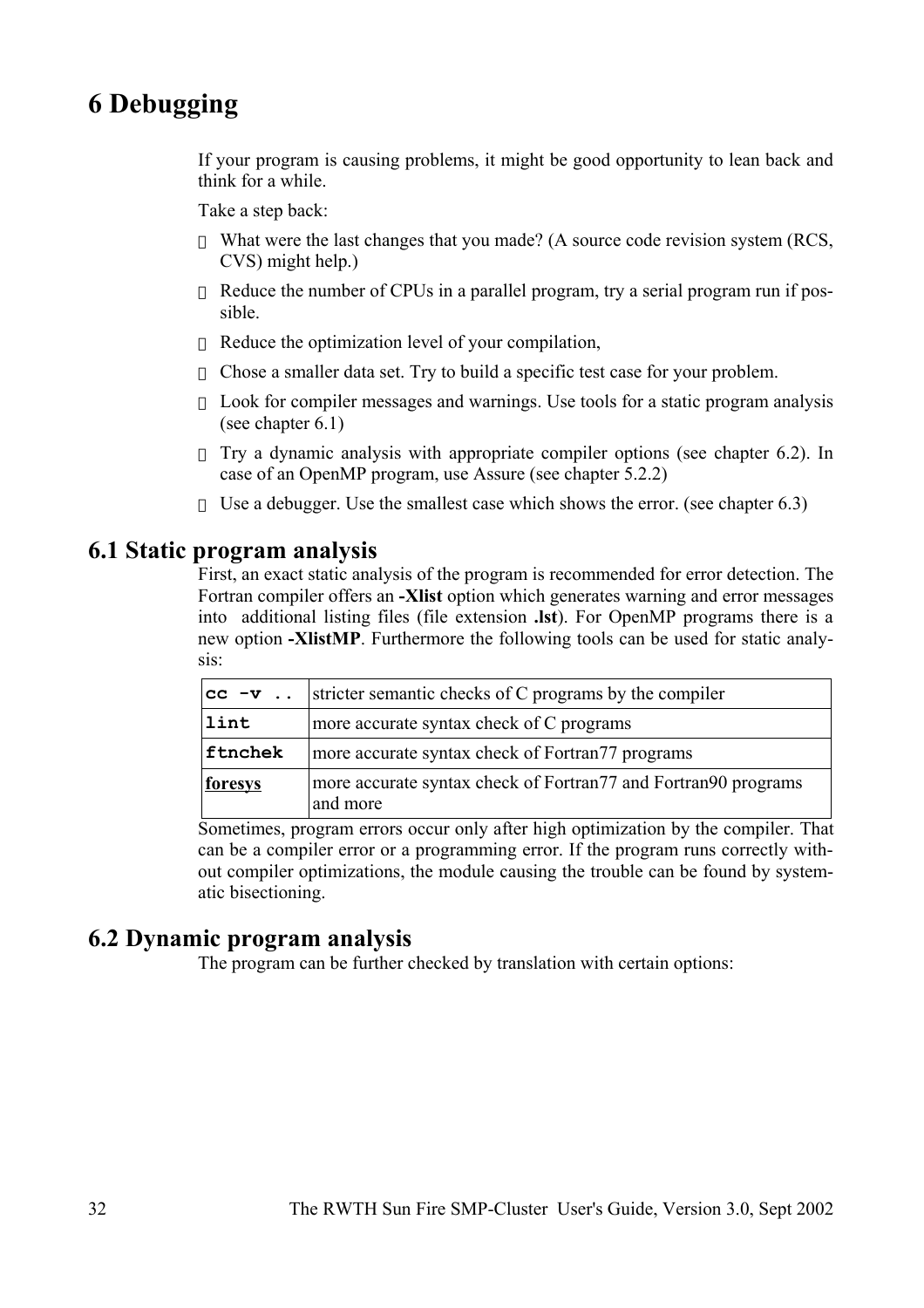| -C                                  | array bound check of <b>Fortran</b> programs                                                                                                                   |
|-------------------------------------|----------------------------------------------------------------------------------------------------------------------------------------------------------------|
| -Xlist                              | global program analysis, write detailed list to files with the<br>ending .1st                                                                                  |
| $-$ ftrap= $\text{\textdegree}$ all | pursue of floating point errors, like division by zero,<br>overflow, underflow. The error handling can be<br>programmed also explicitly, see: man ieee handler |
| -q                                  | enrich the binary program with debugger information, for<br>step-by-step debugging, turn off all optimizations)                                                |
| -xcheck=stkovf                      | check stack overflow at runtime, new with version 7                                                                                                            |

The sampling collector (see chapter 7.1) is now also able to detect memory leaks

**collect -H**

A core dump can be analyzed with the debugger, if the program was translated with **-g** :

**\$ dbx a.out core**

**\$ totalview a.out core**

If a program with optimization delivers other results than without, then the changed rounding error behavior can be responsible. There is a possibility to test this by optimizing the program "carefully":

**\$ f90 ... –fsimple=0 -xnolibmopt...**

Thus, the sequence of the floating point operations is not changed by the optimization, which can increase the run time.

## **6.3 Debuggers**

At present four different debuggers are available. In all cases the program must be translated and linked with the option **–g** and without optimization (at least in the interesting program parts).

Don't forget to increase the core file size limit of your shell, if you want to analyze the core that your program may have left behind:

**ulimit -c unlimited**

But please don't forget to purge core files afterwards!

### **6.3.1 dbx**

**dbx** is a powerful line orientated debugger with a detailed online help.

It can as well be used to debug long running programs in batch mode. Collect the **dbx** commands in an input file and start your program under control of **dbx**: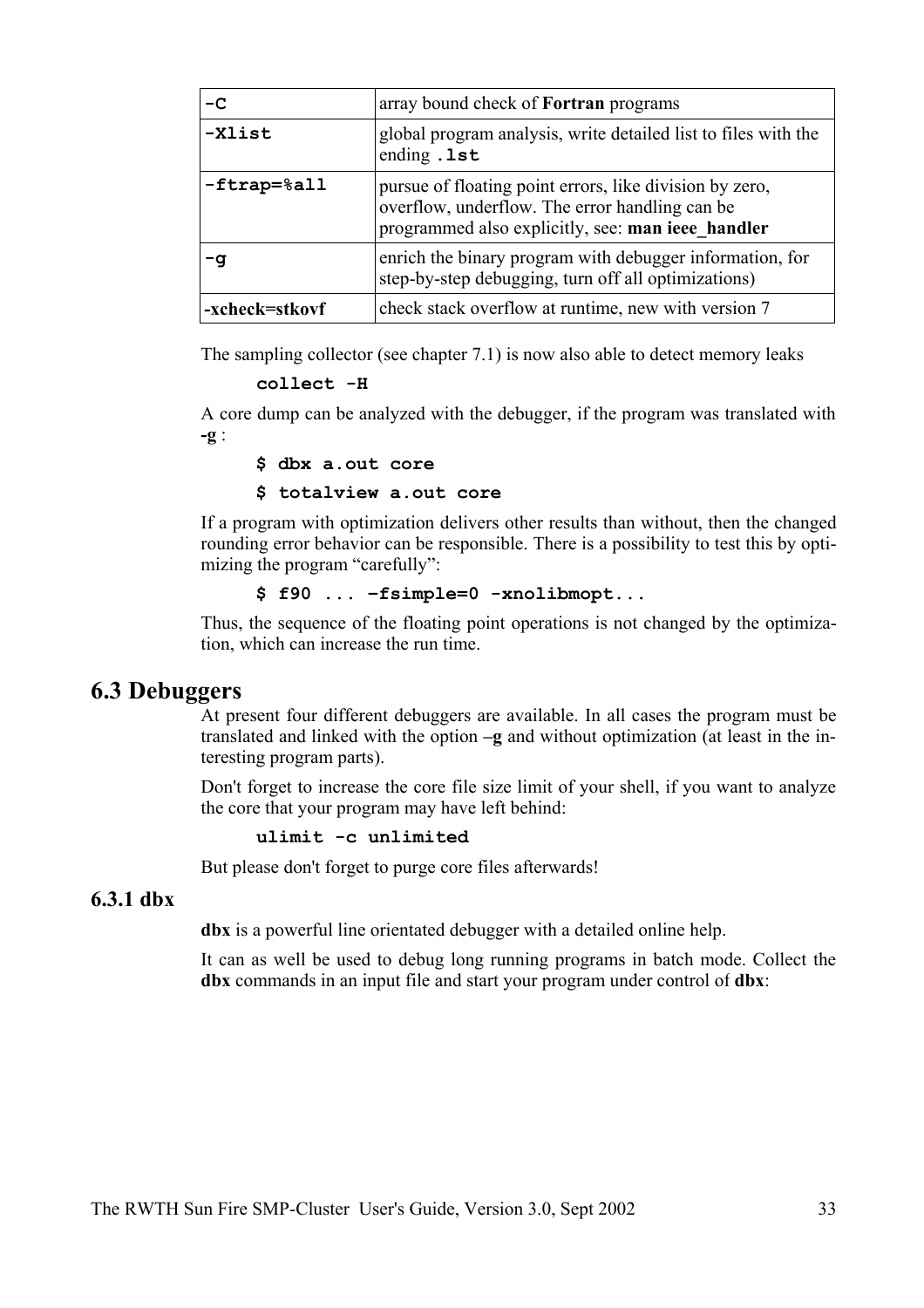|            | $$cat$ $>>$ dbx.in $<$ EOF  |
|------------|-----------------------------|
| catch FPE  |                             |
|            | catch SIGSEGV               |
|            | catch SIGBUS                |
|            | run inputfile               |
| where      |                             |
| dump       |                             |
| quit       |                             |
| <b>EOF</b> |                             |
|            | S dbx <i>a.out</i> < dbx.in |

You may as well debug MPI-Programs this way:

**mprun -np** *ntasks* **-o dbx** *a.out* **< dbx.in**

It might be more comfortable only to run a few MPI processes through the debugger. This can be accomplished by starting a small shell script like the following:

```
#!/bin/ksh
# giving the corefile a useful name ...
coreadm -p core.%n.%f.p%p.j${MP_JOBID}.t$MP_RANK
$$;
# mechanism to restrict debugging to a subset of
MPI processes ...
if [[ $MP_RANK < 2 ]] 
then
         dbx a.out < dbx.in > dbx.out.t$MP_RANK
         mpkill -9 $MP_JOBID
else
         debug.exe
fi
```
This script, using the same input file **dbx.in** for **dbx** like above, is than run with

**mprun ... rundebug.ksh**

This will leave some core files with meaningful names behind, which then can be analyzed with

**dbx a.out core.***machinename***.***a.out***.p***nnnn***.j***mmmm***.t***kk*

## **6.3.2 Prism**

**prism** is a graphic debugger and run time analysis tool for Sun MPI programs.

If the help information browser does not start correctly, use

**\$ export PRISM\_BROWSER\_SCRIPT=yes**

For debugging it can be helpful to turn off the following timeout setting:

```
$ export MPI_INIT_TIMEOUT=-1
```
Invoke **prism** by

```
$ prism –np n [-W] program
```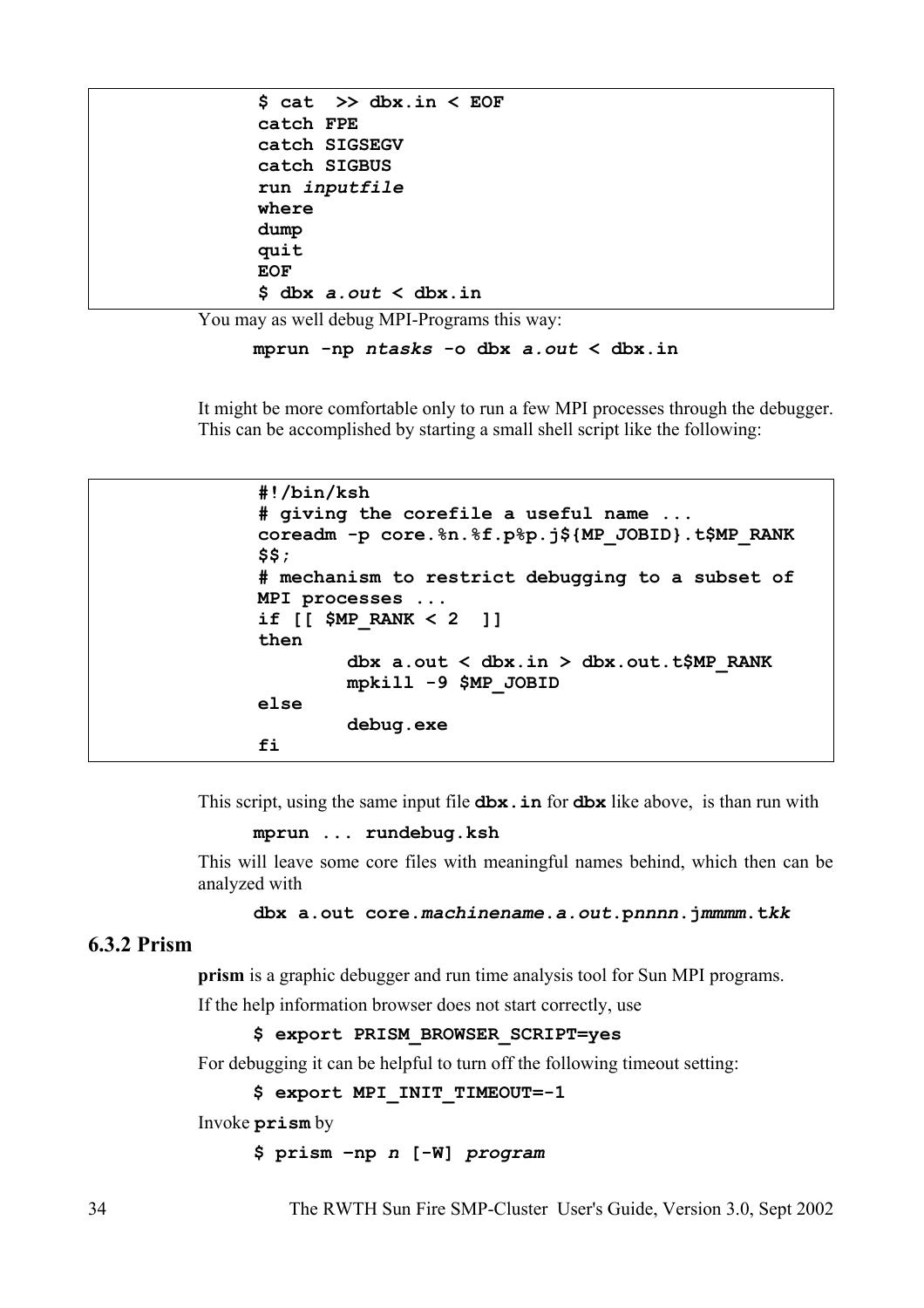```
$ prism –np n [-W] –mprunargs 'mprun_options'
program
$ prism program corefile
$ prism program jid
```
## **6.3.3 TotalView**

The state-of-the-art debugger TotalView from Etnus (http://www.etnus.com/) can be used to debug serial and parallel Fortran, C and C++ programs. It is available on all major platforms.

At present **TotalView** does not yet support the latest Sun compiler version 6 Update 2. After

**\$ . Forte61.init** *RWTH*

the 6 Update 1 compiler is in the search path.

The upcoming version 6 of TotalView will support the latest Sun compilers as well.

### **6.3.3.1 Invocation of TotalView for serial programs**

```
$ . totalview.init
$ totalview program [corefile]
```
## **6.3.3.2 Debugging of Sun-MPI programs** *RWTH*

At present a preliminary wrapper program has to be used, in order to debug a program compiled and linked with Sun MPI:

```
$ . totalview.init
```

```
$ totalview tvrun –a –np 2 –l "$(hostname) 2" a.out
```
Initially a dummy program is displayed in the source window. After pressing **Go** the user program is entered. A few preferences should be changed beforehand:

Add **/opt/SUNWhpc/lib** in

```
File - Preferences - Dynamic Libraries
```
and turn on **Stop the goup** in

```
File - Preferences - Parallel
```
Save these settings with **Save**.

Now start your parallel program with **Go**, the source of your main program will be displayed and the debugging session starts.

Message Queues cannot yet be displayed.

Programs using the public domain MPI library **mpich** can be debugged with Total-View as well:

```
$ . totalview.init
$ . mpich.init
$ ${MPICH_ROOT}/bin/mpirun –tv –np nproc program
```
## **6.3.3.3 Debugging of OpenMP-programs**

Before debugging an OpenMP program, the corresponding serial program should

The RWTH Sun Fire SMP-Cluster User's Guide, Version 3.0, Sept 2002 35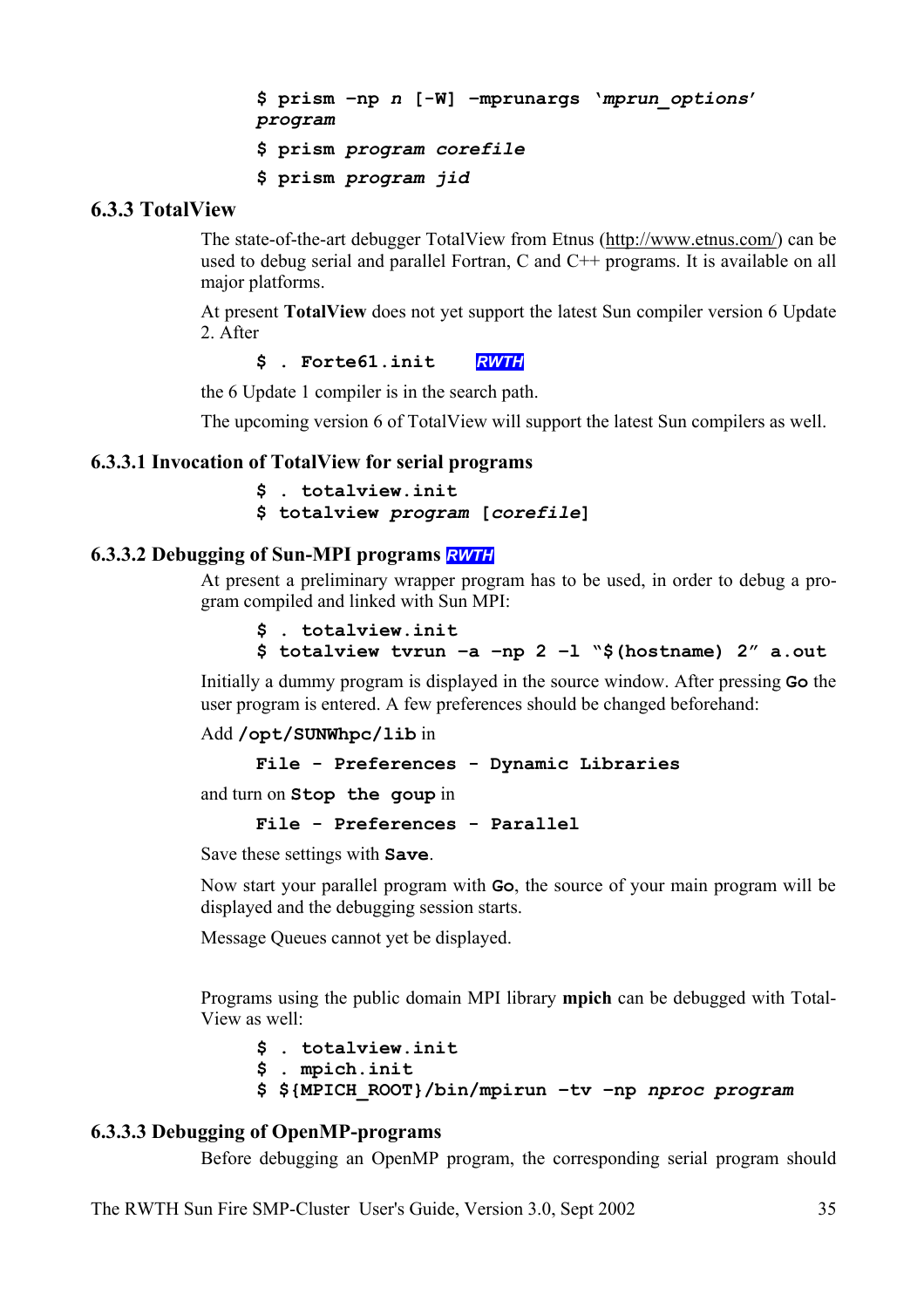run correctly. The typical OpenMP parallelization errors are data races, which are hard to detect in a debugging session, because the timing behaviour of the program is heavily influenced by debugging.

It is recommended to use the new Fortran compiler option

#### **-XlistMP**

to do a basic static program check. Furthermore the **Assure** tool is recommended for the verification of OpenMP programs (see chapter 5.2.2).

But interactive debugging is possible as well. The Sun compilers' OpenMP options require high optimisation (-xO3) which in turn prohibits debugging. It is necessary to use KAI's guide precompiler, which can be combined with TotalView.

Example:

```
$ . Forte61.init
$ f90_6_1=$(which f90)
$ guidef90 –WGcompiler=$f90_6_1 \
     –WG,-cmpo=i –g –c *.f90
$ guidef90 –WGcompiler=$f90_6_1 \
     –WG,-cmpo=i –g –o a.out *.o
$ export OMP_NUM_THREADS=2
$ . totalview.init
$ totalview a.out
```
For the interpretation of the OpenMP directives, the original source program is transformed. The *parallel regions* are *outlined* into separate subroutines. *Shared* variables are passed as call parameters and *private* variables are defined locally. A parallel region cannot be entered stepwise, but only by running into a breakpoint.

When setting a breakpoint in a *parallel region*, turn on **All** in the **Ambiguous Line** dialog.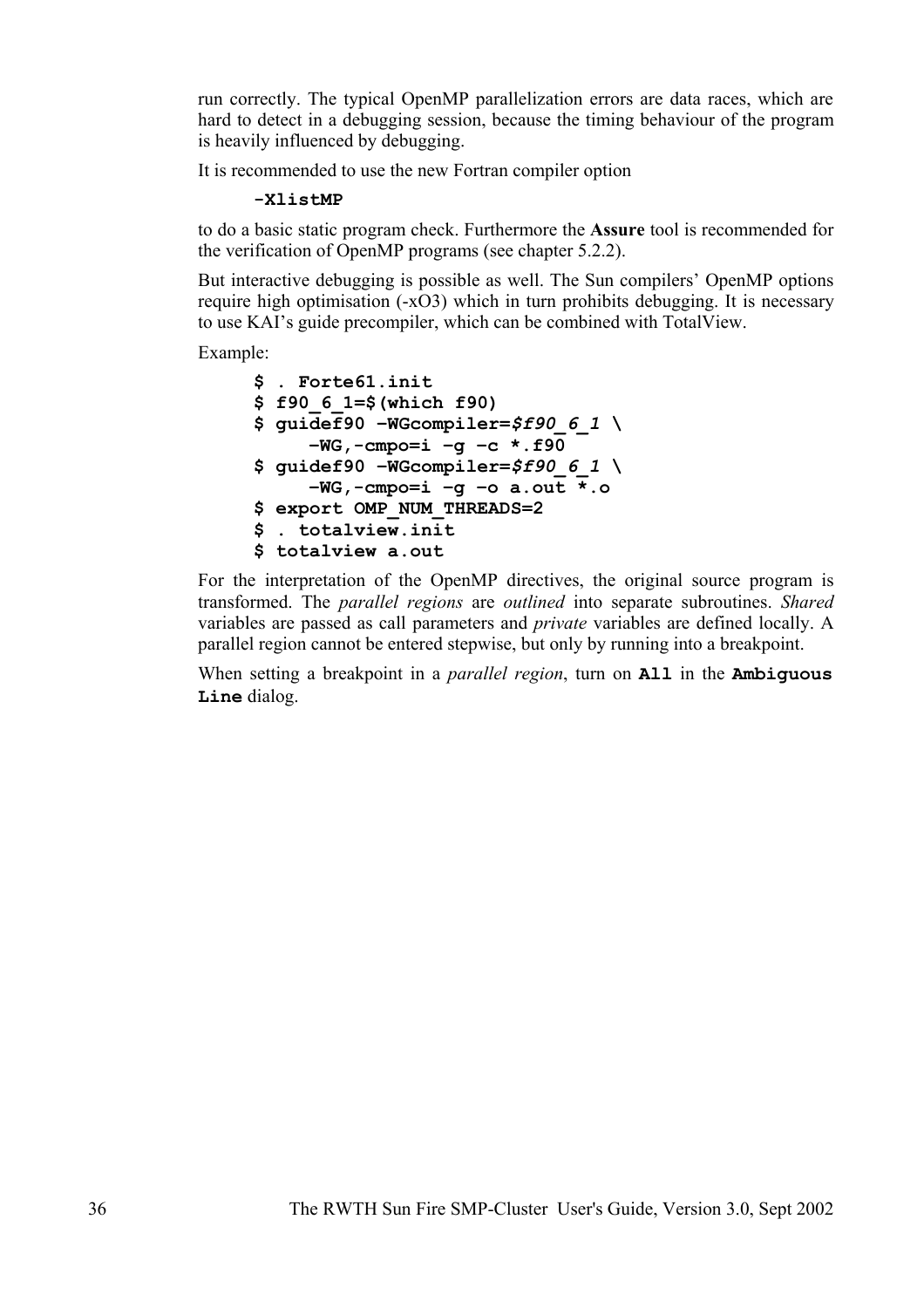# **7 Programming tools**

This chapter describes tools that are available to help you assess the performance of your code, identify potential performance problems, and locate the part of the code where most of the execution time is spent.

# **7.1 Sampling Collector and Performance Analyzer**

The Sampling Collector and the Performance Analyzer are a pair of tools that you use to collect and analyze performance data for your application.

The Collector gathers performance data by sampling at regular time intervals and by tracing function calls.

The performance information is gathered in so called experiment files, which can then be displayed with the **analyzer** GUI or the **er\_print** command after the program has finished.

## **7.1.1 The Collector**

At first you have to compile your program with the

 $-\sigma$ 

option. Link the program as usual and then start the executable under the control of the Sampling Collector

### **collect** *collect\_options* **a.out**

Every 10 milliseconds profile data will be gathered and written in the experiment file

### **test.1.er**

The number will be automatically incremented on subsequent experiments. In fact the experiment file is an entire directory with a lot of information. One can manipulate these with the regular Unix commands, but it is recommended to use the

### **er\_mv, er\_rm, er\_cp**

utilities to move, remove or copy these directories. This ensures for example that time stamps are preserved

After

### **er\_print test.1.er**

you can generate a first ASCII report from the experiment with the command

### **functions**

Further commands are explained after invoking **help** or through the man page of the er print command.

By selecting the options of the collect command, many different kinds of performance data can be gathered:

| <u>-p on</u>   off   hi   lo | Clock profiling ('hi' needs to be supported on the<br>system) |
|------------------------------|---------------------------------------------------------------|
| $-H$ on $\vert$ off          | Heap tracing                                                  |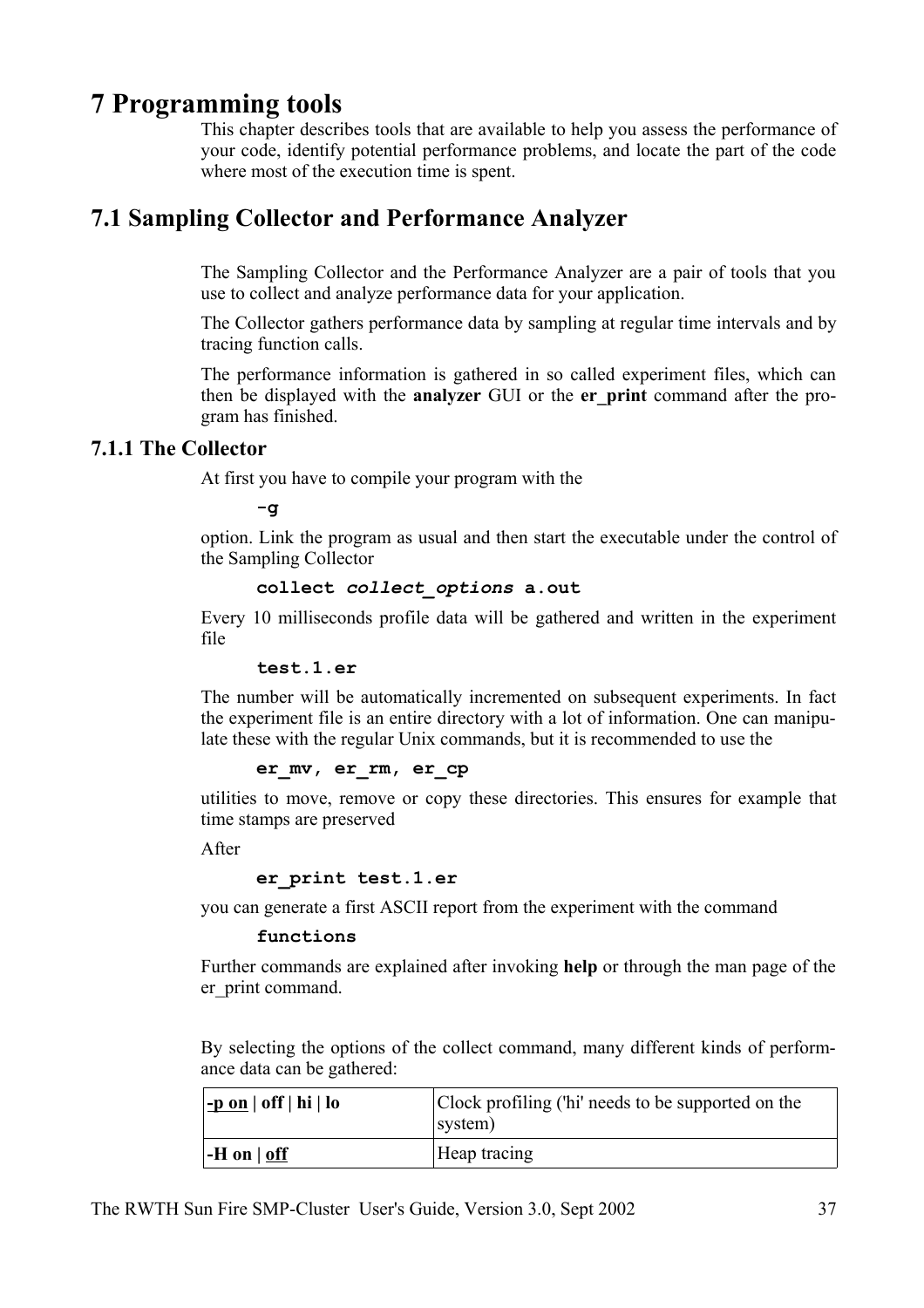| -m on $\vert$ off                | MPI tracing                                 |
|----------------------------------|---------------------------------------------|
| $-$ h counter $0,0, counter1,0$  | <b>Hardware Counters</b>                    |
| $-j$ on $\vert$ off              | Java profiling                              |
| $-S \text{ on }  $ off   seconds | Periodic sampling (default interval: 1 sec) |
| -o experimentfile                | Output file                                 |
| -d directory                     | Output directory                            |
| -g experimentgroup               | Output file group                           |
| $-L size$                        | Output file size limit [MB]                 |
| $-F$ on $ $ off                  | Follow descendant processes                 |

Various hardware counters can be chosen for collecting. Typing the collect command without any parameters, will print out all the counters available for profiling. Some of the events can only be gathered in register 0 and some only in register 1. Favorite choices are given in the following table.

| -h cycles, 0, insts, 0        | Cycle count, instruction count<br>The quotient is the CPI rate (clocks per instruction) The<br>optimum would be 0.25.<br>The Mhz rate of the CPU multiplied with the<br>instruction count divided by the cycle count gives the<br>MIPS rate. |
|-------------------------------|----------------------------------------------------------------------------------------------------------------------------------------------------------------------------------------------------------------------------------------------|
| $-$ h fpadd, $0$ , fpmul, $0$ | Floating point additions and multiplications<br>The sum divided by the runtime in s gives the<br>Mflop/s rate                                                                                                                                |
| $-h$ cycles, 0, dtlbm, 0      | Cycle count, data translation look-aside buffer (DTLB)<br>misses<br>A high rate of DTLB misses indicates an unpleasant<br>memory access pattern of the program. Large pages<br>might help (Solaris 9)                                        |
| -h cycles, 0, ecstall, 0      | L <sub>2</sub> cache stall cycles.                                                                                                                                                                                                           |
| -h cycles, 0, dcstall, 0      | L1 plus L2 cache stall cycles                                                                                                                                                                                                                |
| -h ecref,0,ecm                | L <sub>2</sub> cache references and misses                                                                                                                                                                                                   |
| $-$ h dcr, $0$ , dcrm, $0$    | L1 cache read references and read misses                                                                                                                                                                                                     |
| $- h \, dcw, 0, dcwm, 0$      | L1 cache write references and write misses                                                                                                                                                                                                   |

## **7.1.2 The Performance Analyzer**

For the standard case of just collecting clock profiling and printing out the most important information in text mode a simple shell script is available:

```
$ /usr/local rwth/bin/sample a.out
$ more sample.out RWTH
```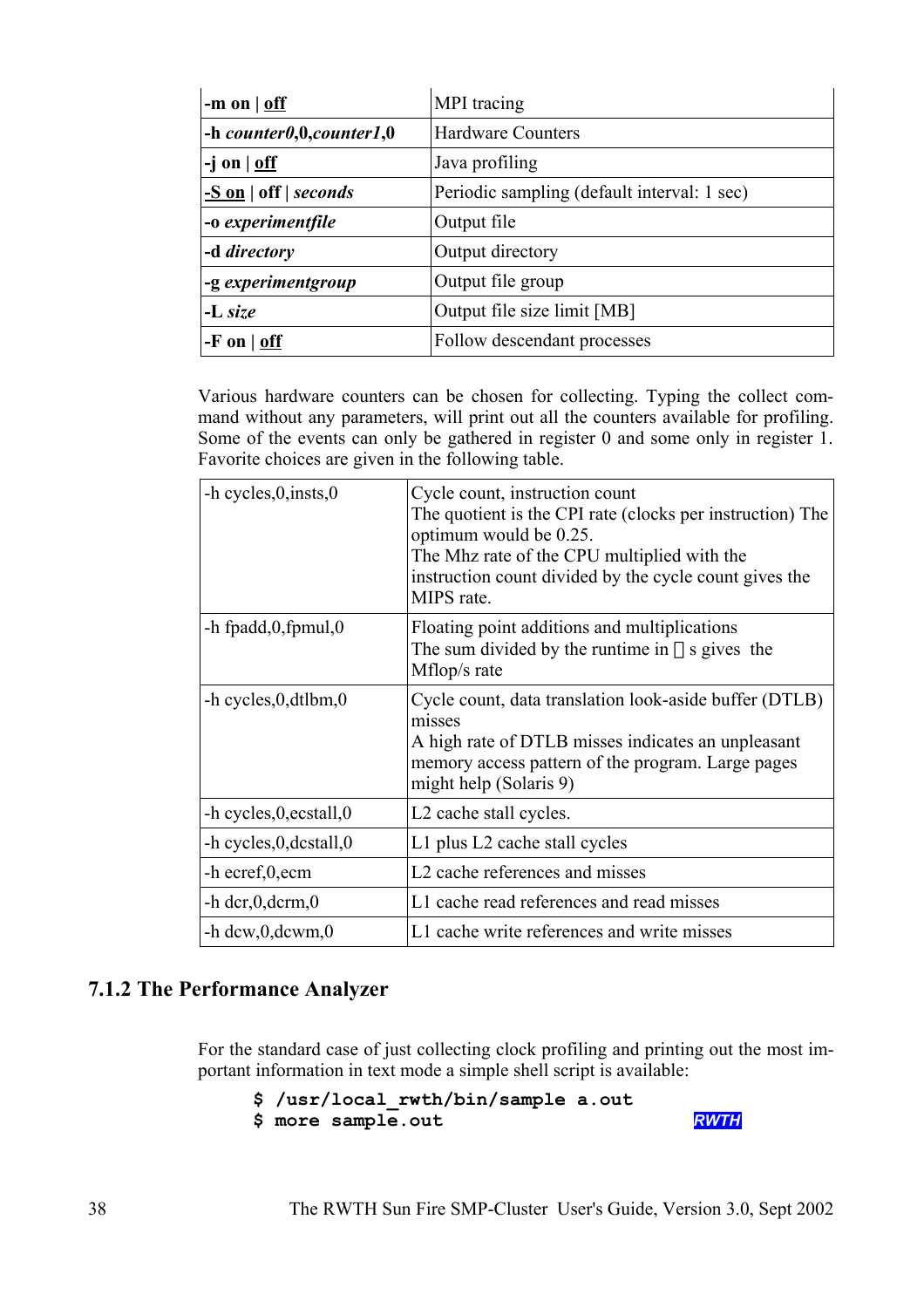A program call tree with performance information can be displayed with the locally developed utility

```
$ /usr/local_rwth/bin/er_view RWTH
```
The full result of the analysis can be displayed graphically afterwards with the Performance Analyzer GUI, which has been redesigned in the latest version.

```
$ analyzer experimentfile.er
```
## **7.1.3 The Performance Tools Collector Library API**

Sometimes it is convinient to group performance data in self defined samples, and to collect performance data only of a specific part of the program.

For this purpose the libcollector library can easily be used.

In the following example Fortran program, performance data only of the subroutines **work1** and **work2** is collected:

```
program test_collector
call collector_pause()
call preproc
call collector_resume()
call collector_sample("start")
call work1
call collector_sample("work1")
call work2
call collector_sample("work2")
call collector_terminate_expt()
call postproc
end program test_collector
```
The **libfcollector** library (C: **libcollector**) has to be linked. And if this program is started by

**collect -S off a.out**

performance data is only collected between the **collector\_resume** and the collector terminate expt calls. No periodic sampling is done, but single samples are recorded whenever **collector** sample is called. (The label is not currently used). When the experiment file is evaluated, the filter mechanism can be used to restrict the displayed data to the interesting program parts.

See the **libcollector** manual page for further information.

# **7.2 Frequency analysis with tcov**

For error detection and tuning it might be helpful to know, how often each statement is executed. For testing a program it is important that all program branches are passed (*test coverage*). For this purpose, the program must be compiled and linked with the option

```
–xprofile=tcov
```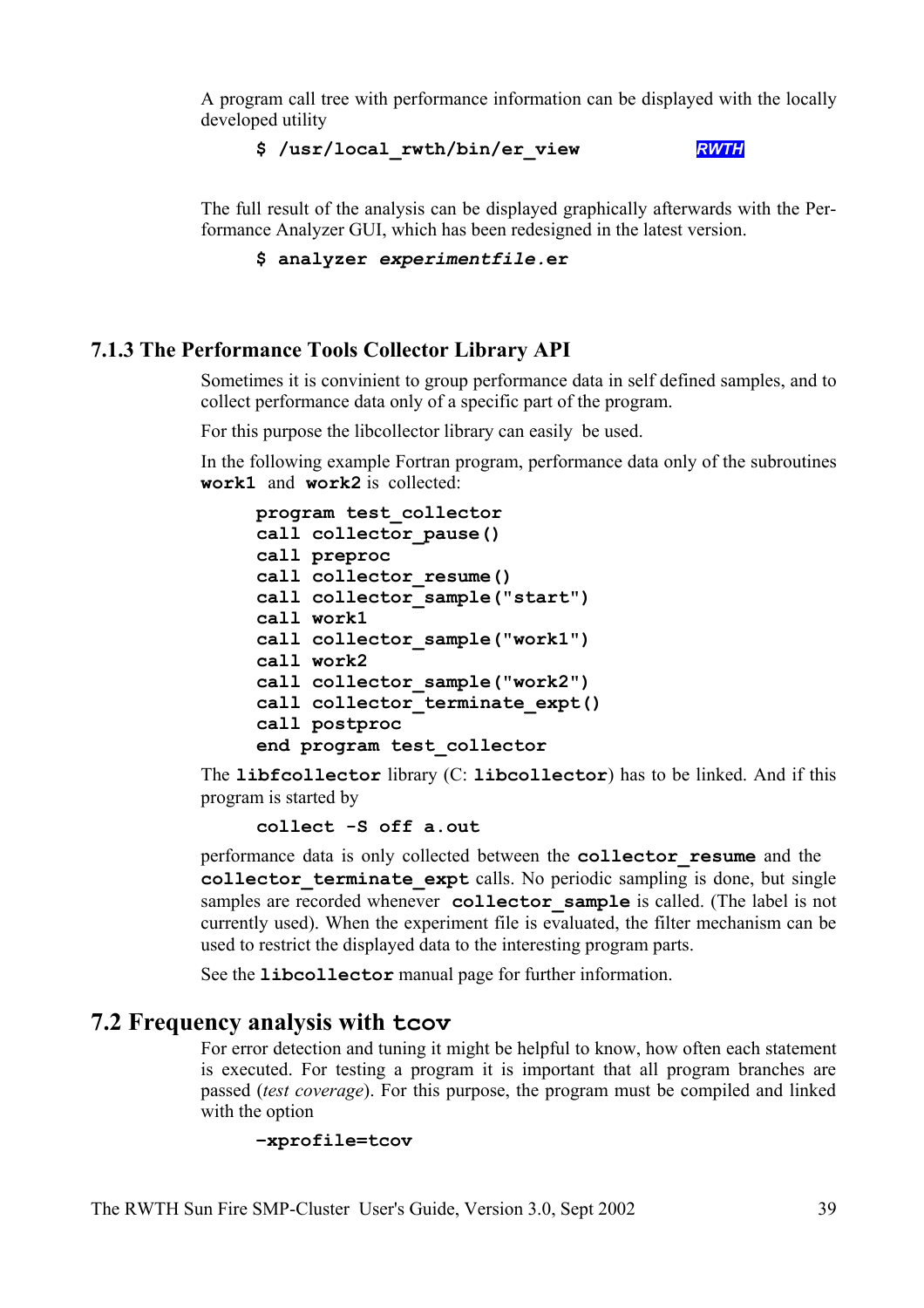In the following program execution the frequencies of all statements recorded. The values can be entered in modified program sources using the command

**\$ tcov –a –50 –x** *a.out***.profile \ [–p** *srcdir objdir***]** *source\_files***...**

Statements which have never been executed are marked by "#".

# **7.3 Run time analysis with gprof**

With **gprof**, a run time profile on module level can be generated. The program must be translated and linked with the option **–pg** (Fortran) resp. **–xpg** (C). During the execution a file named **gmon.out** is generated, which can be analyzed by

#### **\$ gprof** *program*

With **gprof** it is easy to find out the number of the calls of a program module, which is a useful information for inlining.

**NOTE**: **gprof** assumes that all calls of a module are equally expensive, which is not always true. We recommend to use the Callers-Callees info in the Performance Analyzer to gather this kind of information. It is much more reliable.

# **7.4 Run time analysis of MPI programs**

## **7.4.1 Sampling Collector and Performance Analyzer**

With MPI programs, the Sampling Collector (see chapter 6.1) collects run time information for each MPI task, which can also be displayed for each task separately:

**\$ mprun –np** *n* **collect** *a.out*

With a new option of the Sampling Collector MPI events can be traced as well

```
$ mprun -np n \
    collect -m on -g experiment_group.erg a.out
```
together with the ability to bundle experiment files written by all MPI processes to experiment groups and display them with the Analyzer

### **analyzer** *experiment\_group*

Running collect with a large number of MPI processes, the amount of experiment dat might become overwhelming. Starting the MPI program with a little script will help:

**mprun -np 4 run.ksh**

with

```
#!/bin/ksh
# filename: run.ksh
if [[$MP_RANK < 2 ]]
then
     collect -m on -g test.erg a.out
else
     a.out
fi
```
Performance information will be collected only for the MPI processes with rank 0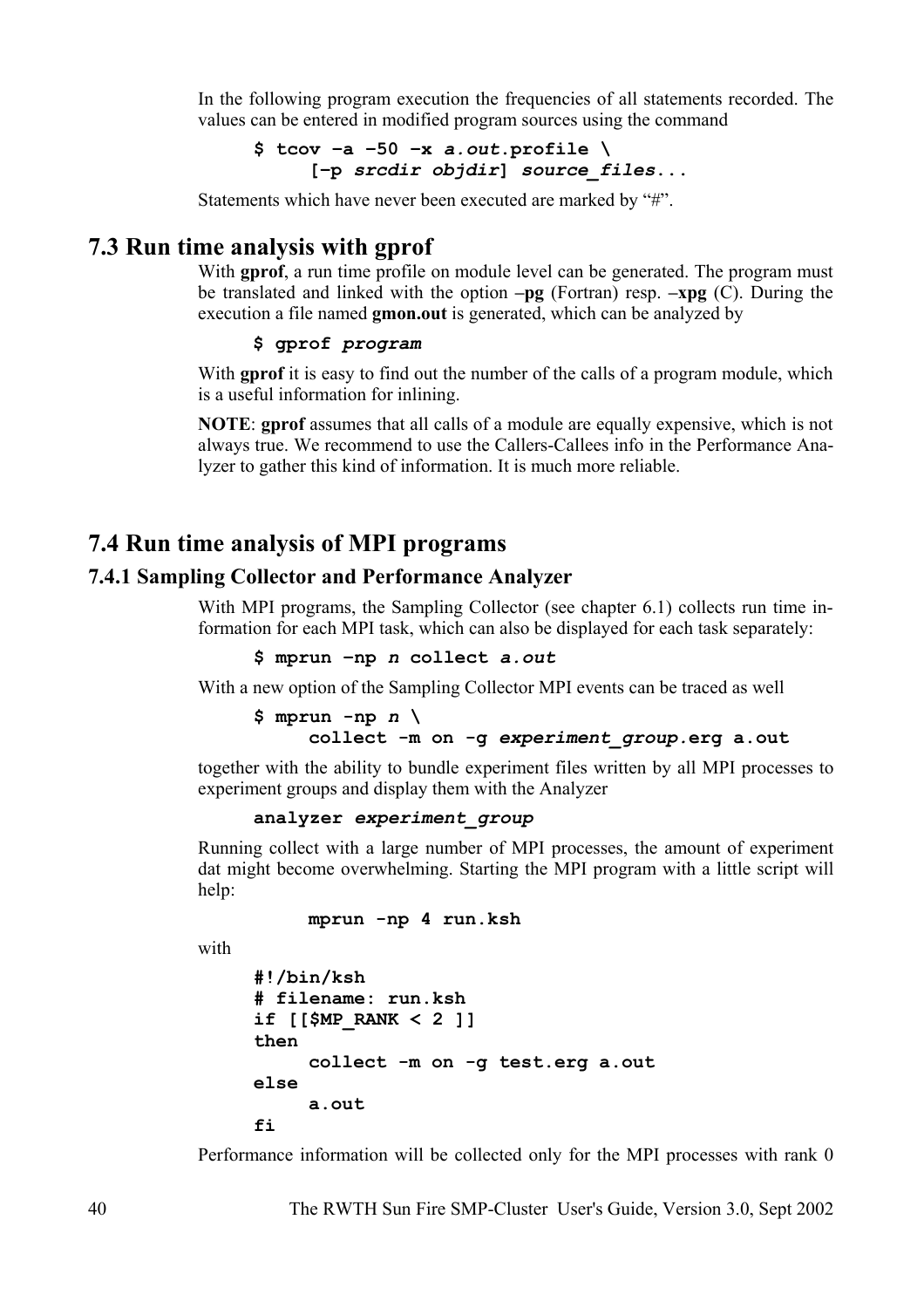and 1

## **7.4.2 Prism environment**

With the Prism debugger the communication structure of an MPI program can be traced.

**\$ prism –np** *n program*

For Prism tracing of 32-bit programs the option -**32** must be added. Switch on the collection of run time information by clicking **Performance** -> **Collection** in the menu or by the input of **tnfcollection on** in the command line at the bottom. Start the program by clicking **run** or by input of the command **run**. An **xterm** window opens in which the program is started. When the program has completed, you can display the analysis with **Performance -> Display TNF Data** or by entering the command **tnfview**.

In the window that appears, you see the **Timeline** display, which shows the temporal behavior of the program.

After clicking the plot button



another window opens, in which you can produce and examine statistics for the individual calls of the MPI library. Select one of the displayed MPI calls and press the button **Create a dataset from this interval definition**. You have numerous options to vary the representation (don't forget to **refresh**).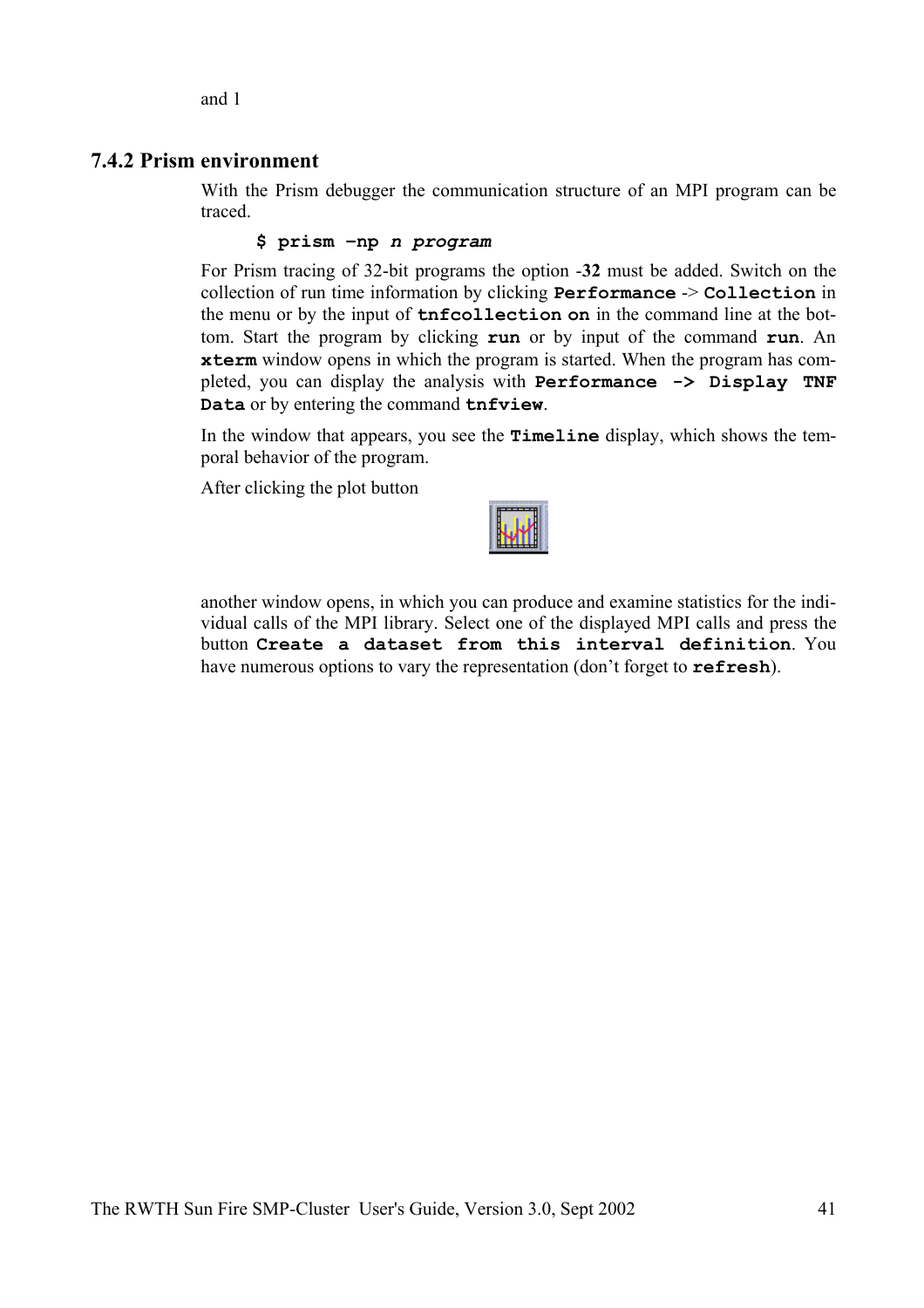# **7.4.3 Vampir and VampirTrace** *RWTH*

**Vampir** is an MPI performance analysis tool sold by the company Pallas. After linking the **VampirTrace** library to the MPI program, a trace file is written during the program execution, which then can be displayed with the **Vampir** graphical user interface..

**NOTE**: The trace file produced at the end of a Fortran program run is always called **TRACE.bvp.**

Example in C:

```
$ . vampir.init
$ mpcc –o a.out ... *.c \
      –L/usr/local_rwth/lib –lVT –lmpi -lnsl
$ mprun –np 4 a.out
$ vampir a.out.bvp
```
Example in Fortran:

```
$ . vampir.init
$ mpf90 –o a.out ... *.f90 –R/usr/local_rwth/lib \
    –L/usr/local_rwth/lib –lVT –lmpi -lnsl
$ mprun –np 4 a.out
$ vampir TRACE.bvp
```
## **7.4.4 Jumpshot and the MPE Library**

The Multi-Processing Environment (MPE) attempts to provide programmers with a complete suite of performance analysis tools for their MPI programs based on post processing approach. These tools include a set of profiling libraries, a set of utility programs, and a set of graphical visualization tools.

The most useful and widely used profiling libraries in MPE are the logging libraries. Various logfile formats are supported, the most powerful one is SLOG. As the default format is the CLOG, the programmer must set an environment variable to overwrite the default format:

### **\$ export MPE\_LOG\_FORMAT=SLOG**

After linking the libraries liblmpe.a (MPE logging interface) and libmpe.a (MPE graphics, logging, and other extensions) and, in the case of a Fortran program, the additional wrapper library libmpe\_f2cmpi.a, the (binary) logfiles will be generated during runtime. Visualize these logfiles with the jumpshot (version 3) utility.

```
$ mpcc -c foo.c
$ mpcc -o foo foo.o \
     -L/usr/local_rwth/lib -llmpe -lmpe -lmpi
$ export MPE_LOG_FORMAT=SLOG
$ mprun -np 4 foo
$ jumpshot foo.slog
```
Example in Fortran: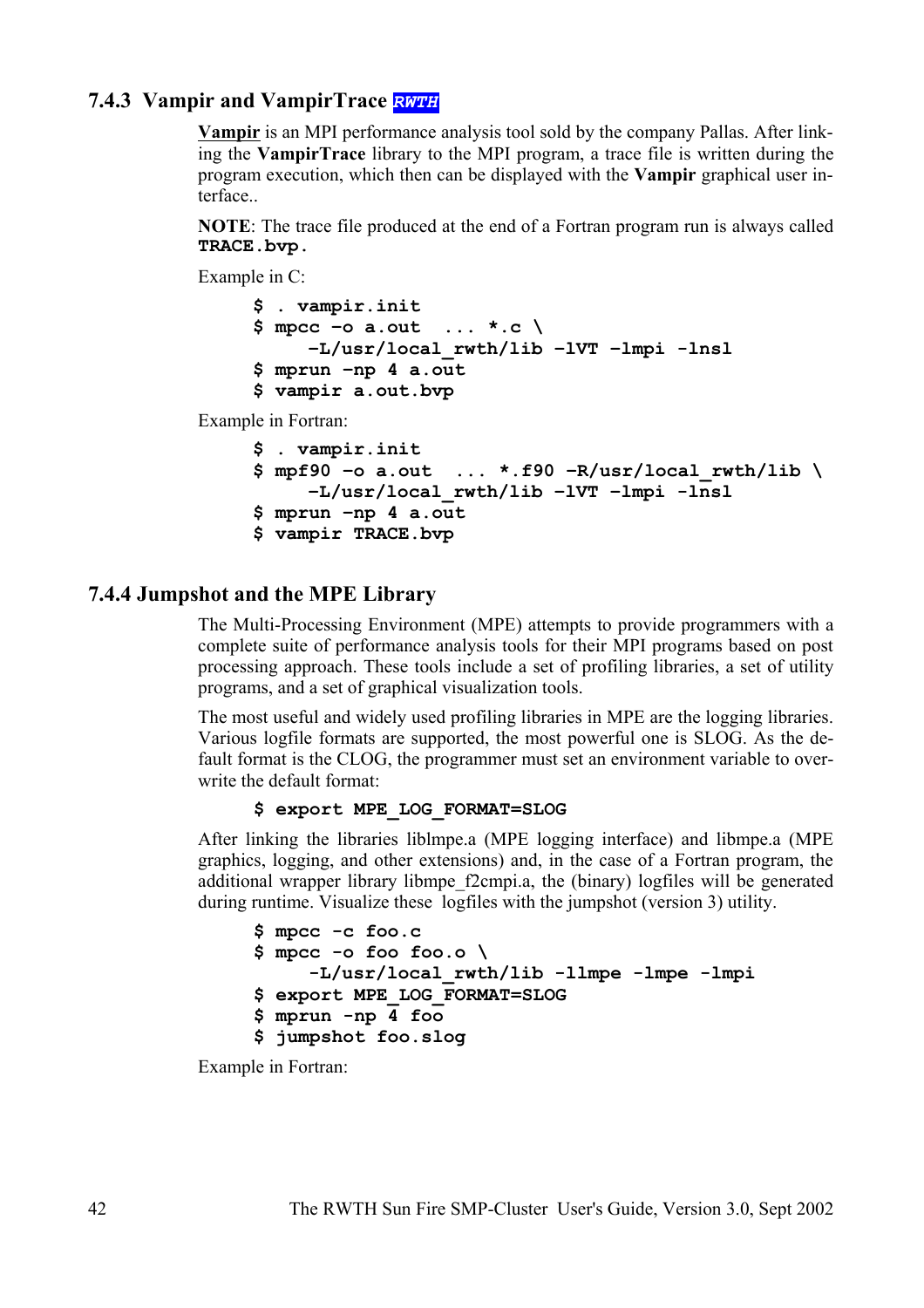```
$ mpf90 -c foo.f90
$ mpf90 -o foo foo.o -L/usr/local_rwth/lib \
      -lmpe_f2cmpi -llmpe -lmpe -lmpi
$ export MPE_LOG_FORMAT=SLOG
$ mprun -np 4 foo
$ jumpshot Unknown.slog
```
**NOTE**: The trace file produced at the end of a Fortran program run is always called **Unknown.bvp.**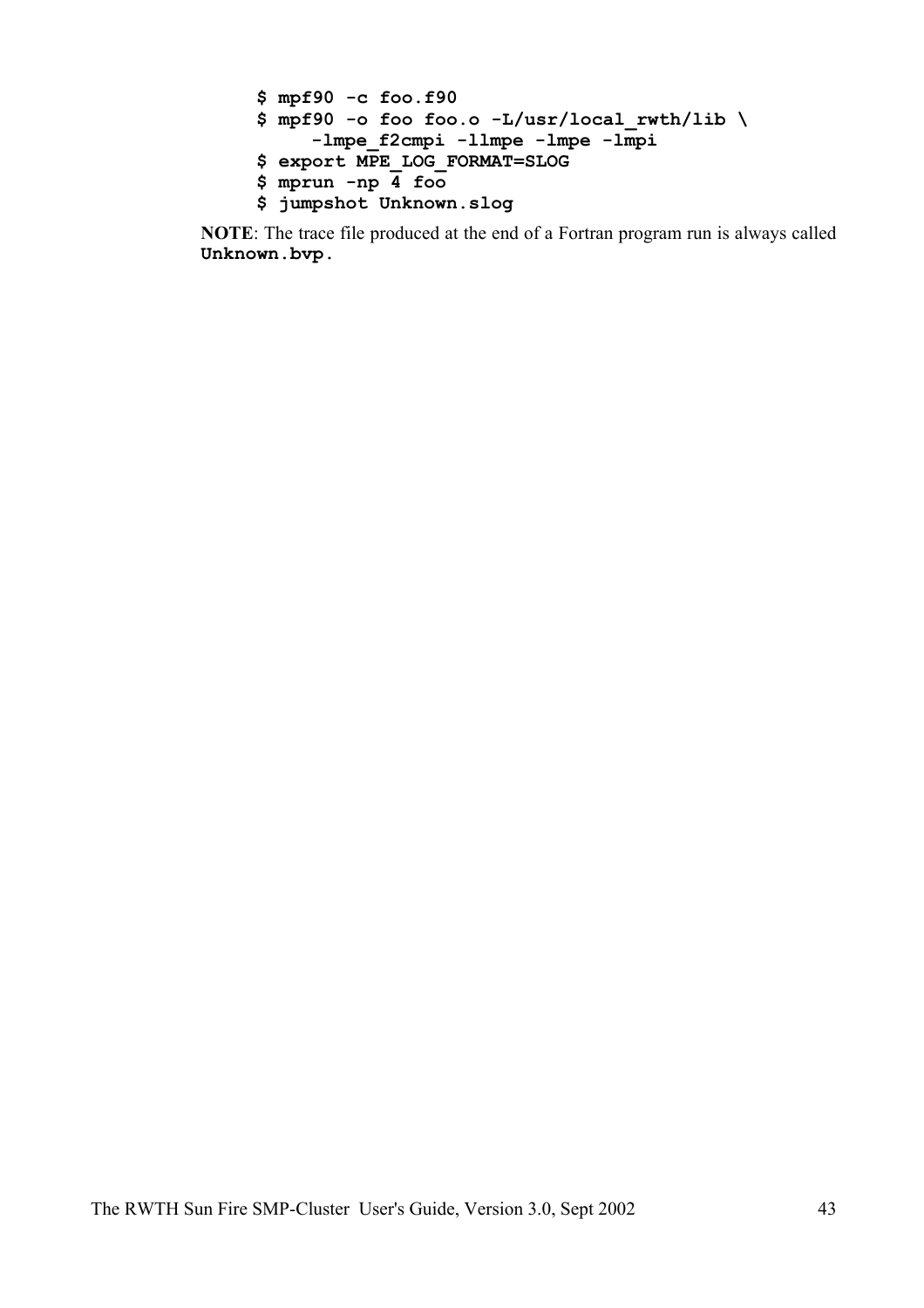# **8 Application software**

# **8.1 Application software and program libraries** *RWTH*

You will find the list of available application software and program libraries at http://www.rz.rwth-aachen.de/sw/

# **8.2 The Sun Performance Library**

The Sun Performance Library is a part of the Sun One Studio Compiler Collection environment and contains highly optimized and parallelized versions of the well known standard libraries LAPACK version 3.0, BLAS, FFTPACK version 4 and VFFTPACK Verson 2.1 from the field of linear algebra, Fast Fourier transforms and solution of sparse linear systems of equations (Sparse Solver, SuperLU) (see http://www.netlib.org). Please link your program with the options:

| -xarch=vplus8b -xlic lib=sunperf | 32 bit addressing                    |                   |
|----------------------------------|--------------------------------------|-------------------|
|                                  | $\vert$ -xarch=v9b -xlic lib=sunperf | 64 bit addressing |

The performance of programs using the BLAS1-library can be improved by the new Fortran compiler option

```
-xknown_lib=blas
```
The corresponding routines will be inlined if possible.

The latest Performance Library contains new parallelized sparse BLAS routines for matrix-matrix multiplication and a sparse triangular solver. Linpack routines are no longer provided, it is stronly recommended to use the corresponding LAPACK routines.

Many of the contained routines have been parallelized using the shared memory programming model. Compare the execution times! Example:

```
$ f90 -dalign –mt -xlic_lib=sunperf ...
$ ptime a.out
$ ( export OMP_NUM_THREADS=4; ptime a.out )
```
The number of Threads used by the parallel Performance Library can be determined by the following call:

**call USE\_THREADS(n)**

# **8.3 The Sun S3L library**

The S3L-Library offers to MPI programs access to distributed arrays similar to the array descriptors, as they are used in the public domain packages ScaLAPACK and PETSc. The S3L-Library offers many functions from the fields linear algebra, Fourier transforms, etc. and further auxiliary functions (toolkit). Numerous kernel routines correspond to the ScaLAPACK interfaces.

The Toolkit functions are useful for working with parallel arrays and processor grids, as well as for parallel input or output. S3L arrays can be transformed into Sca-LAPACK descriptors.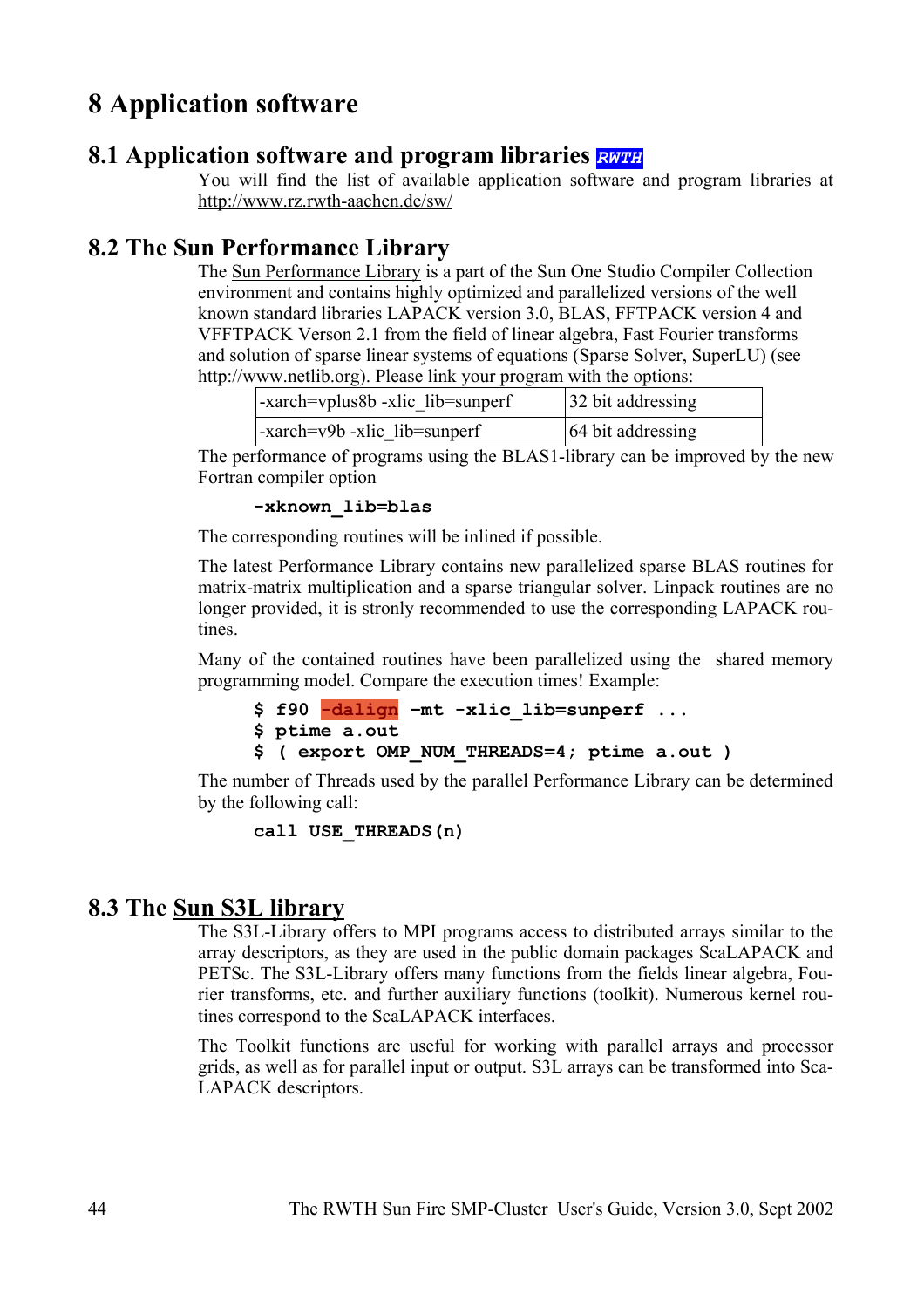# **8.4 Nag Numerical Libraries** *RWTH*

The Nag Numerical Libraries provide a broad range of reliable and robust numerical and statistical routines in areas such as optimization, PDEs, ODEs, FFTs, correlation and regression, and multivariate methods, to name but a few. They are available in three flavours:

1) The serial NAG Mark 19 FORTRAN-Library (32 bit addressing mode)

```
f90 -xarch=v8plusb -dalign ... \
-L/usr/local_rwth/lib -lnag19 \
-xlic_lib=sunperf -lF77
```
2) The shared memory version, which includes 231 routines that benefit from shared memory parallelization (32- and 64-bit addressing modes) and has the identical programming interface as the serial version

```
f90 -dalign -xarch=v8plusb ... \
  -L/usr/local_rwth/lib -lnagsmp32 \
-xlic_lib=sunperf -lF77
f90 -dalign ... -xarch=v9b \
-L/usr/local_rwth/lib -lnagsmp64 \
-xlic_lib=sunperf -lF77
```
3) and the NAG Parallel Library Release 3.0, which contains 183 routines that have been specifically developed for use on distributed memory systems (32 bit addressing mode) using the MPI library.

> **mpf90 -dalign -xarch=v8plusb ... \ -L/usr/local\_rwth/lib -lnagmpi -ls3l**

Use the compiler version 6.2 to compile and link programs using the NAG libraries.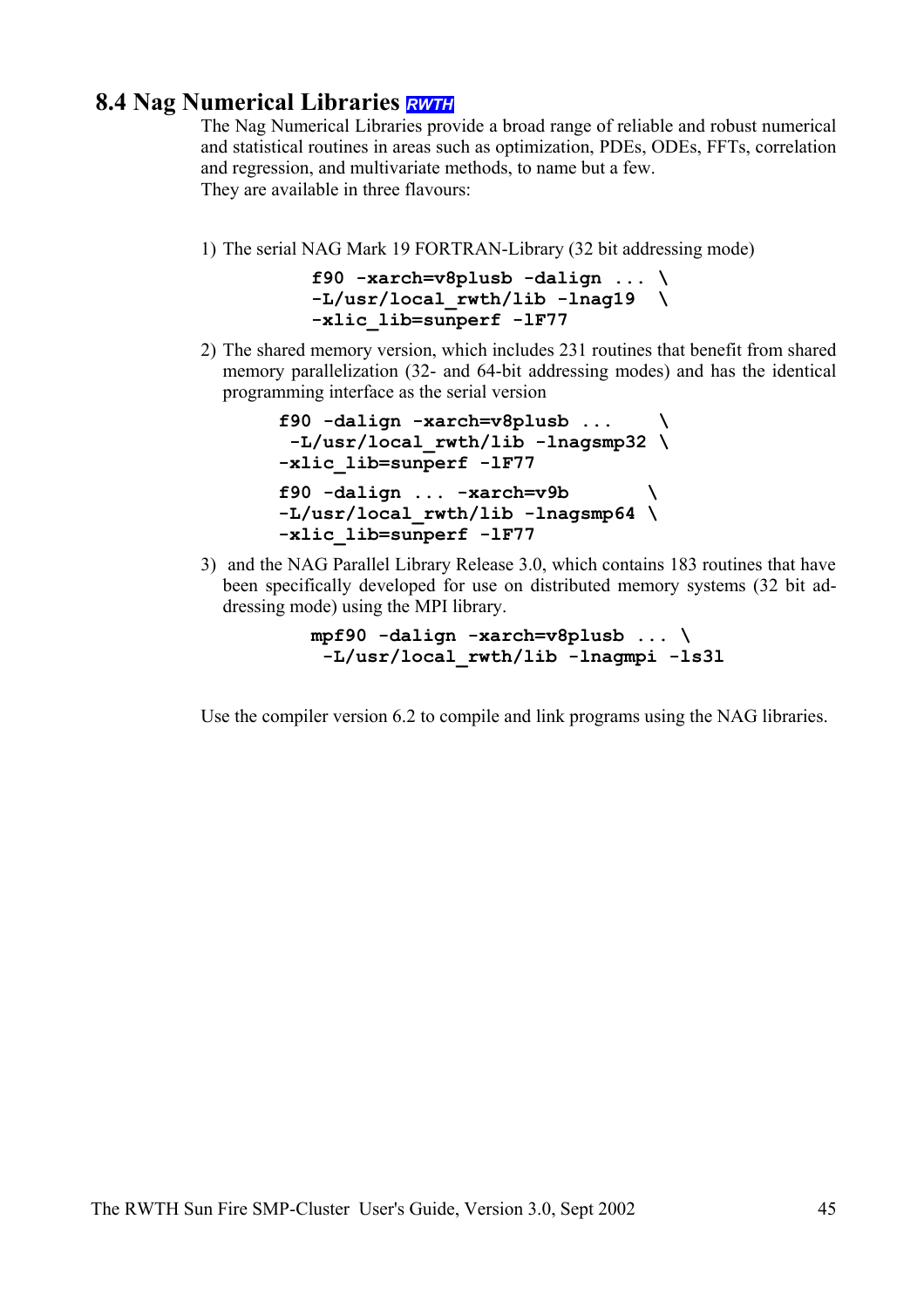# **9 Further information**

# **9.1 Sun products**

# **9.1.1 on Sun's web site**

Sun Online Dokumentation [Documentation] (http://docs.sun.com)

Sun Compiler Collection Portal (http://forte.sun.com)

Forte Developer 7 Collection (http://docs.sun.com/db?p=prod/fortedev7)

Sun HPC ClusterTools (http://docs.sun.com/software/hpc/index.html)

# **9.1.2 on the RWTH Support Server**

Forte Developer Programming Environment (http://support.rz.rwth-aachen.de/Manuals/SUN/WS6U2/html/home.html)

Prism MPI Programming Environment (http://support.rz.rwth-aachen.de/Manuals/SUN/prism/html/home.html)

Sun MPI Programming and Reference Guide (pdf)

Sun HPC ClusterTools Performance Guide (pdf)

Sun HPC ClusterTools User's Guide (pdf)

Prism Reference Manual (pdf)

Prism User's Guide (pdf)

Sun S3L Programming and Reference Guide (pdf)

# **9.1.3 on local file systems**

Sun Online-Dokumentation zur Forte Developer Entwicklungsumgebung (file:///opt/SUNWspro/docs/index.html)

Prism Entwicklungsumgebung (file://opt/SUNWhpc/doc/prism/html/home.html)

# **9.2 Third party products**

TotalView (http://www.etnus.com)

KAP Pro/Toolset

(http://support.rz.rwth-aachen.de/Manuals/KAI/KAP\_Pro\_Reference.pdf, http://www.kai.com/parallel/kappro/index.html)

## Assure

(http://support.rz.rwth-aachen.de/Manuals/KAI/AssureT\_Reference.pdf, http://www.kai.com/)

Vampir and VampirTrace

(http://support.rz.rwth-aachen.de/Manuals/Vampir/Vampir-userguide.pdf, http://support.rz.rwth-aachen.de/Manuals/Vampir/VT20-userguide.pdf, http://www.pallas.com)

**KCC** (http://support.rz.rwth-aachen.de/Manuals/KAI/KCC\_docs/index.html,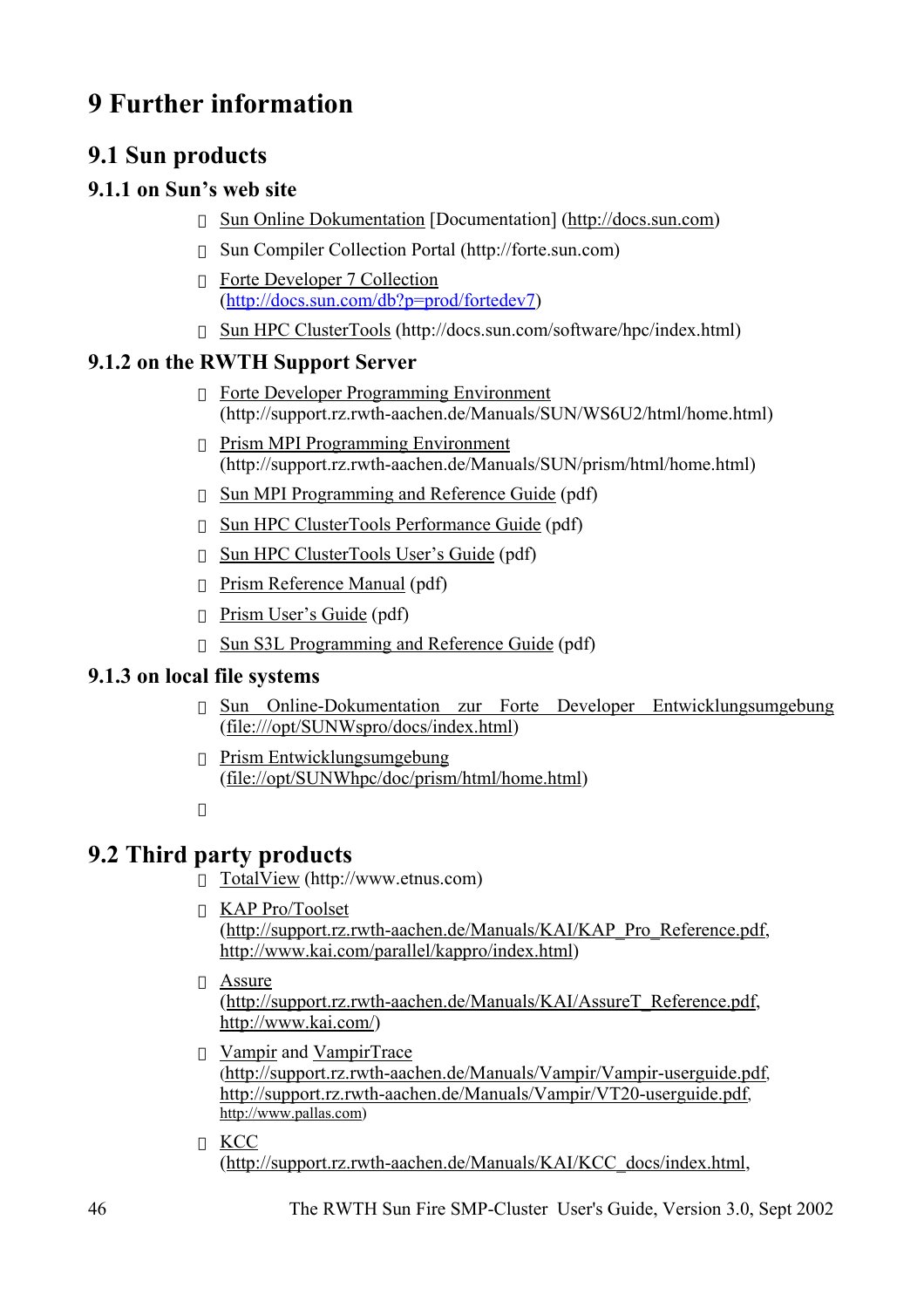http://www.kai.com/C\_plus\_plus/index.html)

Foresys (http://www.simulog.fr)

# **9.3 Public domain software**

mpich – Eine portierbare Implementierung von MPI (http://wwwunix.mcs.anl.gov/mpi/mpich)

PCL Performance Counter Library (http://www.fz-juelich.de/zam/PCL)

# **9.4 Problems and inquiries**

Helpdesk of the computer center (web interface)